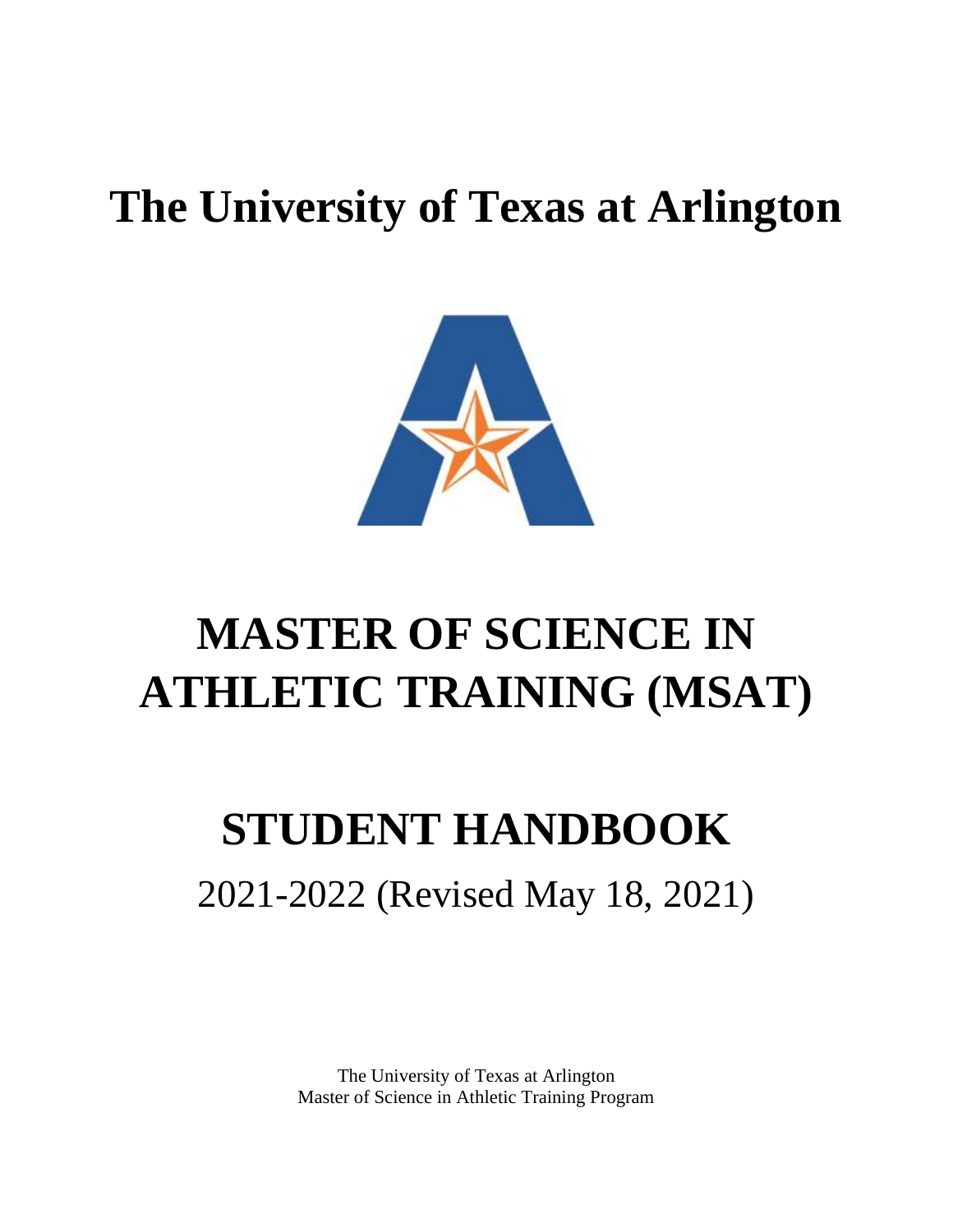#### Student Handbook

#### TABLE OF CONTENTS

#### TITLE PAGE NUMBER(S)

| Introduction                                           | 3         |
|--------------------------------------------------------|-----------|
| Program Summary                                        | 5         |
| Personnel                                              | 5         |
| <b>Mission Statements</b>                              | 6         |
| Program Goals and Student Outcomes                     | 7         |
| Admissions                                             | $8-9$     |
| <b>Additional Costs</b>                                | 9         |
| <b>Retention Policy</b>                                | 10        |
| <b>Graduation Requirements</b>                         | 11        |
| Non-Discrimination                                     | 11        |
| <b>Academic Advising</b>                               | 12        |
| <b>ATS Conduct</b>                                     | $12 - 16$ |
| <b>Dress Code</b>                                      | $16-17$   |
| <b>Class Attendance</b>                                | 17        |
| Capstone Exam                                          | 18-20     |
| <b>BOC Exam and Texas Licensing</b>                    | 21        |
| Simulation                                             | 21        |
| <b>Course Sequence</b>                                 | 21        |
| <b>Academic Grievances</b>                             | 22        |
| <b>Clinical Education Experiences</b>                  | $24 - 25$ |
| <b>Clinical Placement Prerequisites</b>                | $25 - 27$ |
| <b>Clinical Hour Requirements</b>                      | 28        |
| Clinical Education Experience, Attendance, & Time Logs | 29-31     |
| <b>Outside Employment Policy</b>                       | 32        |
| <b>Clinical Education Paperwork &amp; Requirements</b> | 32-34     |
| <b>Logging of Patient Encounters</b>                   | 34        |
| <b>Clinical Supervision Policy</b>                     | 34-35     |
| Miscellaneous Clinical Experience Policies             | 36        |
| Student Healthcare/Communicable Disease Policy         | 37        |
| Appendix A: BBP and Exposure Control Plan              | 39-44     |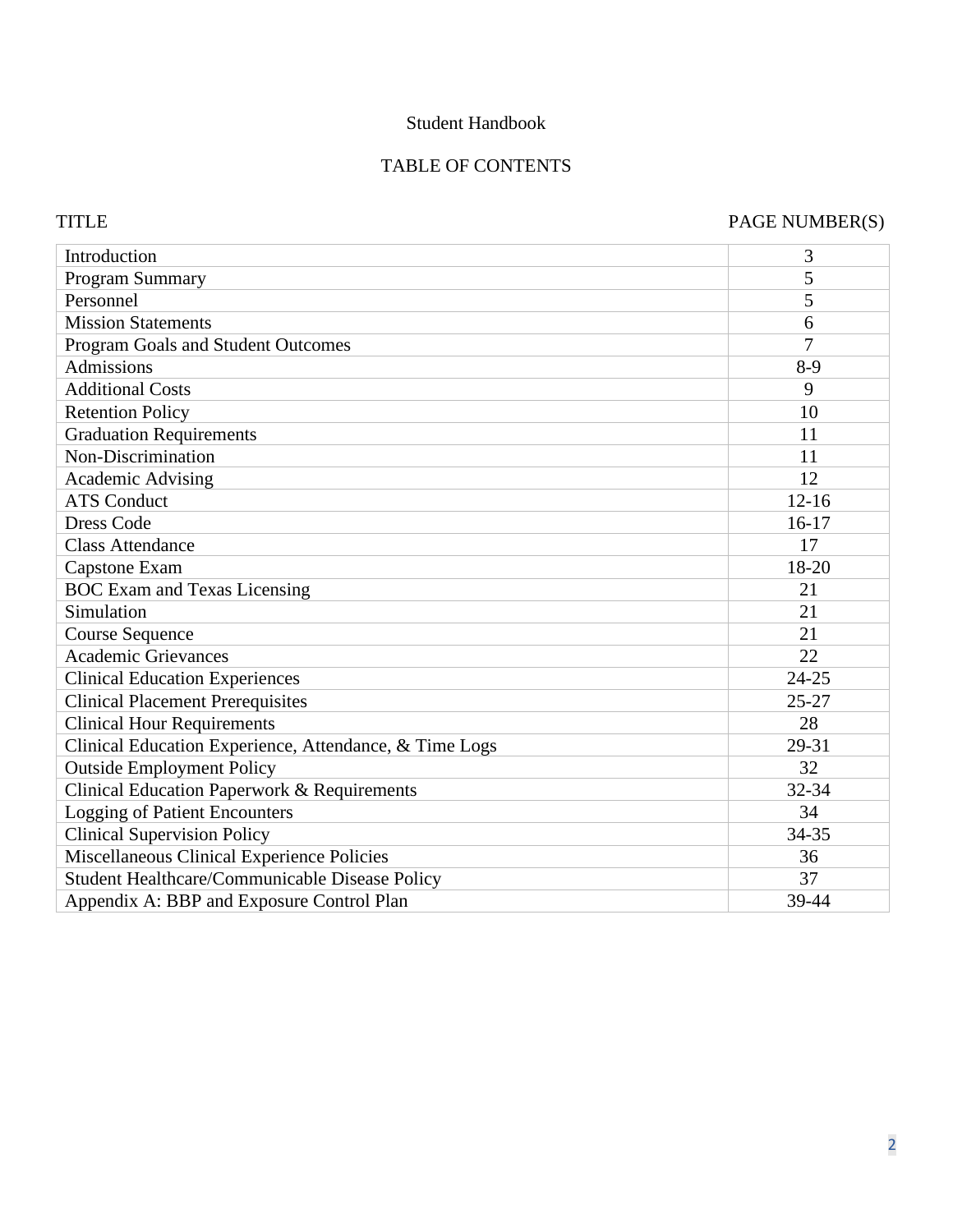#### **INTRODUCTION**

This document contains the policies and procedures for the University of Texas at Arlington (UTA) Master of Science in Athletic Training (MSAT) program. It is intended to be a reference for applicants, current athletic training students (ATS), athletic training faculty and staff, preceptors, and administrators. All persons involved in any aspect of the UT Arlington MSAT should read and be familiar with all parts of this handbook.

The UT Arlington MSAT program is designed to prepare students to be successful entry-level athletic trainers. The student who envisions a career in athletic training must accept certain responsibilities beyond those associated with successful academic performance and clinical competence. Students within the UTA MSAT are expected to possess and demonstrate appropriate professional behaviors throughout all phases of the program, and to uphold the ethical standards outlined in this manual, affiliated sites, the [National Athletic](https://www.nata.org/membership/about-membership/member-resources/code-of-ethics)  [Trainers' Association Code of Ethics,](https://www.nata.org/membership/about-membership/member-resources/code-of-ethics) and the Board of Certification's (BOC) [Standards of Professional](https://7f6907b2.flowpaper.com/SOPP012021/#page=1)  [Practice.](https://7f6907b2.flowpaper.com/SOPP012021/#page=1) Failure to uphold these standards can result in probation, suspension, or dismissal from the UT Arlington MSAT.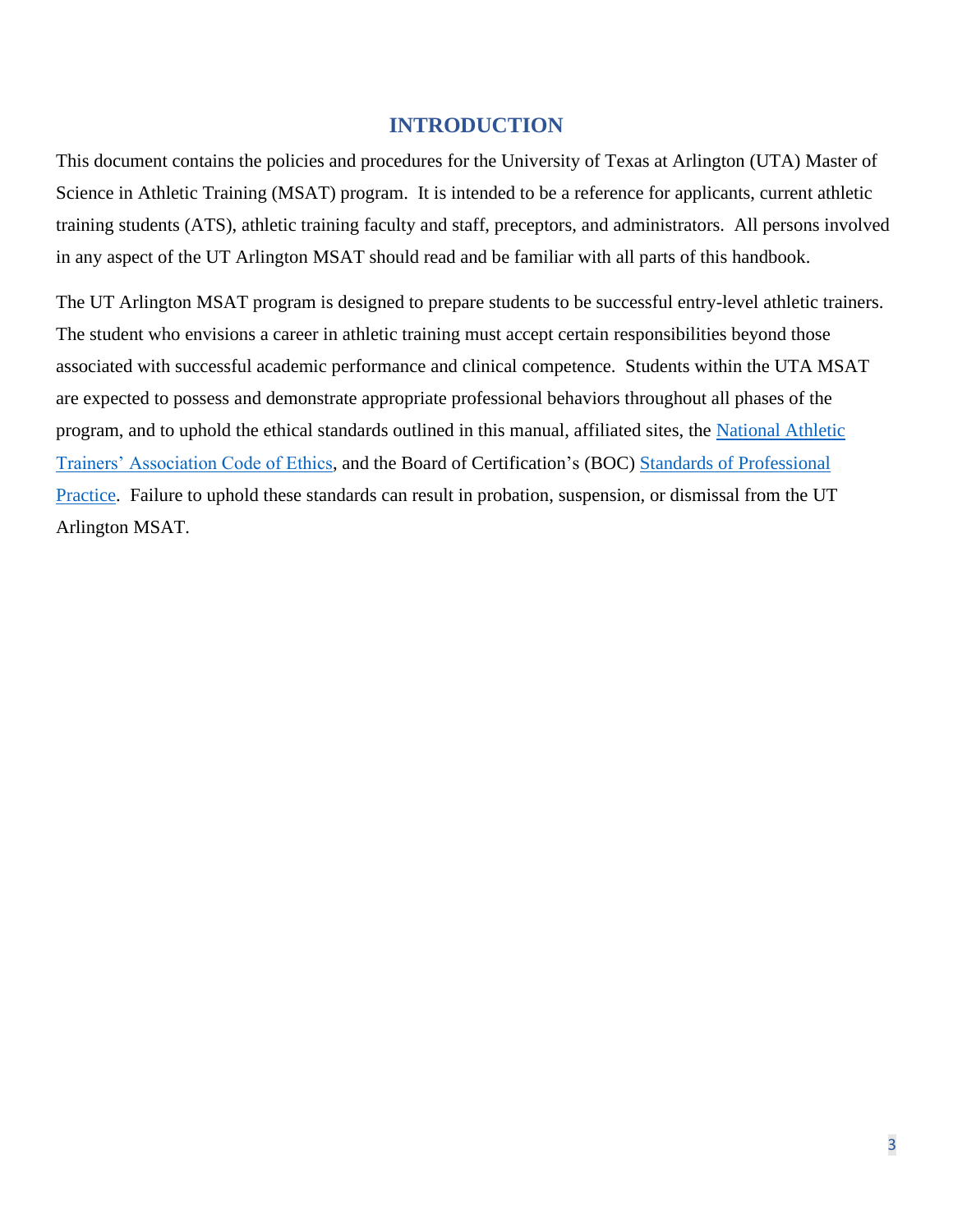## **MASTER OF SCIENCE IN ATHLETIC TRAINING (MSAT)**

## **PROGRAM OVERVIEW**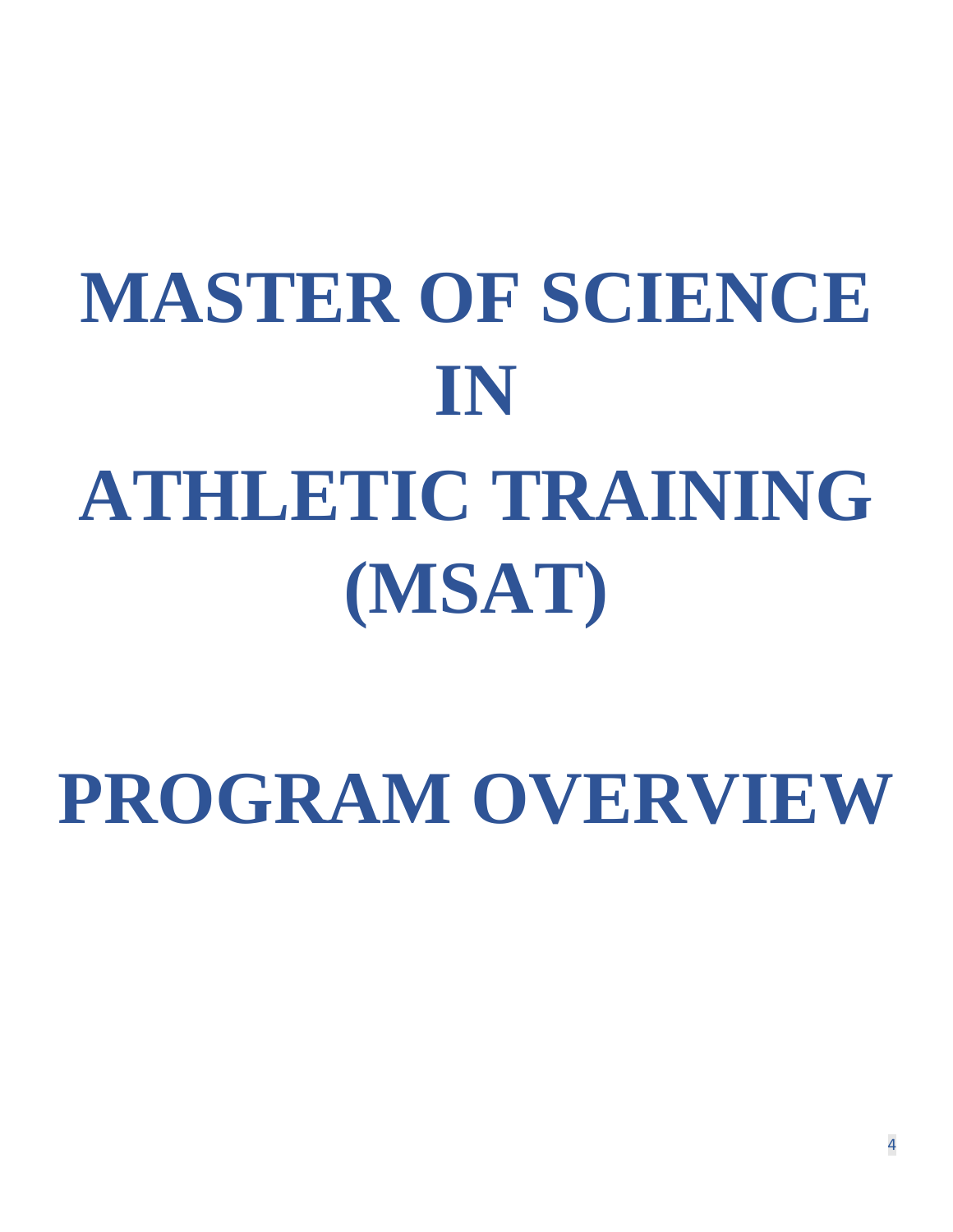#### **PROGRAM SUMMARY**

The curricular sequence of the MSAT program is divided into two years. Students enter a cohort as a "Year 1" Athletic Training Student (ATS) and progress to a Year 2 ATS. The program incorporates didactic (classroom), laboratory, and clinical education components structured around the Curricular Content found in the 2020 [Standards for Accreditation of Professional Athletic Training Programs.](https://caate.net/wp-content/uploads/2021/01/Pursuing-Maintaining-and-Guide-to-2020-Standards-FInal_approved-Dec-2020.pdf) Completion of the MSAT program prepares students to sit for the BOC credentialing examination for Athletic Trainers and to be eligible for licensure by the Texas Department of Licensing and Regulation.

#### **PERSONNEL**

| <b>College of Nursing and</b><br><b>Health Innovation</b> | Dean: Elizabeth Merwin, PhD, RN, FAAN                                             |  |  |
|-----------------------------------------------------------|-----------------------------------------------------------------------------------|--|--|
|                                                           |                                                                                   |  |  |
|                                                           | Associate Dean and Chair: David Keller, PhD                                       |  |  |
|                                                           | <b>Administrative Assistants:</b>                                                 |  |  |
| Department of                                             | • Cindy Stringer                                                                  |  |  |
| <b>Kinesiology</b>                                        | • Cynthia Ontiveros (MSAT)                                                        |  |  |
|                                                           | • Mayra Martinez                                                                  |  |  |
|                                                           | • Jacklynn Pena                                                                   |  |  |
|                                                           | Program Director (PD): Laura Kunkel, EdD, LAT, ATC, PES                           |  |  |
| <b>Master of Science in</b>                               | Coordinator of Clinical Education (CCE): Meredith Decker-Hamm, PhD, LAT, ATC, PES |  |  |
| <b>Athletic Training</b>                                  | Core Faculty:                                                                     |  |  |
|                                                           | • Cindy Trowbridge, PhD, LAT, ATC, CSCS (Director, Therapeutic Interventions Lab) |  |  |
|                                                           | • Adam Annaccone, EdD, LAT, ATC, PES, CES (Director, Simulation)                  |  |  |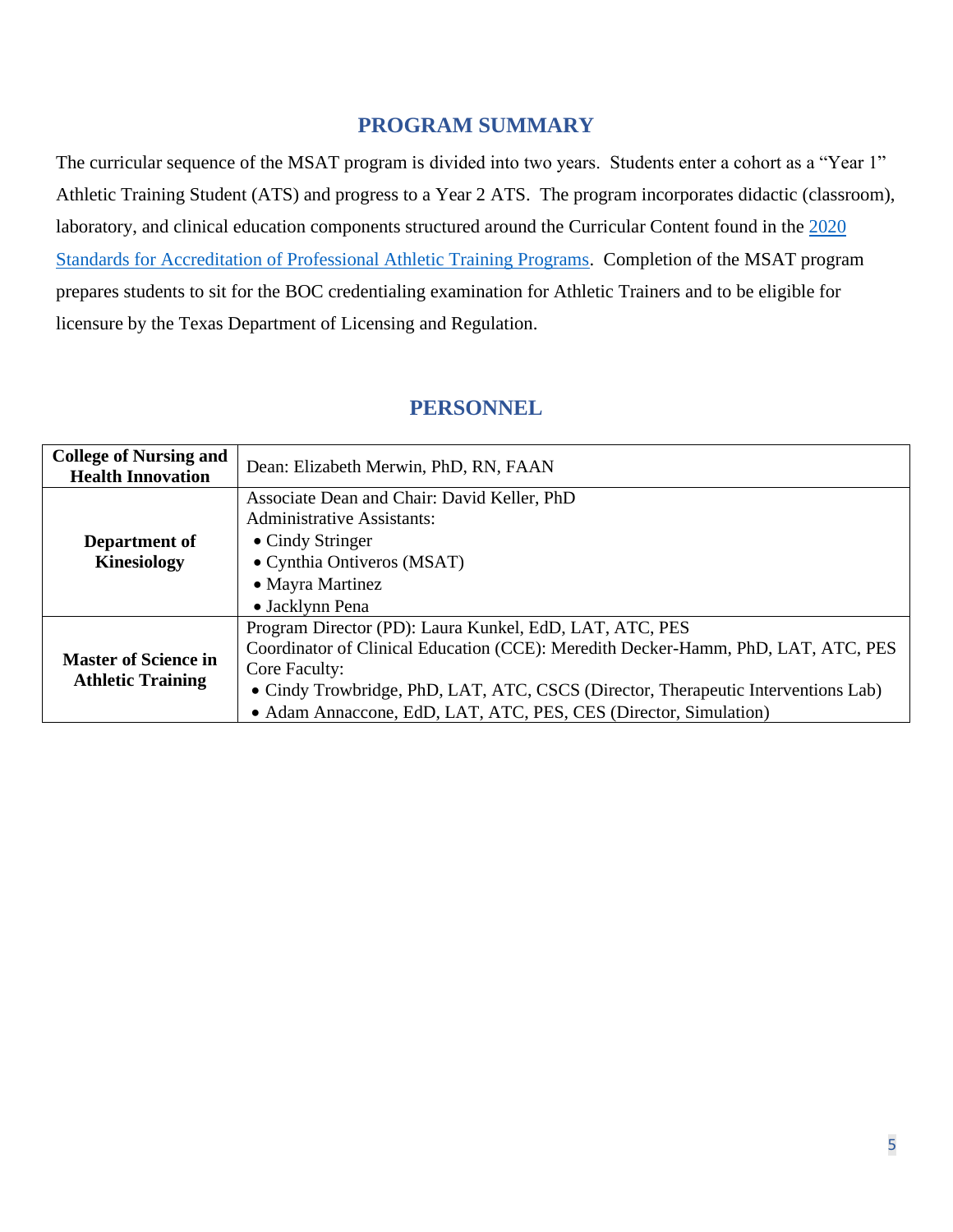#### **MISSION STATEMENTS**

#### **University of Texas at Arlington**

The University of Texas at Arlington is a comprehensive research, teaching, and public service institution whose mission is the advancement of knowledge and the pursuit of excellence. The University is committed to the promotion of lifelong learning through its academic and continuing educational programs and to the formation of good citizenship through its community service-learning programs. The diverse student body shares a wide range of cultural values and the University community fosters unity of purpose and cultivates mutual respect.

#### **UTA College of Nursing and Health Innovation**

Our mission is to advance global health and the human condition through transdisciplinary collaboration by engaging in high-quality teaching, research, scholarship, practice and service to prepare a diverse population of health professionals and to reduce health disparities.

#### **UTA Department of Kinesiology**

The Department of Kinesiology at The University of Texas at Arlington is committed to providing quality educational programs that emphasize scientific theory, hands-on learning in the laboratory setting, and realworld application through clinical internships and other field-based experiences. The faculty in the Department of Kinesiology conduct cutting-edge research related to health and disease across the lifespan.

#### **UTA Master of Science in Athletic Training Program**

The Master of Science in Athletic Training Program at the University of Texas at Arlington is committed to providing educational advancement and excellence to students pursuing a career in athletic training. The program emphasizes critical inquiry, scientific theory, skill acquisition and application, and professional behaviors that advance health and the human condition across diverse populations of patients. Faculty and preceptor mentoring produce graduates that are competent, creative, and caring clinicians who enhance bestpractice patient-centered healthcare, exercise sound judgement, and value lifelong learning.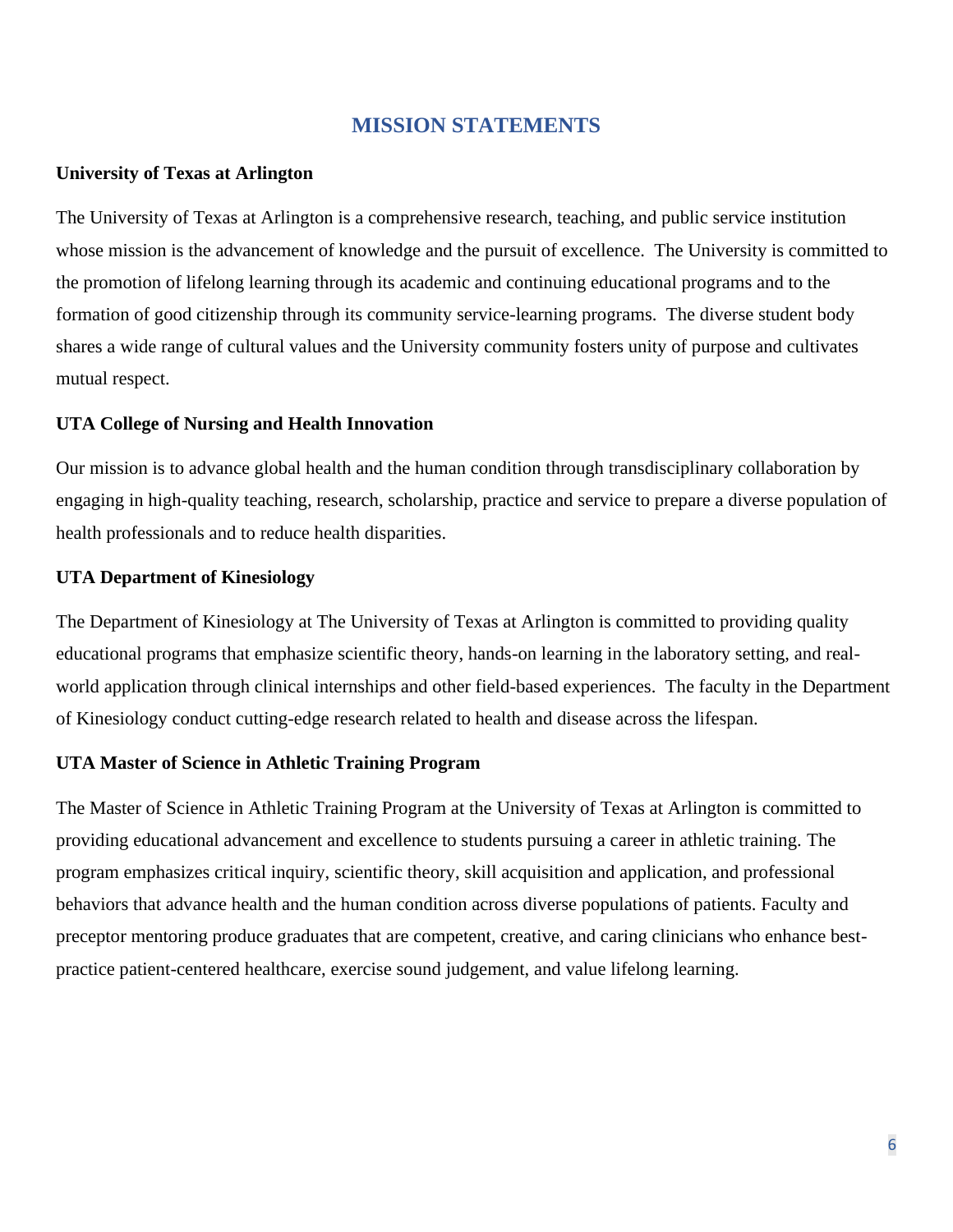#### **The UTA MSAT Program is guided by the following core principles (RESPECT):**

- Responsibility/Recognition: we are all responsible for ourselves and each other; we recognize and celebrate successes.
- Excellence: we strive for excellence in everything we do.
- Service: we serve the athletic training profession and the community.
- Professionalism/Positivity: we hold ourselves to a high level of professionalism and we maintain positive attitudes.
- Ethics: we do the right thing and maintain integrity.
- Connections/Collaboration: the UTA Athletic Training family is connected, and we collaborate with others.
- Transparency and clear communication build trust among us.

| UT ARLINGTON ATHLETIC TRAINING PROGRAM GOALS |                                                                                                                                                                                                                             |  |  |
|----------------------------------------------|-----------------------------------------------------------------------------------------------------------------------------------------------------------------------------------------------------------------------------|--|--|
| Goal $#1$                                    | Provide didactic and clinical educational experiences that provide students with the<br>knowledge, skills, and abilities needed to practice in a variety of practice settings and with a<br>diverse population of patients. |  |  |
| Goal #2                                      | Recruit, admit, retain, and graduate individuals who meet or exceed the MSAT admissions<br>standards and are committed to a career in athletic training.                                                                    |  |  |
| Goal #3                                      | Faculty will continually develop contemporary expertise in routine areas of athletic training<br>and will engage in scholarship.                                                                                            |  |  |

| UT ARLINGTON ATHLETIC TRAINING PROGRAM STUDENT OUTCOMES |                                                                                       |  |  |
|---------------------------------------------------------|---------------------------------------------------------------------------------------|--|--|
| Goal #1                                                 | Students will demonstrate the knowledge, skills, clinical abilities, and professional |  |  |
|                                                         | behaviors needed to practice with diverse populations of patients.                    |  |  |
| Goal #2                                                 | Students and graduates will become competent clinicians who enhance best-practice     |  |  |
|                                                         | healthcare, exercise sound judgement, and value lifelong learning.                    |  |  |
| Goal $#3$                                               | Students and graduates will become creative, caring clinicians who engage in patient- |  |  |
|                                                         | centered healthcare.                                                                  |  |  |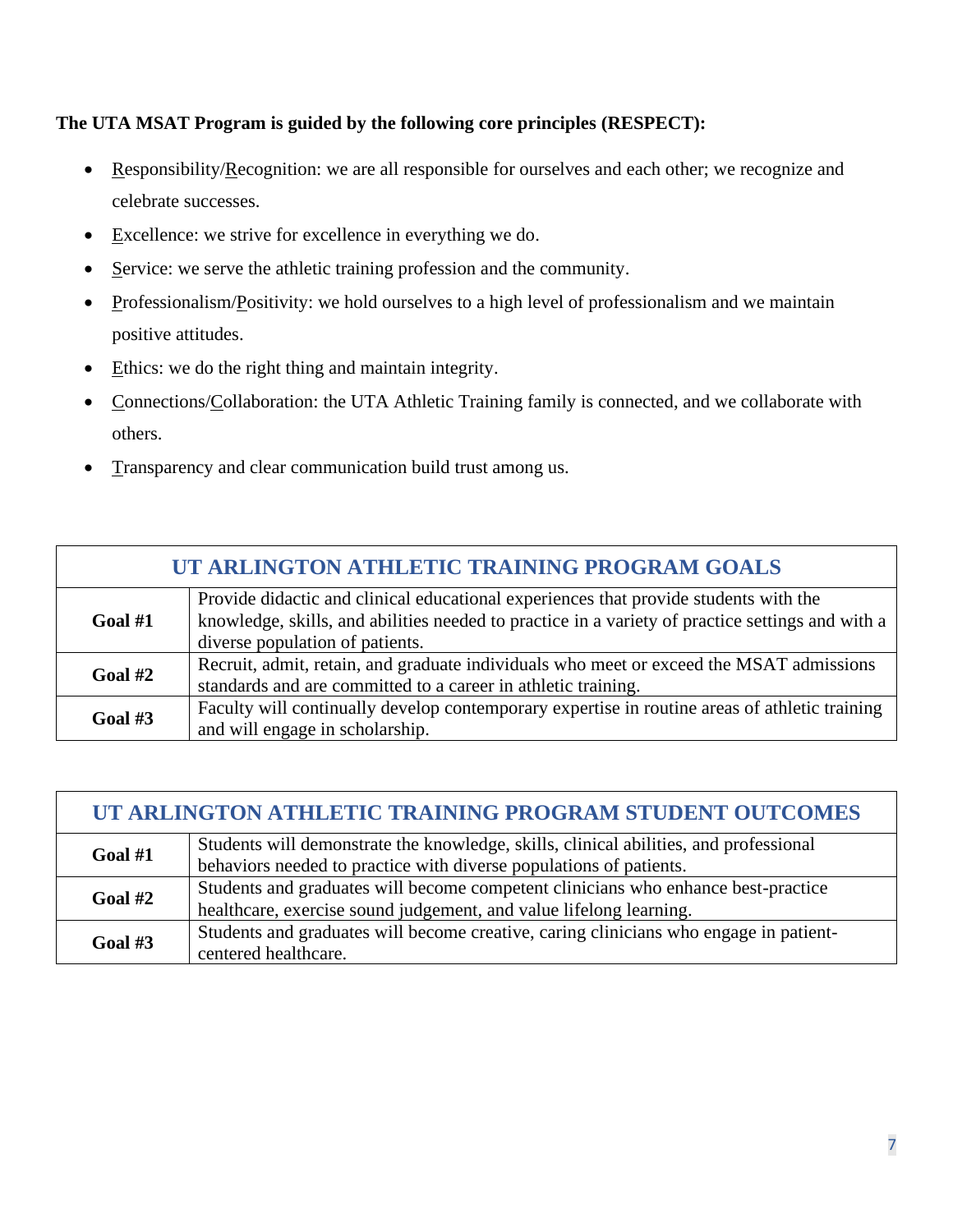#### **MSAT ADMISSIONS PROCESS**

#### **Master of Science in Athletic Training (MSAT) Program Admission Procedures**

The University of Texas at Arlington Master of Science in Athletic Training (MSAT) Program employs a secondary admission policy (meaning students apply to the university's Office of Graduate Studies, but also must submit application materials secondarily to the MSAT program).

Application information, forms, and materials can be found here:

<https://www.uta.edu/academics/schools-colleges/conhi/academics/grad-programs/ms-athletic-training>

Applicants who meet the following criteria are eligible to be admitted:

- Earned Bachelor's degree, with an undergraduate cumulative GPA of 3.0, or a 3.0 GPA during the last 60 hours of undergraduate course work
- 50 hours of observation with an athletic trainer (LAT and/or ATC credential)
- Meet program technical standards for admission
- Measles, Mumps, and Rubella (MMR) vaccination (two doses)
- Hepatitis B vaccination (three doses)
- International applicants must meet the University's English language test score requirements for graduate admission
- Required prerequisite courses

\*Prerequisite courses must have been completed with a grade of "C" or better and within the last 10 years.

- o Anatomy and Physiology I
- o Anatomy and Physiology II
- o Functional Anatomy (may also be titled Applied Kinesiology, Kinesiology, or Biomechanics)
- o Physiology of Exercise
- o Nutrition
- o Psychology
- o Statistics or Research Design
- o Biology (lecture and lab)
- o Physics (lecture and lab) \*Will accept PHYS 3360 from UTA students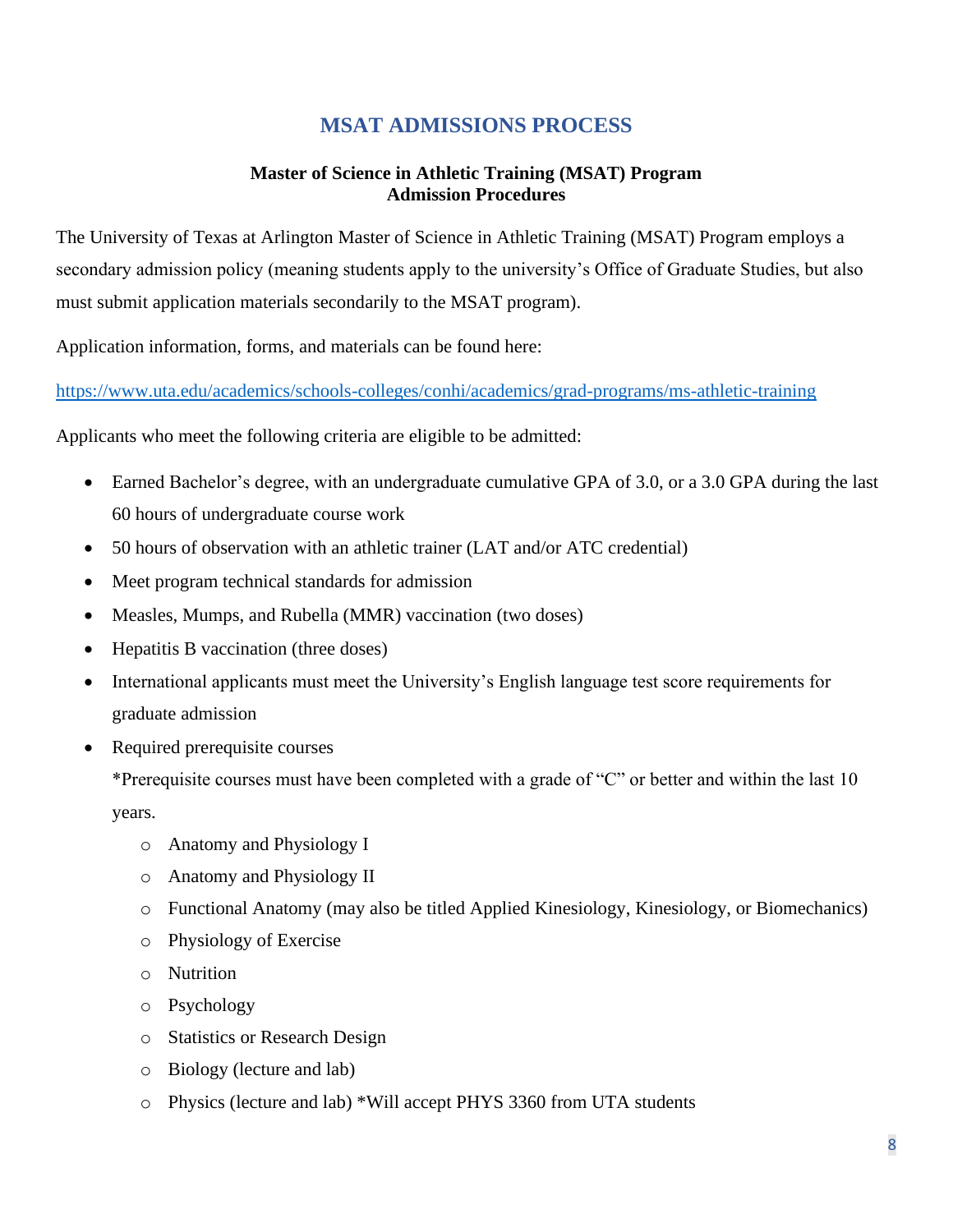- o Chemistry (lecture and lab)
- Preferred prerequisite courses
	- o Medical Terminology
	- o Care and Prevention of Athletic Injuries

#### **Criminal Background Check**

All students initially accepted for admission into the MSAT will be required to complete a criminal background check prior to final acceptance. Students who have a criminal record are encouraged to meet with the MSAT Program Director to discuss how this may affect their ability to become credentialed as an athletic trainer. Note: A form is sent via email from UT Arlington with instructions. Any applicant with a criminal background will be evaluated on a case by case basis by the program faculty. Prospective students should also consider the BOC certification exam eligibility criteria as it relates to candidates with felony or misdemeanor charges and convictions [\(https://7f6907b2.flowpaper.com/202122BOCCertificationExamCandidateHandbook/#page=10\)](https://7f6907b2.flowpaper.com/202122BOCCertificationExamCandidateHandbook/#page=10) and Texas licensure eligibility for applicants with prior criminal convictions [\(https://statutes.capitol.texas.gov/Docs/OC/htm/OC.53.htm\)](https://statutes.capitol.texas.gov/Docs/OC/htm/OC.53.htm).

#### **ADDITIONAL COSTS**

### **MSAT students will incur tuition, university fees, and CONHI fees. In addition, there are program specific costs.**

See<https://www.uta.edu/academics/schools-colleges/conhi/academics/grad-programs/ms-athletic-training> for more information.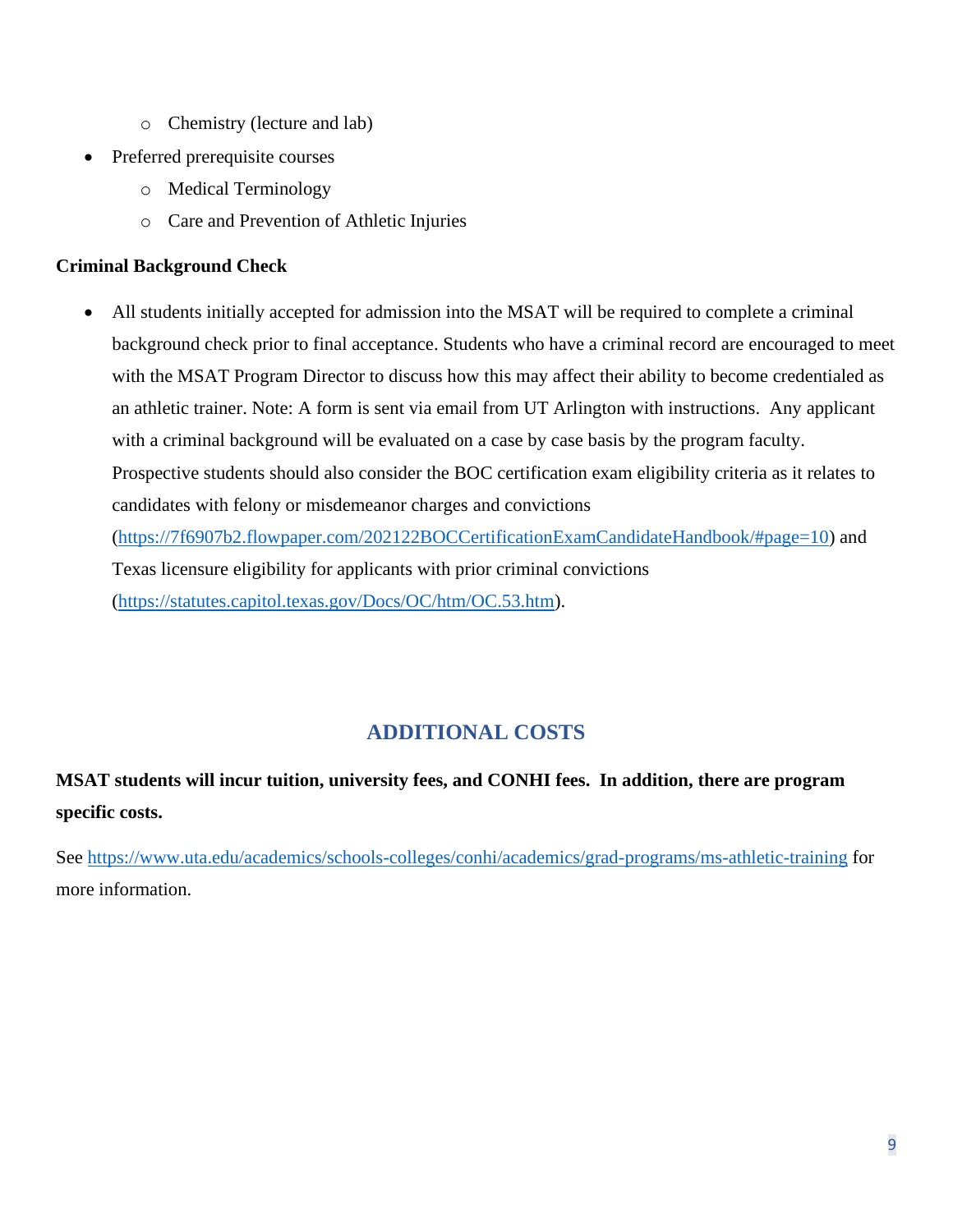#### **RETENTION POLICY**

#### **Retention Criteria**

MSAT students' academic and clinical progress will be closely monitored each semester by the MSAT Program Director and Coordinator of Clinical Education. To remain in the MSAT program, students must:

- 1. Complete each course with a grade of "C" or better
	- Students who earn below a "C" in a course will be dismissed from the program.
- 2. Maintain a 3.0 cumulative GPA in the MSAT program
	- Students who earn below a 3.0 cumulative GPA will be placed on academic probation for one semester. If the student does not earn a cumulative GPA of 3.0 or higher by the end of the probationary semester, the student will be dismissed from the MSAT program.
	- Students on academic probation will be required to create an academic success plan, submitting to the faculty 2 weeks after the start of a summer term or 3 weeks after the start of a long semester.
	- Students who do not gain good academic standing with the program after one semester of probation will be dismissed from the program.
- 3. Adhere to documents which outline professional behaviors, including but not limited to the MSAT Student Handbook, the BOC Standards of Professional Practice, the NATA Code of Ethics, and course syllabi
	- For professionalism offenses, a Student Conduct Digression Report will be completed. If a student obtains 3 of these, he/she will be dismissed from the program (3 strikes and you're out rule). If a professional offense is especially egregious, a student may be dismissed from the program with only 1 digression report.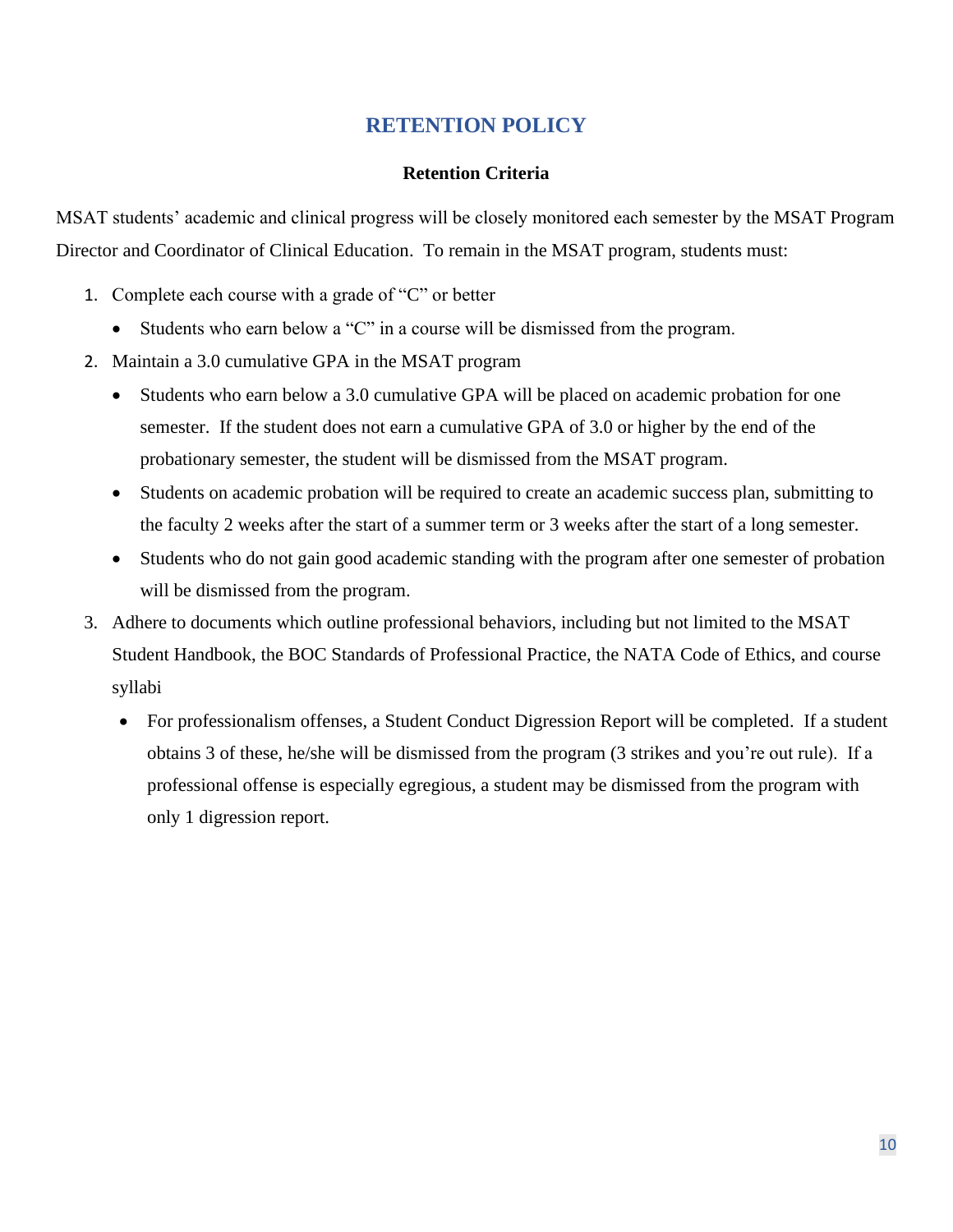#### **GRADUATION REQUIREMENTS**

To complete the Master of Science in Athletic Training degree, the student must meet the below criteria:

- 1. Grade of "C" or better in all MSAT courses.
- 2. Maintain a GPA of 3.0.
- 3. Adhere to all Athletic Training Policies and Procedures and standards/ethical codes identified in this document.
- 4. Gain clinical experiences working with all required patient populations and health conditions.
- 5. Meet all minimum clinical hour requirements per semester.
- 6. Complete all Clinical Standards Assessments with a score of "proficient" or higher.
- 7. Complete all required clinical procedures and skills as "performed".
- 8. Pass the Capstone Exam with a score of a 75% or higher.

NOTE: The student is responsible for completing courses in MSAT and for fulfilling all requirements for graduation.

#### **EQUAL OPPORTUNITY/NON-DISCRIMINATION POLICY**

The UTA MSAT does not discriminate based on race, religion, age, sex, ethnic or national origin, disability, health status, socioeconomic status, sexual orientation, or gender identity when providing educational opportunities or placements. Any student who believes he or she has been discriminated against based on the reasons listed in these policies should inform the Program Director and file a complaint with [Office of Equal](https://www.uta.edu/eos-title-ix/equal-opportunity-services/complaint-process)  [Opportunity Services](https://www.uta.edu/eos-title-ix/equal-opportunity-services/complaint-process) (phone: 817-272-4585; email: [eoaa@uta.edu\)](mailto:eoaa@uta.edu).

Students must report any cases of discrimination to the MSAT Program Director. Discrimination of any sort is unacceptable and will not be tolerated in the MSAT, including at clinical sites. If a student discriminates against anyone associated with the MSAT, appropriate disciplinary action will be taken by the MSAT faculty.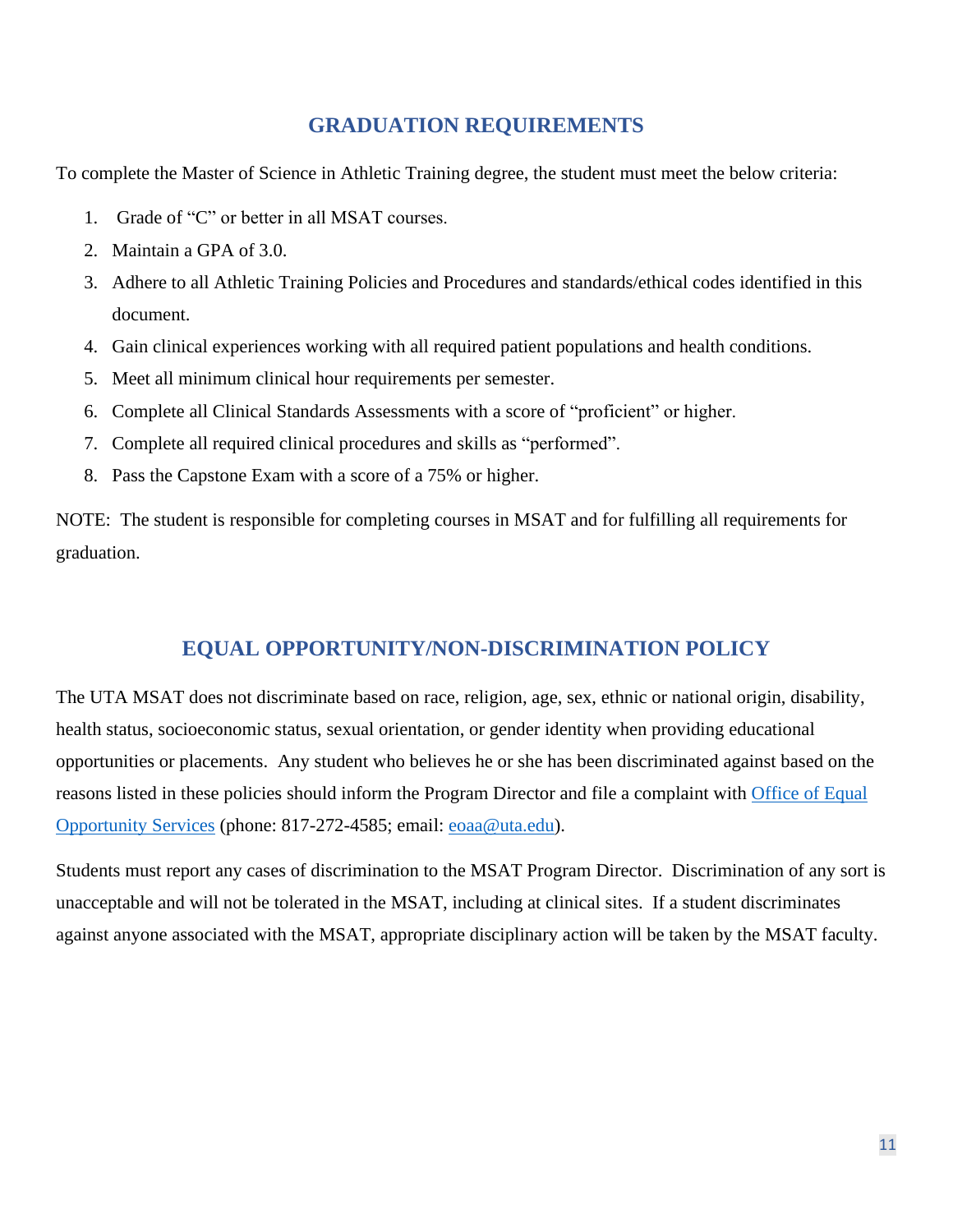#### **ACADEMIC ADVISING**

All MSAT students will receive academic advising from the MSAT program director and graduate advisor. Advising information will be conducted once each semester electronically or in person. All students will have an "Academic Advising" hold placed on their MyMAV account before registration. Students eligible to register will have the service indicator removed by the MSAT PD. ATS can register on the first day of open registration each semester.

#### **ATS CONDUCT POLICIES**

#### **PROFESSIONAL CONDUCT & CONFIDENTIALITY POLICY**

UT Arlington Athletic Training Students are always expected to conduct themselves professionally. This includes appearance, timeliness, and overall actions and behaviors. In addition, at your clinical sites you are expected to conduct yourselves professionally and politely by addressing everyone, including patients, parents, athletic trainers, physicians, administrators, other healthcare providers, and others with respect. By being a member of the UT Arlington MSAT program, students assume the responsibility of behaving as a health care professional. This includes but is not limited to:

- 1. All policies listed in this policy/procedure document
- 2. Applicable policies for students enforced by the University of Texas at Arlington, including the UT Arlington Honor Code
- 3. The NATA Code of Ethics and BOC Standards of Professional Practice
- 4. Applicable policies of the Texas Athletic Trainers Occupations Code
- 5. Policies listed on course syllabi
- 6. Policies identified by each clinical site and preceptor

UT Arlington Athletic Training Students are expected to:

1. Document clinical hours regularly by using Typhon and complete all Clinical Standards Assessments (CSAs) before the identified deadline each semester. The preceptor and Coordinator of Clinical Education (CCE) must approve both clinical hours and CSAs.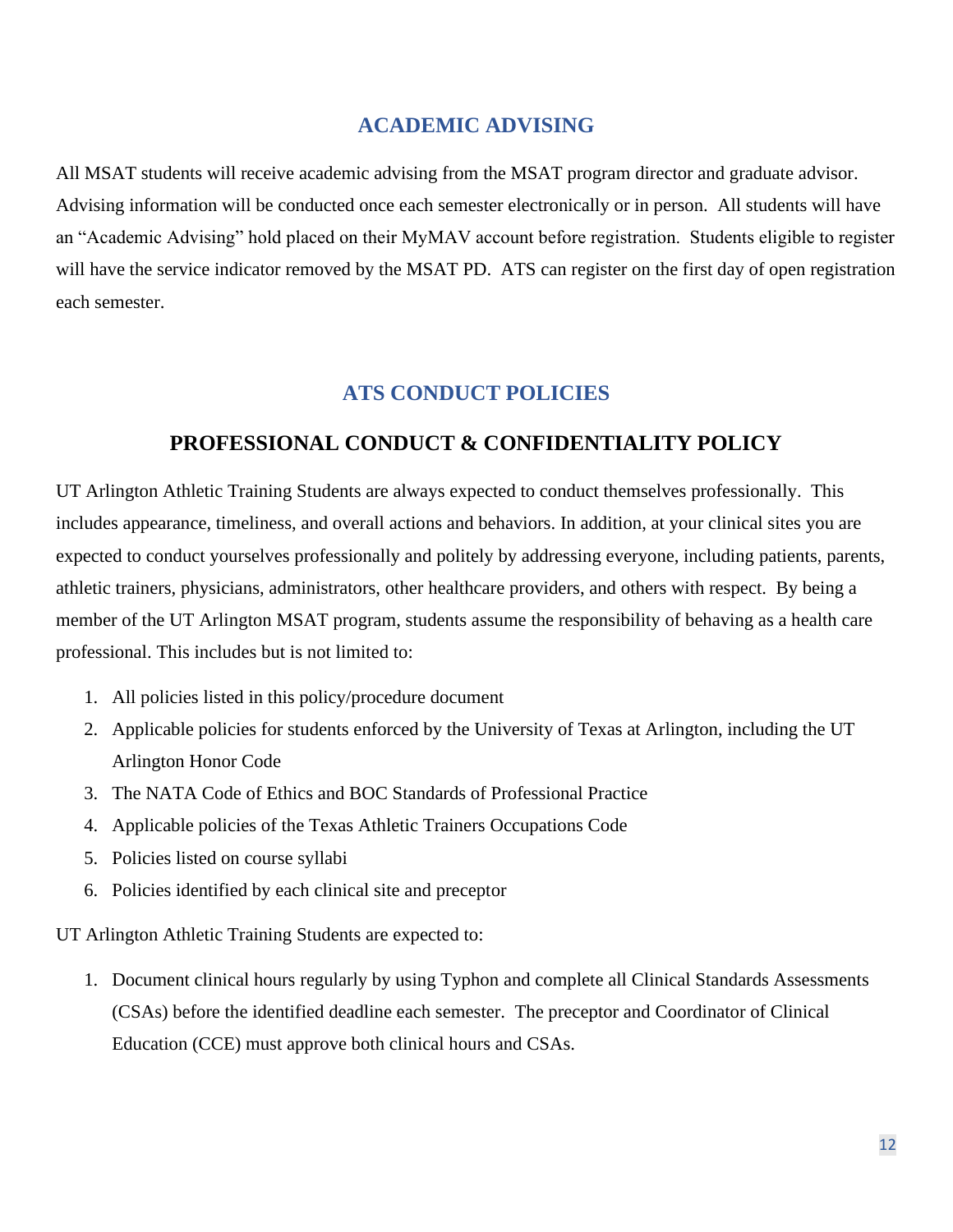- 2. Realize that the preceptor will complete a performance evaluation at midterm and at the conclusion of the rotation; problematic areas related to professionalism identified by the preceptor are subject to remediation, probation, and/or permanent suspension.
- 3. Commit to a schedule of attendance at the clinical site and be accountable (i.e., "I will be there when I say I will be there").
- 4. Be on time. If an emergency causes one to be late, it is the student's responsibility to contact the faculty member or preceptor and make him/her aware of the situation. Find out how your preceptor wants you to contact them (phone call, text, email, etc.).
- 5. Be proactive in class and at the clinical site (i.e. learn what can be done without being told or reminded).
- 6. Engage in respectful, professional communication with physicians, coaches, staff athletic trainers, or others who have more training. Students are expected to participate in meaningful conversations with the sports medicine staff pertinent to athletic training (e.g. discuss management, rehab, taping, etc. of injuries that occur).
- 7. Avoid posting anything unprofessional about your patients, clinical site, or other areas in which you represent the UTA MSAT on social media.
- 8. Refrain from using vulgar or obscene language or offensive social colloquialisms (e.g. cussing, inappropriate slang).
- 9. Follow the UT Arlington MSAT dress code, be groomed, and dress professionally (clean and appropriate garments) at clinical sites, when attending continuing education programs, or representing the UT Arlington MSAT.
- 10. Avoid gossip and refrain from sharing one's personal life with any high school students (including on Facebook and other forms of social media); do not "friend" high school students on social media.
- 11. Always practice ethical behavior including confidentiality. Federal law (FERPA/HIPAA) prohibits students from discussing medical issues with anyone other than appropriate medical personnel. If in doubt, ask the preceptor or a UTA MSAT Faculty member. ATS must sign the "Confidentiality Statement for ATS".
	- *See Appendix C Confidentiality Statement*
- 12. Recognize that the MSAT educational facilities and other associated labs are professional health care and teaching venues. ATS are responsible for keeping it clean and are to avoid bringing food or lid-less drinks into the facility. Food may not be eaten in PEB 101A or PEB 202.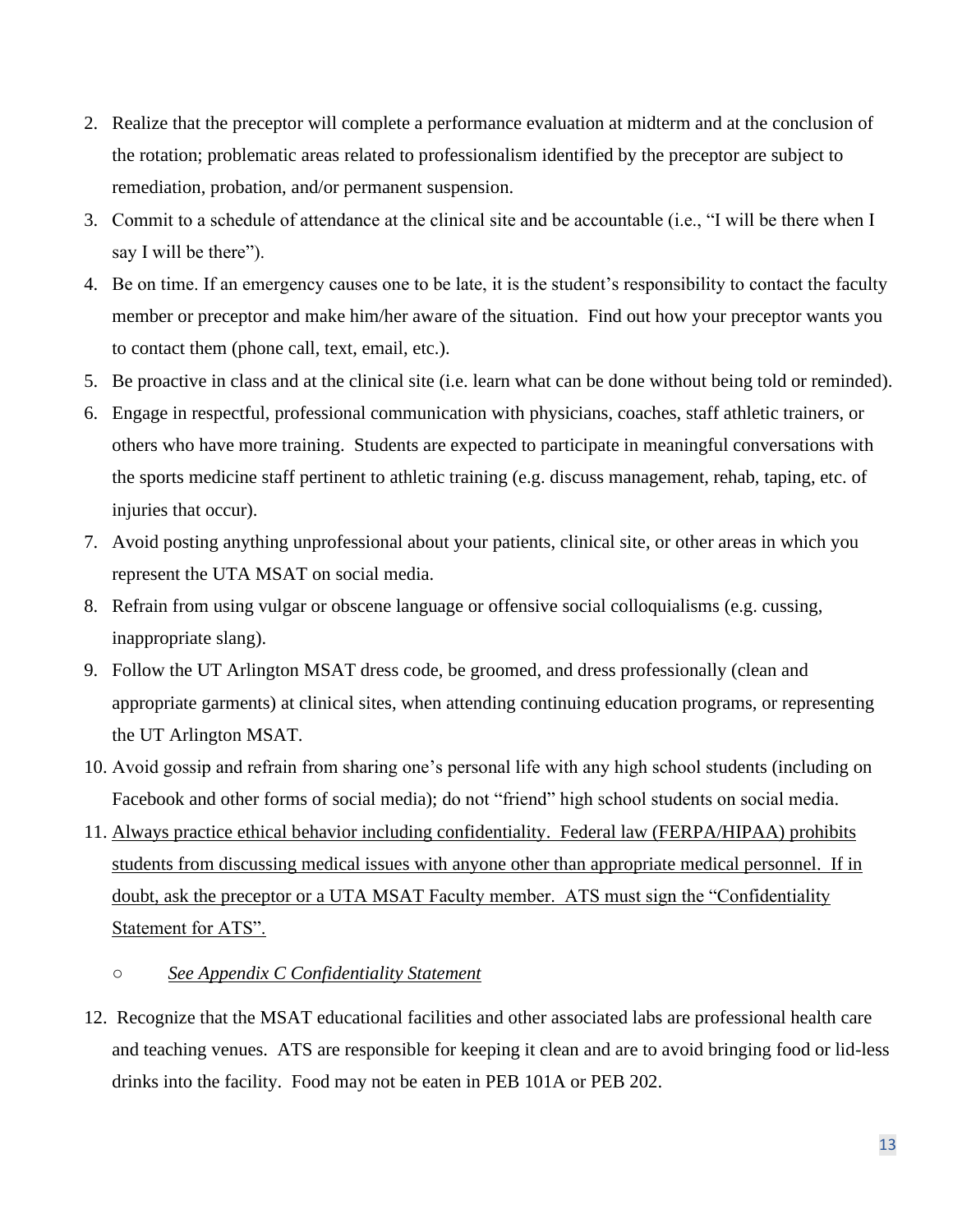- 13. ATS have the privilege of a student lounge in PEB 308 for food. Likewise, the lounge should be kept clean. If the room is not kept clean, access to the lounge will be terminated. If you open the door using your swipe card, and it is outside normal hours, then close the door and ensure that it is locked before exiting the building. Students also have swipe card access to PEB 303 and likewise are responsible for ensuring security by closing the door after vacating the room.
- 14. Athletic Training Students represent the UT Arlington MSAT. Any violation of the:
	- UTA MSAT Policy and Procedure Manual;
	- applicable policies for students enforced by the University of Texas at Arlington, including the UT Arlington Honor Code;
	- NATA Code of Ethics, and BOC Standards of Professional Practice;
	- applicable policies of the Texas Athletic Trainers Occupations Code;
	- policies listed on course syllabi;
	- policies identified at each specific clinical site and preceptor;
	- professional conduct and confidentiality policy;

may result in a **digression form, suspension, or dismissal from the program.**

#### **ACADEMIC INTEGRITY AND SCHOLASTIC DISHONESTY**

The University of Texas at Arlington strives to uphold and support standards of personal honesty and integrity for all students consistent with the goals of a community of scholars and students seeking knowledge and responsibility. Furthermore, it is the policy of the University to enforce these standards through fair and objective procedures governing instances of alleged dishonesty, cheating, and other academic/non-academic misconduct.

#### **What is Academic Integrity?**

Academic integrity is defined as being in firm adherence to a code or standard of values. It is a commitment on the part of the students, faculty and staff, even in the face adversity, to five fundamental values: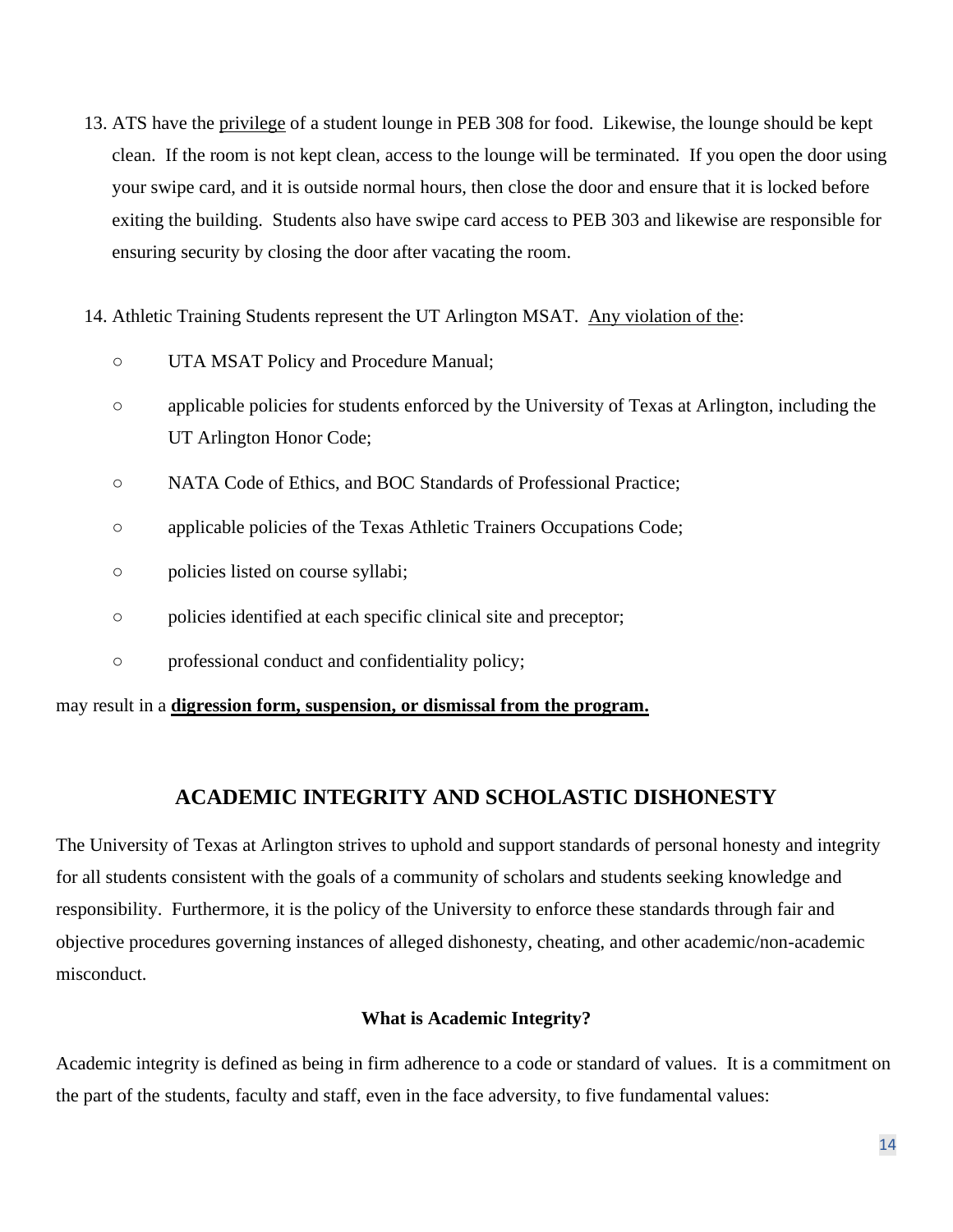- 1. Honesty
- 2. Truth
- 3. Fairness
- 4. Respect
- 5. Responsibility

"From these values flow principles of behavior that enable academic communities to translate ideals into action" (The Center for Academic Integrity, 1999). Unfortunately, when these ideals are not translated to each and every one in the academic community, academic dishonesty is inevitable.

#### **What Constitutes Scholastic Dishonesty?**

Scholastic dishonesty includes, but is not limited to, cheating, plagiarism, and collusion on an examination or an assignment being offered for credit. Each student is accountable for work submitted for credit, including group projects.

#### *Cheating*

- 1. Copying another's test or assignment
- 2. Communication with another during an exam or assignment (i.e. written, oral or otherwise)
- 3. Giving or seeking aid from another when not permitted by the instructor
- 4. Possessing or using unauthorized materials during the test
- 5. Buying, using, stealing, transporting, or soliciting a test, draft of a test, or answer key

#### *Plagiarism*

- 1. Using someone else's work in your assignment without appropriate acknowledgment
- 2. Making slight variations in the language and then failing to give credit to the source

#### *Collusion*

1. Without authorization, collaborating with another when preparing an assignment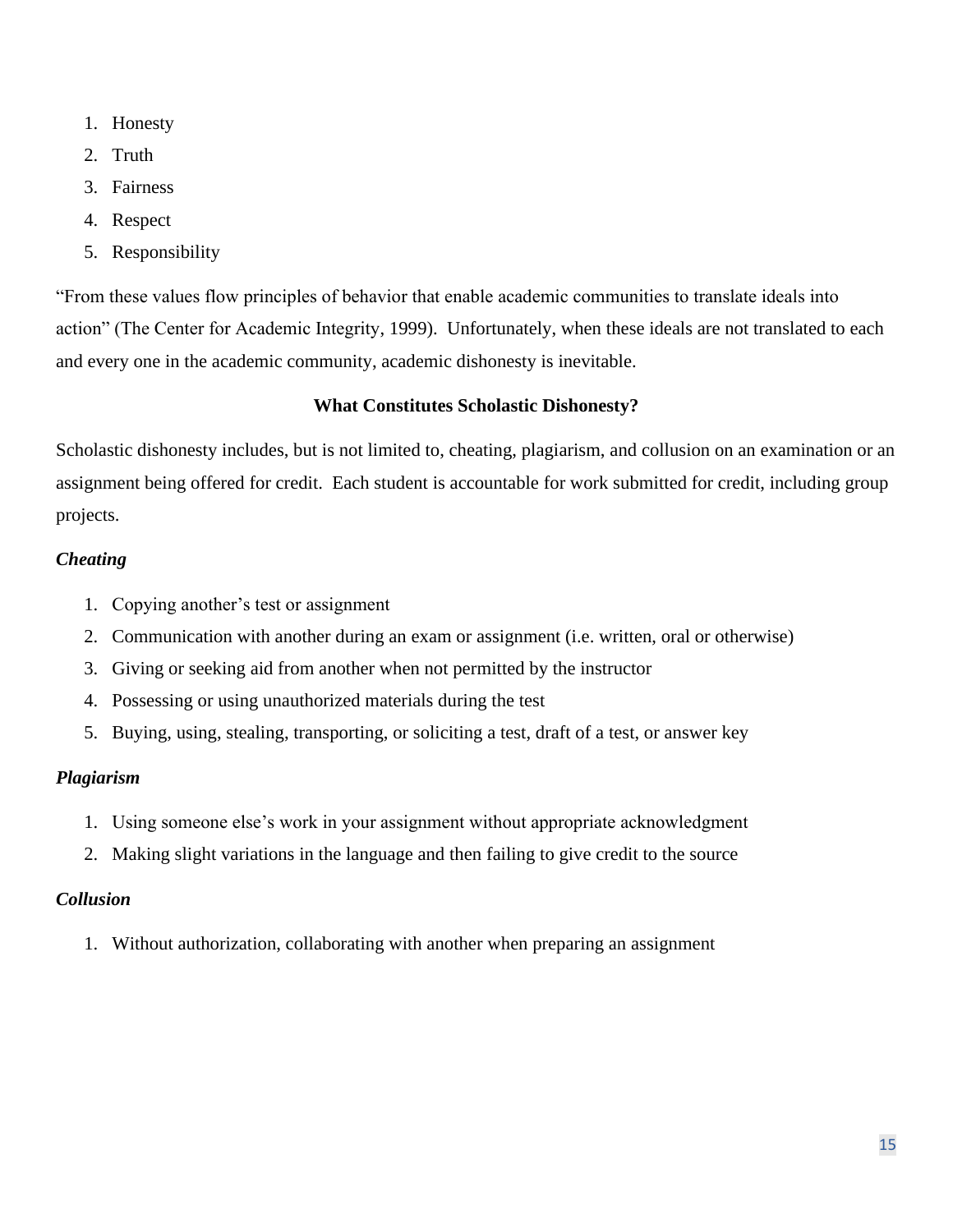#### **University of Texas at Arlington Honor Code**

"I pledge, on my honor, to uphold UT Arlington's tradition of academic integrity, a tradition that values hard work and honest effort in the pursuit of academic excellence.

I promise that I will submit only work that I personally create or that I contribute to group collaborations, and I will appropriately reference any work from other sources. I will follow the highest standards of integrity and uphold the spirit of the Honor Code."

#### Source: <http://www.uta.edu/conduct/academic-integrity/>

The MSAT holds students to the highest expectations of academic integrity. Any student who is found to have participated in scholastic dishonesty as defined above will receive an automatic zero on the assignment, written exam, practical exam or quiz, will receive a digression form, and will be reported to UTA Office of Student Conduct. In addition, no make-ups of the work will be allowed.

#### **DRESS CODE**

When students are representing the MSAT program (i.e., clinical experiences, professional conferences, sports medicine lectures, working with students from other programs, etc.) they are expected to display the type of personal appearance and attire reflective of a professional. ATS are also expected to dress professionally when engaging in simulation. Attire must reflect consideration of image, safety, and infection control. The following definitions/descriptions of types of dress will be used:

Casual: jeans, shorts, leggings Business Casual: khakis, slacks, golf shirts, sweaters Business: suits, dresses, pant suits

- When in class, casual dress is acceptable
- When a guest speaker is present, business casual dress is expected unless lab clothes are required for the speaker topic
- When students attend professional conferences, work with students from other programs, or engaged in simulation, business or business casual dress is expected
- In all cases in which students are representing the MSAT program: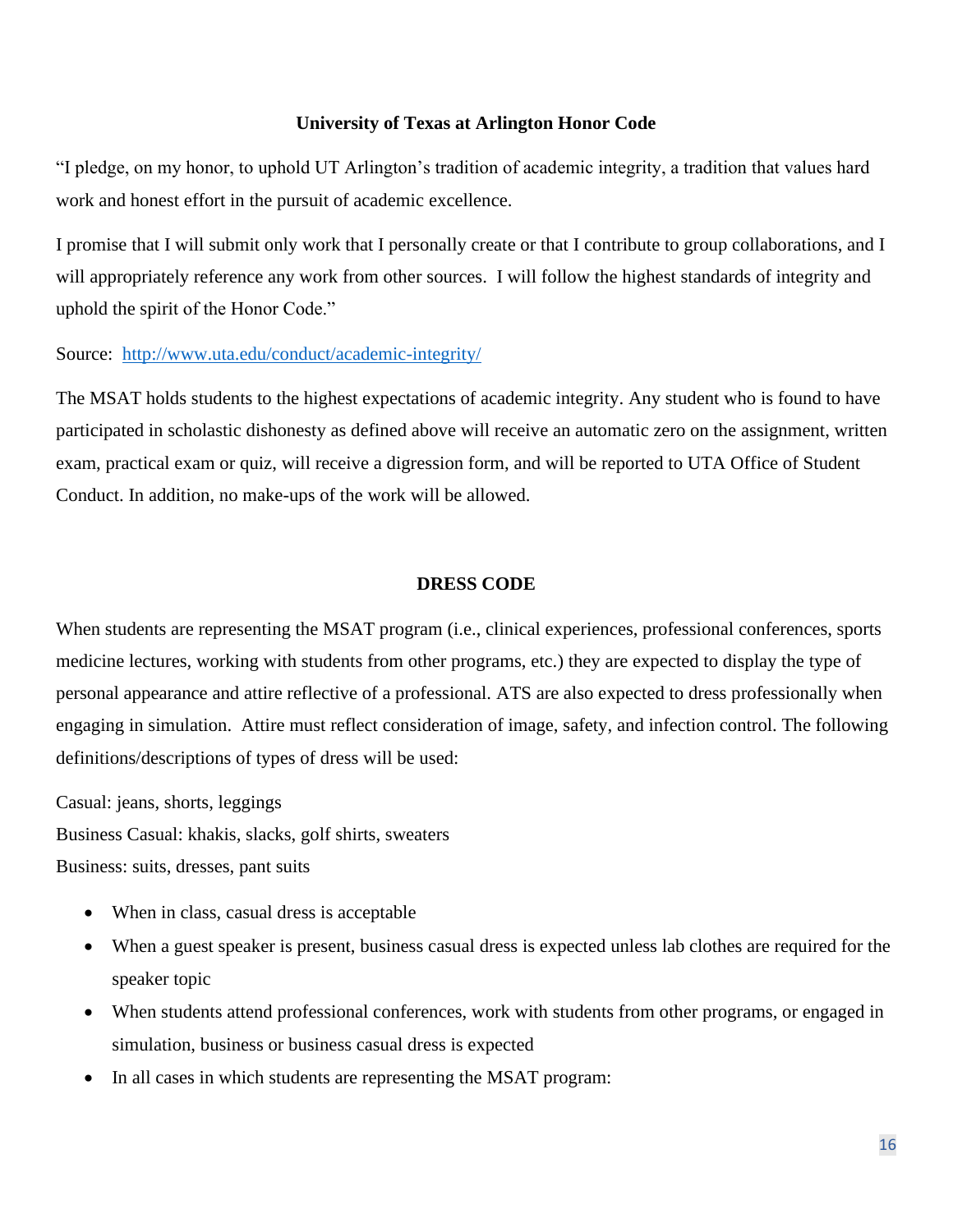- o Clothing should fit appropriately, be clean, wrinkle-free and without holes or frayed areas. Clothing which is too revealing, suggestive, or tight fitting is not acceptable.
- o Shoes should be kept clean, in good repair, and appropriate.
- o Personal cleanliness/hygiene must reflect professional standards (clean and neat).
- o Hair is to be clean, neatly arranged and should not interfere with clinical practicum functions. Hair should not be extreme in color or styling.
- o Face should be shaved or mustache/beards/sideburns, etc., if worn, are to be neatly trimmed, clean, and appropriate for business appearance.
- During clinical experiences:
	- o Students should dress in a manner benefitting professionals. We strongly encourage students to dress in business casual while engaging in clinical experience.
	- o Clothing with UTA logos or colors are required at on-campus sites. Students may wear neutral colors (black, gray, white, etc.) if they do not have the UTA clothes.
	- o Students should not wear clothing representing other schools, sites, or programs unless assigned to those sites (i.e., SMU clothes are acceptable at SMU).
	- o Students are expected to wear their nametags at all times. This is how patients and others will distinguish students from a licensed health care professional. If a nametag is lost, it is the student's responsibility to replace it (Accent Awards).
	- o Closed-toed shoes must be worn at all times.
	- o Selection of jewelry for clinical experiences should reflect a concern for professionalism, safety and infection control precautions. Women should limit earrings to one/two per ear and men should remove all earrings. Non-ear piercings should be kept out of sight during clinical experiences.
	- o Body Art: each clinical site will determine whether display of body art is appropriate. If a clinical site deems the display of body art is inappropriate, students with body art that cannot be covered will not be assigned to that site.
	- $\circ$  Men's and women's fingernails should be short and clean (no longer than about  $\frac{1}{4}$ " beyond the fingertip) (in hospital settings OSHA policies do not allow for acrylic nails – for the purpose of infection control).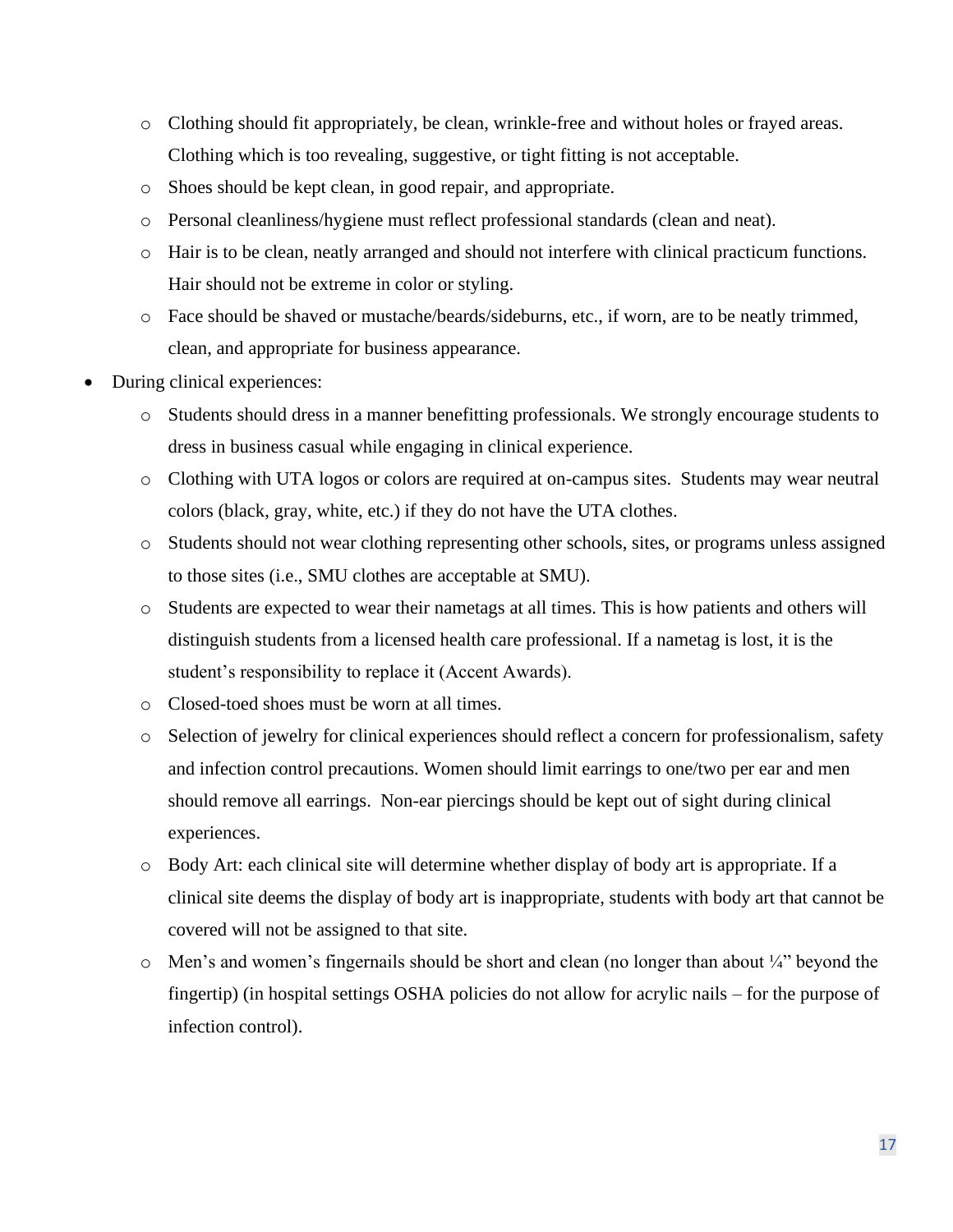#### **CLASS ATTENDANCE**

Each ATS is expected to perform to the best of their ability in the classroom. The theoretical concepts and clinical skills learned in class provide the foundation for growth and development as an athletic trainer. All ATS are expected to attend class regularly, turn in assignments, and take exams on schedule. While in class, students are expected to remain attentive. A student's grade will be dropped by one letter grade if they have two or more unexcused absences. Refer to the policy regarding travel with teams on page 36 for information about missing class for travel.

#### **CAPSTONE EXAM REQUIREMENT**

**Overview**: The Capstone exam is a program and graduation requirement, as well as a course requirement in KINE 5224 and 5225 (see below for breakdown in each course).

#### **KINE 5224 Requirements**

The Capstone exam will be taken during the Fall of Year 2 within the KINE 5224 course. Students must score >75% to have passed the exam. There will not be any rounding up of final grades on the exam. Capstone requirements continue into the Spring of Year 2, within the KINE 5225 course, and are based on the status of a passing or failing exam grade.

#### **KINE 5225 Requirements**

#### *\*\*For those students that did pass the capstone exam in the Fall semester\*\**

\*\*Must be done before getting approval from Dr. Kunkel to take the BOC\*\*

- 1. Review the capstone exam
- 2. Identify personal weaknesses, aka "themes" missed
- 3. Create a self-analysis for all domains
	- a. Prioritize domains from weakest to highest
	- b. Include missed topics or themes
	- c. Identify weakness in answering questions (not content related)
- 4. Come up with a plan of action to address these areas in need of further review
	- a. Submit plan to Dr. Decker for review (the plan will be part of a grade for KINE 5225)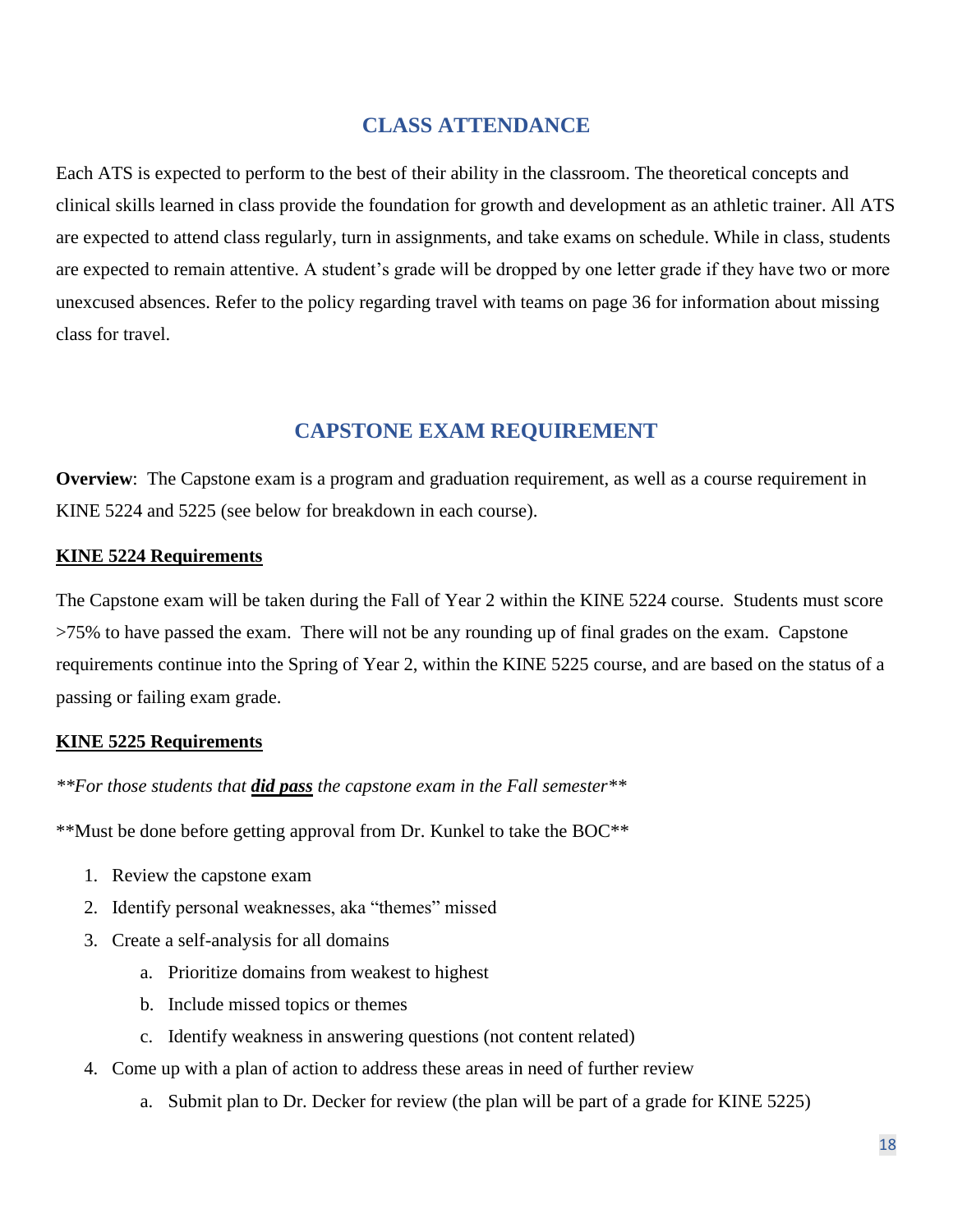b. Once the plan is received, Dr. Decker will notify Dr. Kunkel so she can approve the BOC application to be moved forward when it is submitted by each individual student

#### *\*\*For those students that did not pass the capstone exam in the Fall semester\*\**

Students will have to undergo structured remediation for all domains below 75% within the Capstone exam. Students can begin remediation at the end of the Fall semester, but a majority of the remediation process will take place in the Spring semester. Approval to take the BOC will not be given until the Capstone is passed. **The January/February BOC test window will not be available for students that did not pass the Fall Capstone exam.**

#### **For the structured Remediation, the following steps MUST be completed in order:**

- 1. Review the capstone exam
- 2. Develop a self-analysis related to your strengths and weaknesses in each domain below a 75% (this should not be solely focused around the capstone exam, but should encompass the whole domain)
	- a. Review your self-assessment from KINE 5225
	- b. Identify personal areas of weakness (themes; content; anatomy, etc…)
	- c. Prioritize domains from weakest to highest. Include missed topics or themes. Identify weakness in answering different question types from the capstone (not content related).
- 3. Schedule an appointment with each designated faculty member for each domain below a 75%.
	- a. Suggest a meeting time and be prepared to meet for 30 minutes to 1 hour. (This is not a drop-in appointment).
- 4. Bring completed self-analysis & remediation packet
- 5. Complete remediation plan including study plan and plan *potential* remediation quiz dates with each faculty member.
- 6. Carry out your study plan for each capstone domain
- 7. Schedule remediation quiz(zes) based on your readiness to complete capstone domain by passing each quiz with greater than 80%. In order to take a domain quiz, you must complete any work assigned by the faculty member.
	- a. If a remediation quiz is not passed, the student must reattempt the quizzes until an 80% is reached. If a quiz is not passed, the student cannot take a retake quiz any earlier than one calendar day after the failed attempt. Ultimately, the retake timeline of a quiz is at the discretion of the faculty member overseeing the domain.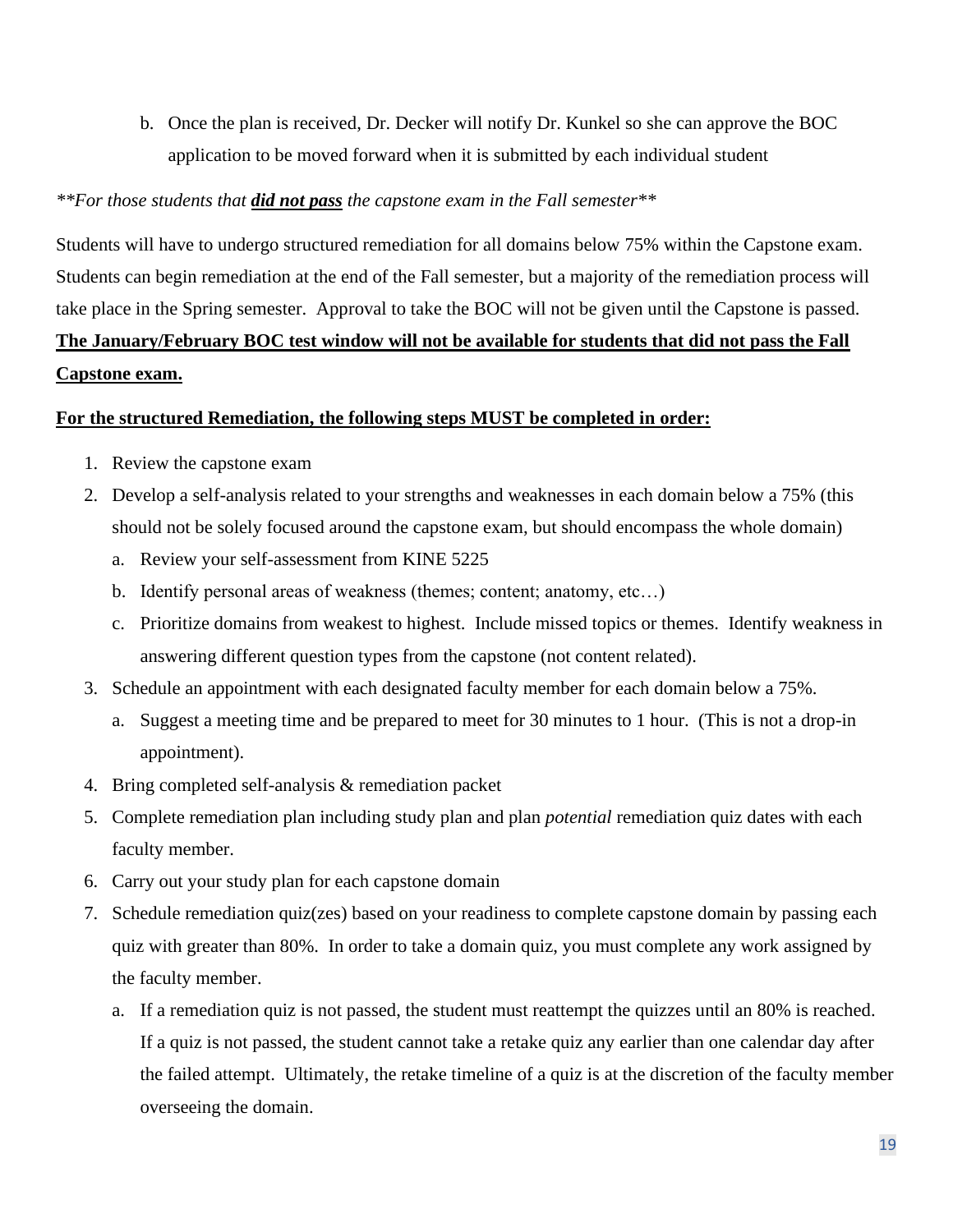- 8. Once the full remediation plan is completed (each domain has been passed), submit the packet to Dr. Decker for review (the plan will be part of a grade for KINE 5225).
- 9. Schedule capstone retake on or before March 30th
	- a. There must be at least five (5) days between passing the last quiz and taking the capstone. This is done to ensure general study time for the capstone exam.
	- b. Therefore, if you are still taking remediation quizzes for a capstone domain the week prior to March 30<sup>th</sup>; you MUST consider that you may not pass the quiz and you may NOT be allowed to retake and execute a passing score on the quiz within the time frame required to arrange for a time to complete your capstone retake on or before March 30<sup>th</sup>.
	- c. See results related to your completion of Capstone B
		- i. \*Failure to take Capstone B
		- ii. \*\*Not passing Capstone B

*\*Failure to take the Capstone B exam on or before March 30th will result in a zero for Capstone B in KINE 5225. The consequences of a zero are quite serious as it can drop your total grade below a C in KINE 5225, which is considered a non-passing grade.* 

*\*\*If you do not pass Capstone B with a score of >75%, you will need to attempt Capstone C on or before the last day of spring classes (usually the first week of May). Failure to pass Capstone C with a score of >75%, will result in a grade of an "I" for KINE 5225.*

- 1. Failure of capstone B results in your repeating the **Structured Remediation** described above. Scheduling of the capstone will still only occur after successful completion of all remediation quizzes and faculty member approval.
	- *a. Once the capstone has been successfully completed (a score of >75%), the grade in KINE 5225*  will be changed from and "I" to the letter grade the student earned. However, the ATS will not *be graduating with their classmates and their graduation will be delayed until August or December. Failure to take or pass the capstone within a year will result in the grade in KINE 5225 changing to an "F", which signifies that the ATS has NOT completed the MS in Athletic Training.*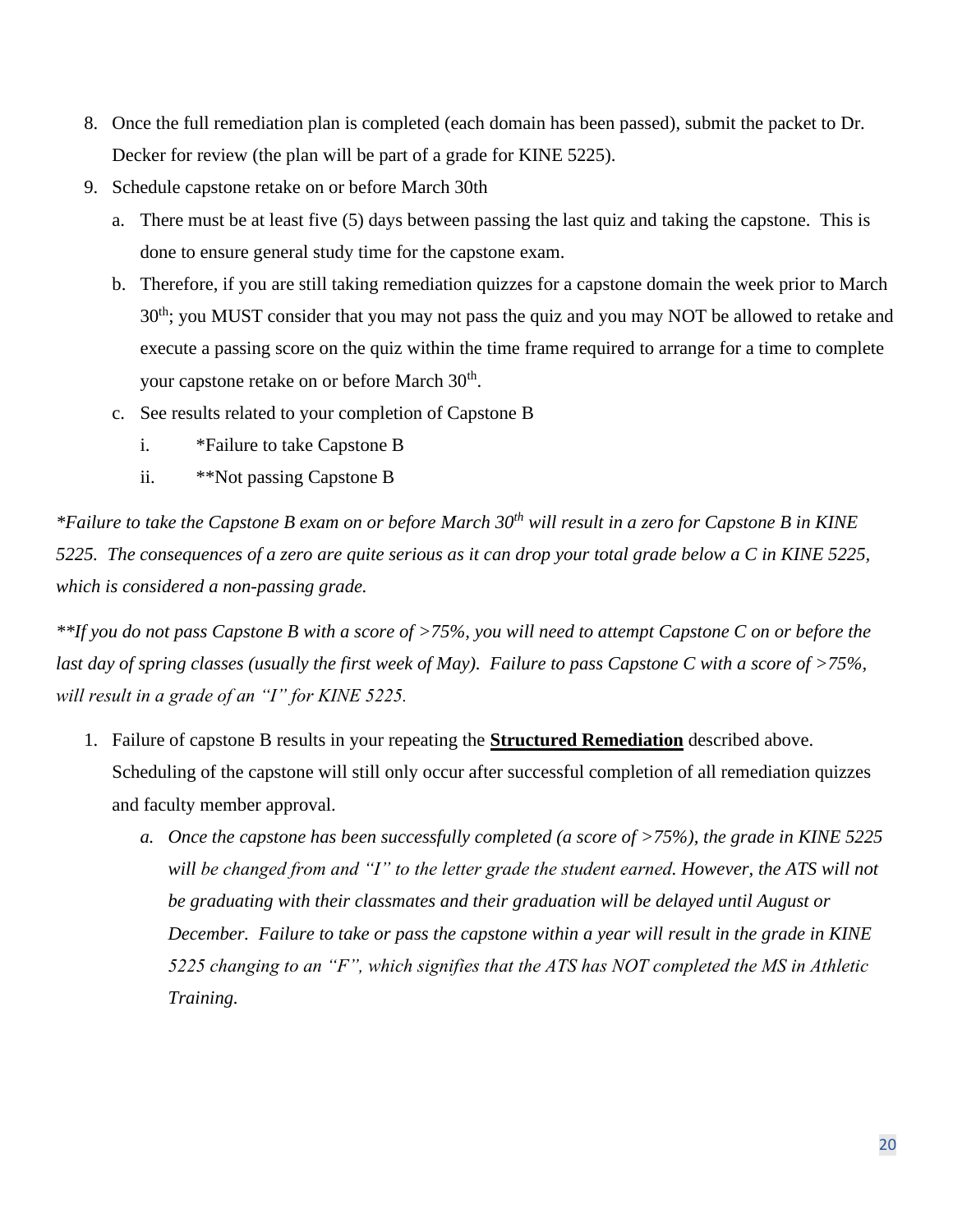#### **BOC EXAM AND TDLR LICENSING INFORMATION**

Students should familiarize themselves with BOC certification requirements [\(https://bocatc.org/candidates\)](https://bocatc.org/candidates) and Texas Department of Licensing and Regulation (TDLR) licensing requirements for athletic trainers [\(https://www.tdlr.texas.gov/at/atapply.htm\)](https://www.tdlr.texas.gov/at/atapply.htm). Students are responsible for understanding this information and are encouraged to ask MSAT faculty if they have questions.

#### **SIMULATION**

Throughout the program, the ATS will be required to participate in simulation sessions, including standardized patient (SP) encounters. The SP is an extended performance assessment where students interact with patients in an unstructured environment. Students are not given specific instructions in the SP format. The SP encounter more closely resembles the clinical environment and provides information about a student's abilities to interact with a patient, initiate a session, and incorporate skills of history-taking, physical examination, and patient education. Students will be provided specific instructions and details related to dates and times of SP encounters at the beginning of each semester either by the simulation director or course faculty.

#### **COURSE SEQUENCE**

#### **Master of Science in Athletic Training (MSAT) 57 Semester Credit Hours (SCH)**

The MSAT at the University of Texas at Arlington is a challenging, two-year, six-semester 57 semester credit hour program. A list of courses and sequencing can be found [here.](https://cdn.web.uta.edu/-/media/project/website/conhi/documents/kinesiology/grad-athletic-training/msatcoursesequence2019.ashx?sc_lang=en&revision=61cf91f8-2194-4408-b384-b95f81c967ef&hash=EE8AA3AE63DDEF7297BAAF7394880121)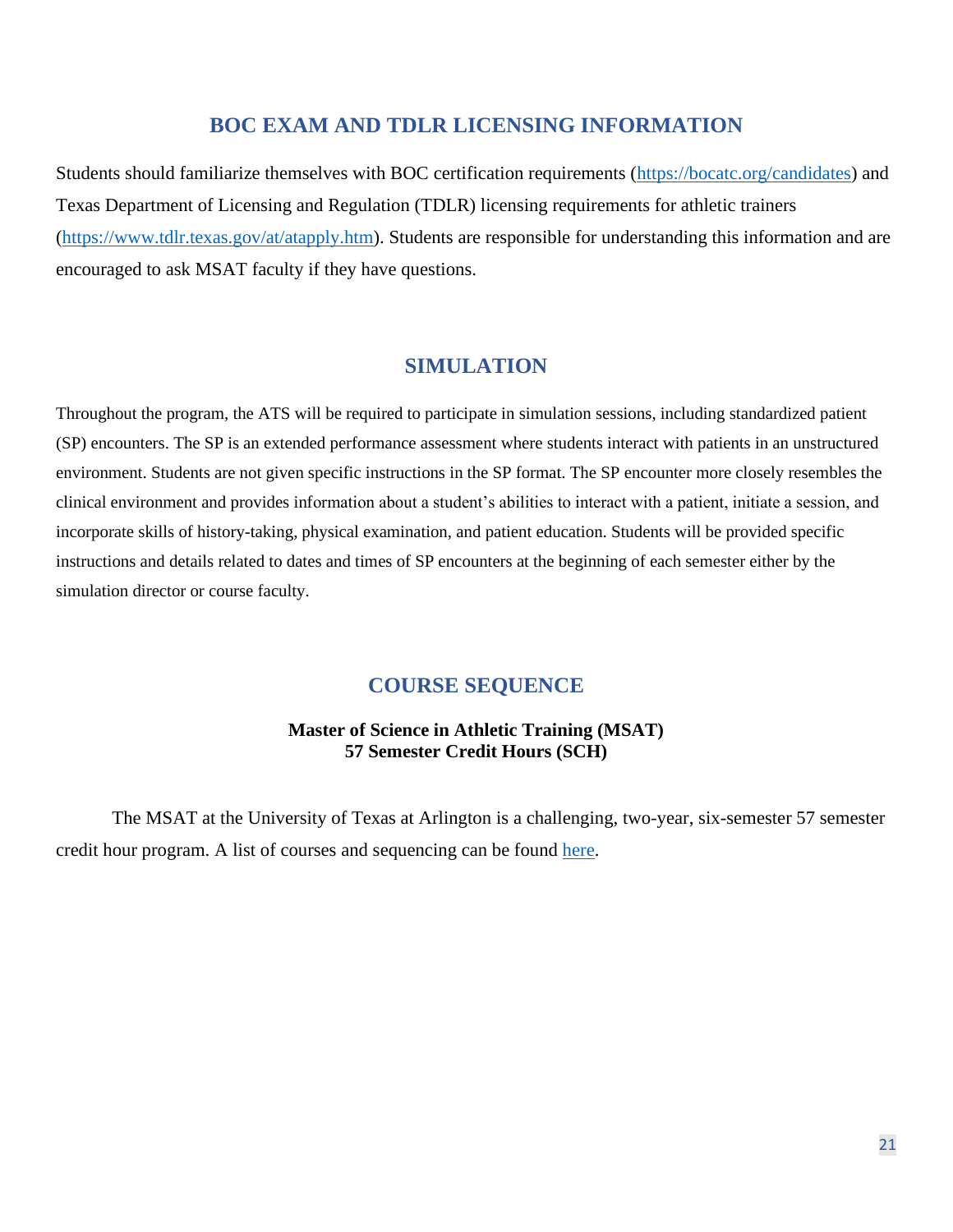#### **ACADEMIC GRIEVANCES**

The UT Arlington academic grievance policies are utilized for any grievances involving grades, academic eligibility/suspension, or graduation requirements:

#### **Process**

Students must first discuss the grade or academic grievance with the instructor and present evidence of differential treatment and/or procedural irregularities. If unsuccessful at reaching an agreement, the student should then discuss the grievance with the program director. If still unsuccessful at reaching an agreement:

- The student must submit a written appeal on an Academic Grievance Form available in the Department of Kinesiology Office to the department chair.
- The department chair will refer the issue to a departmental committee of faculty. The committee will make a recommendation to the departmental chair.
- If the student is dissatisfied with the chair's decision, they may appeal the case to the academic dean. The dean's decision is final.
- Students have one year from the day grades are posted to initiate a grievance concerning a grade including presenting evidence of differential treatment and/or procedural irregularities.

<http://www.uta.edu/deanofstudents/complaints/academic%20-%20grade%20and%20non%20grade.php>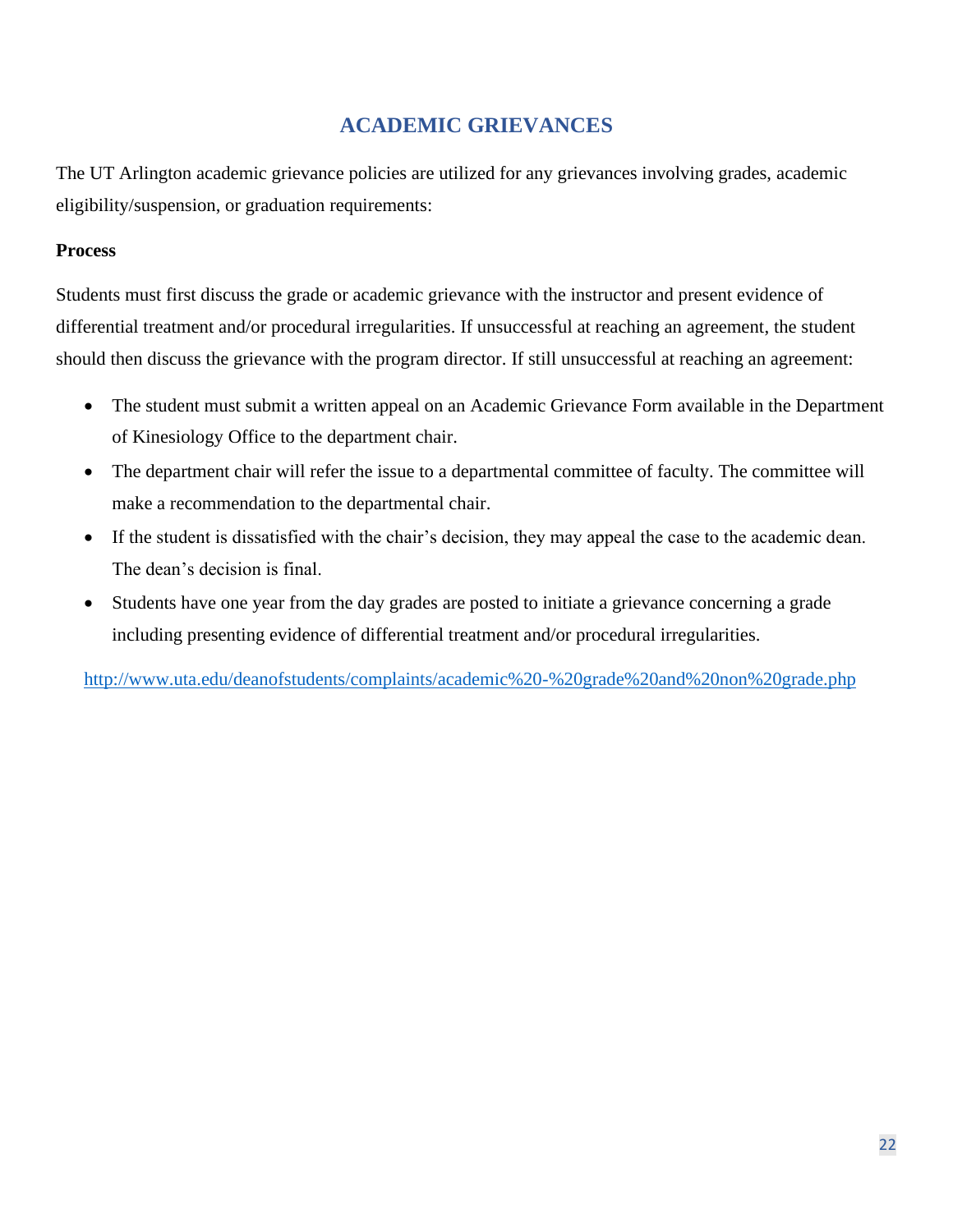## **MASTER OF SCIENCE IN ATHLETIC TRAINING:**

## **CLINICAL EDUCATION POLICIES**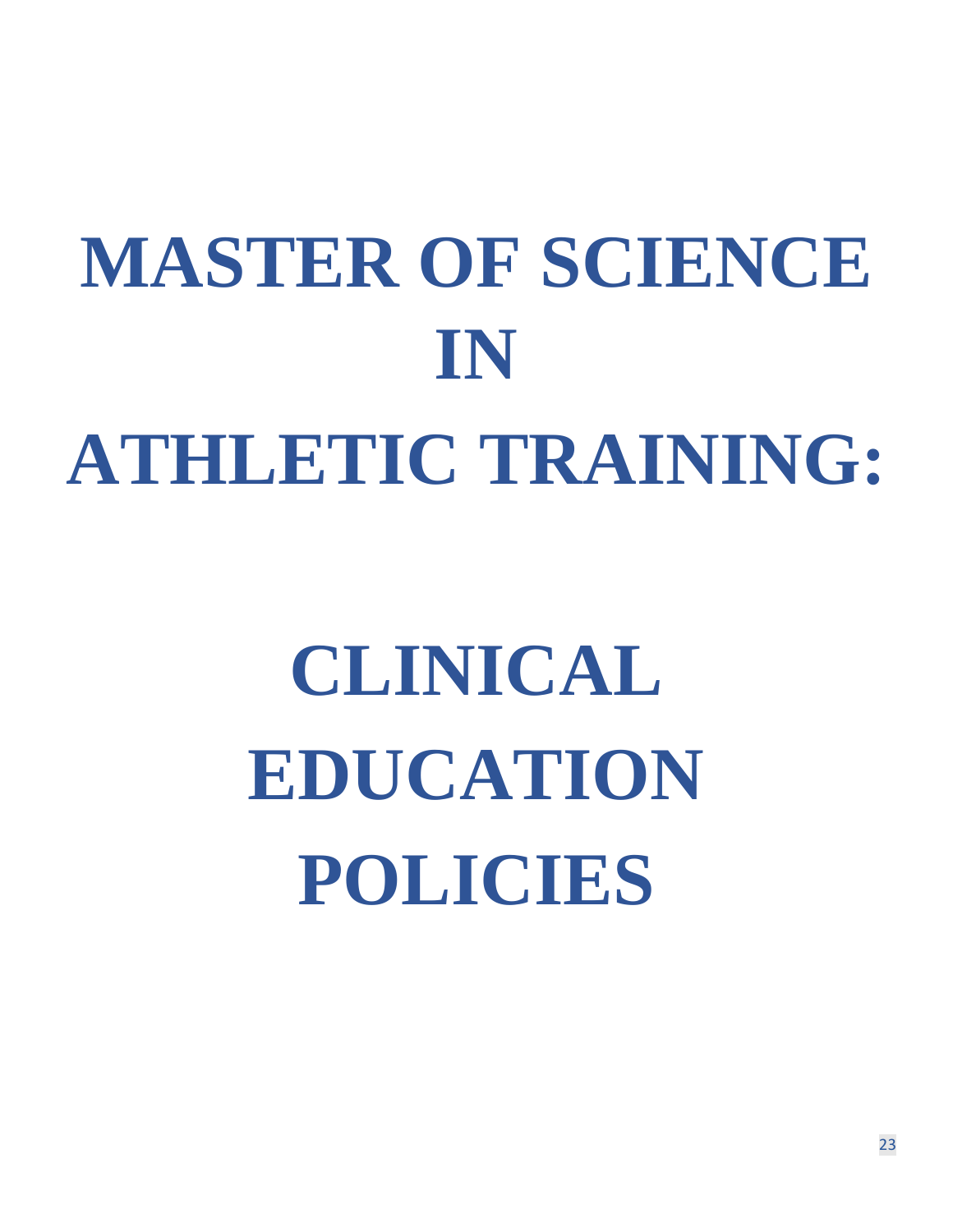#### **CLINICAL EDUCATION EXPERIENCES**

Throughout the course of the program, students will get exposure to a variety of patient populations and health conditions. The following patient populations will be experienced by students within the various clinical education experiences:

- 1. Throughout the lifespan (for example, pediatric, adult, elderly),
- 2. of different sexes,
- 3. with different socioeconomic statuses,
- 4. of varying levels of activity and athletic ability (for example, competitive and recreational, individual and team activities, high and low intensity activities),
- 5. who participate in non-sport activities (for example, participants in military, industrial, occupational, leisure activities, performing arts).

Additionally, students will need to engage with patients through athletic training clinical experiences related to the following health conditions:

• emergent, behavioral (mental health), musculoskeletal, neurological, endocrine, dermatological, cardiovascular, respiratory, gastrointestinal, genitourinary, otolaryngological, ophthalmological, dental, and environmental

Finally students will need to complete all required procedures and skills as "performed" to complete the MSAT program.

Students will record patient encounters through case logs on Typhon. These logs will track the requirements needed for patient populations, health conditions, and procedures and skills, as well as serve as information used to make informed and specific clinical placements.

The priority for gaining exposure to these patient populations and health conditions is through direct, real-life patient care. Simulation, via in-person and telemedicine may be used to supplement experiences not encountered at clinical sites. Up to 40% of procedures/skills classified as "performed" may be supplemented with simulation. Supplementation with simulation will be tracked by the CCE to ensure students are not exceeding 40%. If a student is approaching 40% supplementation with simulation, the CCE will meet with the student to formulate a plan to ensure the student does not exceed 40%.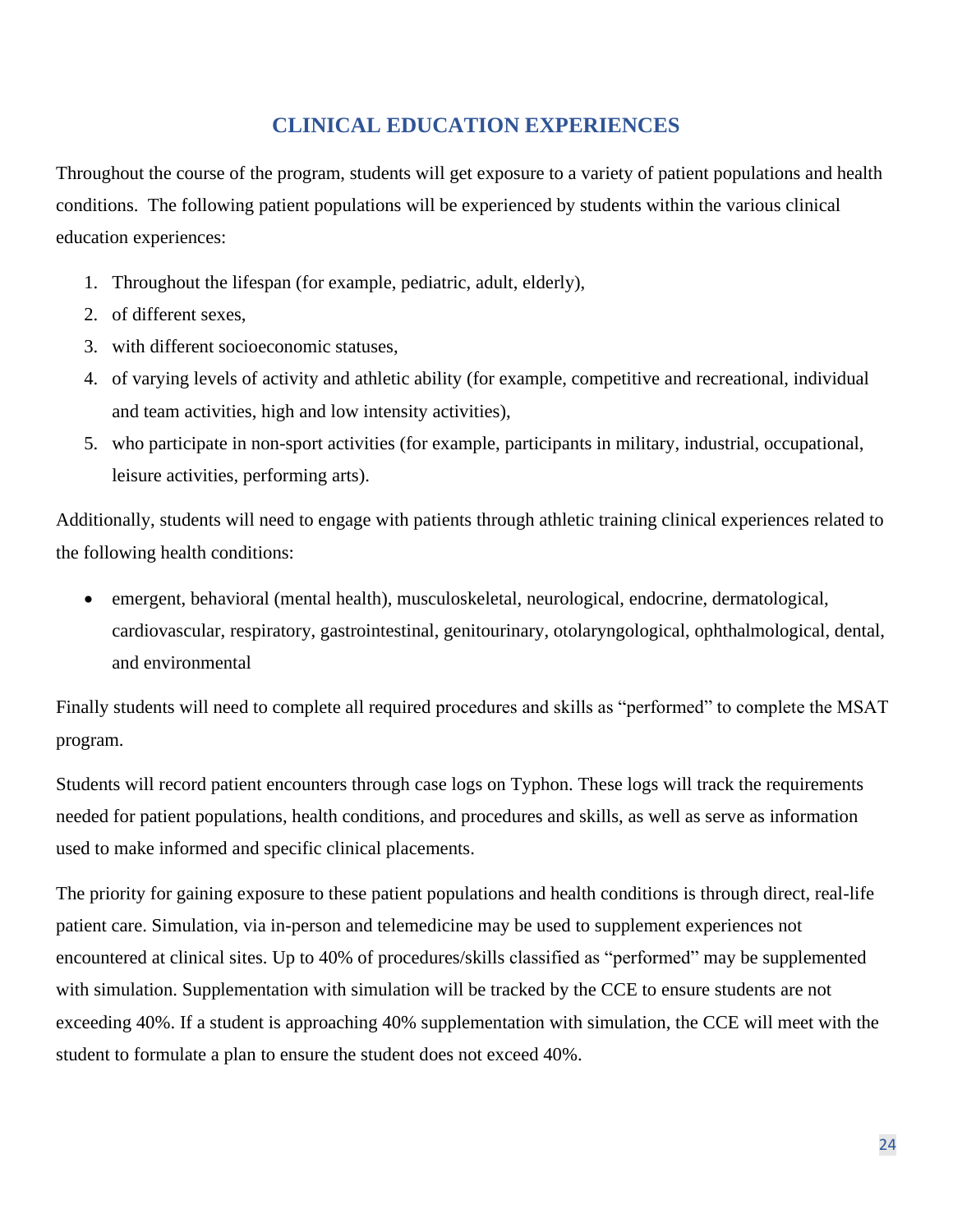Other Scheduled Clinical Education Experiences: Athletic Training Students will be given the opportunity to participate in additional clinical assignments (important dates or special events) within the UT Arlington athletic training facilities or other clinical settings. These experiences are designed to give you additional opportunities for experiential learning and will provide a great opportunity to gain additional experiences toward the clinical hour requirement. Based on the number of events hosted by UT-Arlington each year, the CCE will determine and announce how many events are required each semester. This requirement constitutes a portion of the student's grade for each clinical practicum course.

Other Involvement Outside of your Assigned Site: A student's assigned clinical site will always take precedence over other clinical education experiences. A student is not limited from attending another clinical education site and gaining experience; however, this needs to be approved by both the current preceptor and CCE via email. Once the preceptor confirms that attendance at the other clinical site does not interfere with the student's current clinical experience, the student will then need to reach out to the CCE and obtain permission to attend the other clinical site. When reaching out to the CCE, the student should provide a rough weekly schedule of how often they are going to attend the additional site (include days and estimated hours). If the CCE is unaware of the attendance or did not approve the involvement at the other site(s) and finds out through the hour log on Typhon, the CCE reserves the right to delete those clinical hours.

#### **CLINICAL PLACEMENT PREREQUISITES**

Documentation of the following prerequisites is required before a student can be placed in the clinical setting for directed clinical experience:

Submitted upon admission into the program:

- 1. Proof of immunization against measles, rubella, diphtheria, tetanus, and hepatitis B
- 2. Criminal Background Check
- 3. Signed confidentiality form and media release form

Prior to starting clinical experiences:

- 1. Current Certification in Basic Life Support by the American Heart Association
- 2. Purchased Clinical Liability Insurance
- 3. Completion of BBP, HIPAA and FERPA trainings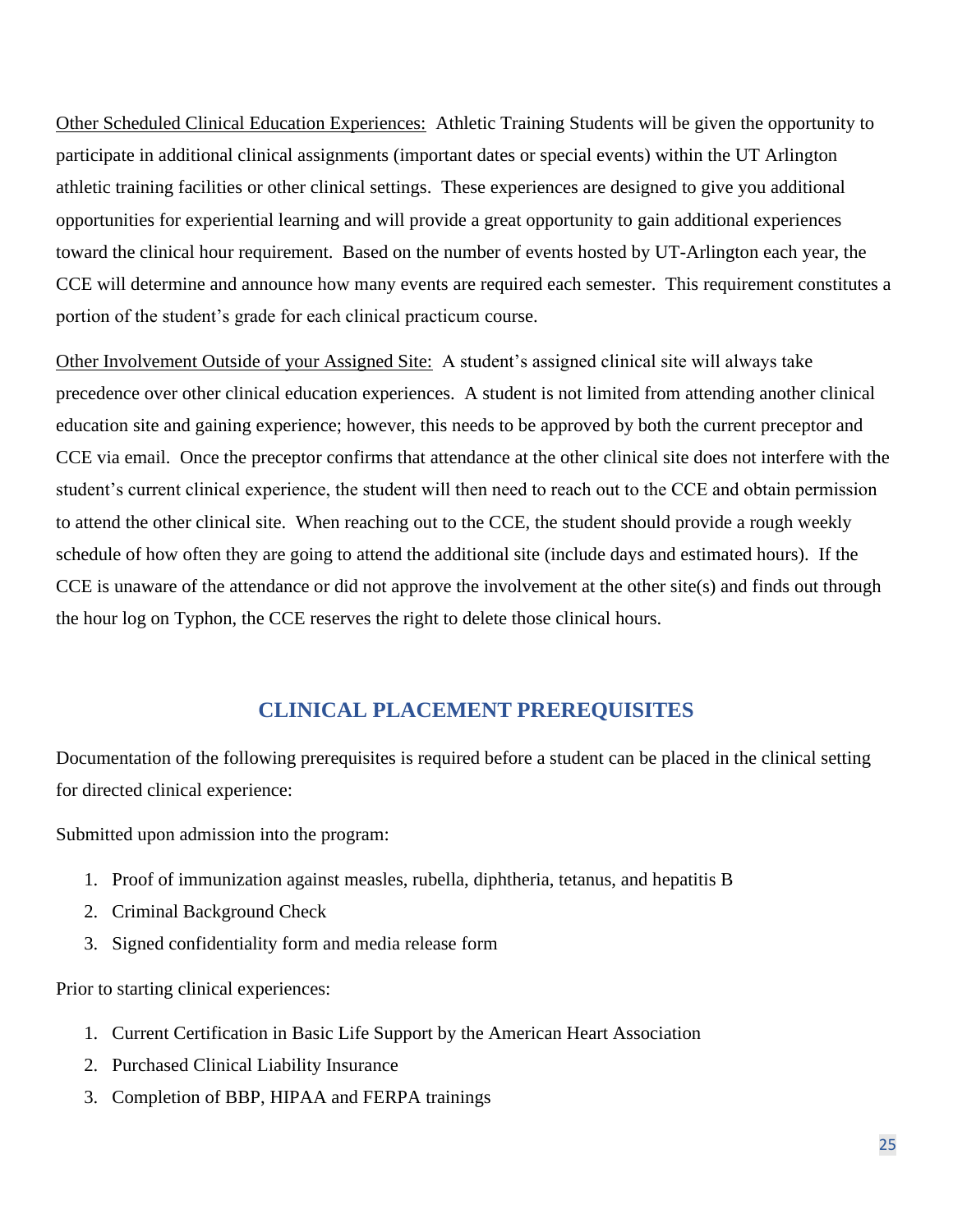4. Signed Policies and Procedures Acknowledgment Form

Other Clinical Site Requirements: Some sites will require students to submit other documentation prior to beginning a clinical experience. These requirements are dependent on the clinical site, but may include drug screens, TB tests, flu shots, criminal background checks, etc. Inability to complete these requirements prior to your start date will result in a delay in your start date and possible point penalties with clinical attendance in your respective clinical course.

Clinical sites have the autonomy to develop their own policies, in addition to the MSAT policies, for students to adhere to, which is reviewed during the Clinical Orientation process. At a minimum, students will follow the following MSAT program policies according to Standard 26 from the CAATE 2020 Professional Standards:

- A mechanism by which clients/patients can differentiate students from credentialed providers: Students are provided name tags at the beginning of the program. These should be worn at all times during the clinical experience to be able to differentiate from healthcare providers at the site.
- A requirement for all students to have emergency cardiac care training before engaging in athletic training and supplemental clinical experiences: Students complete training during the summer of their first year, before they begin their first clinical experience. This allows for the students to be adequately certified throughout the duration of the program.
- Blood-borne pathogen protection and exposure plan: Students receive annual BBP training through the university, as well as a review of the MSAT policies at each fall in-service. The same policy is reviewed by preceptors each year during annual preceptor training. MSAT policy documents are available on Typhon for the students and preceptors to access at any point. Each site is assessed by the CCE for appropriate BBP barriers and students review the locations of these during the clinical orientation.
- Calibration and maintenance of equipment according to manufacturer guidelines: The ATP requires that all clinical sites must maintain therapeutic equipment according to manufacturer guidelines. This includes, but is not limited to, equipment calibration and safety checks. All clinical sites must provide annual proof of calibrations each year after their modalities have been calibrated, unless the site is third party accredited (e.g. hospital, sports medicine clinic, physician office). Proof of calibrations ideally comes in the form of a report from the modality calibration company. If a report is not available, a picture of the stickers on each modality is acceptable. Due to safety concerns, students will be removed from the clinical site if therapeutic equipment is not calibrated before the expiration date. Students may return to the site once the equipment is calibrated.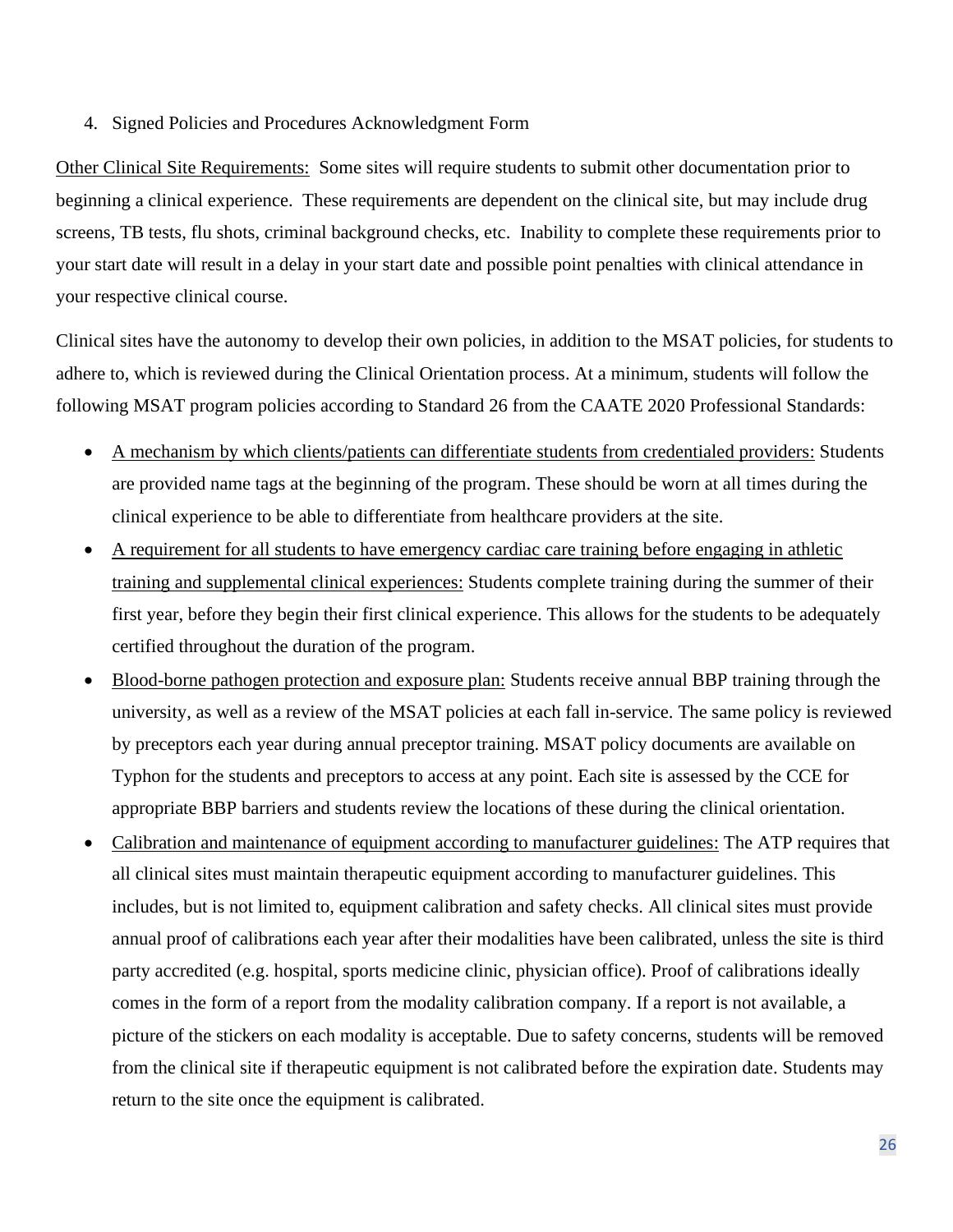- Sanitation precautions, including ability to clean hands before and after patient encounters: During the annual site visit, the CCE verifies that sites have hand-washing stations and disinfectant available for the student to use during their clinical experiences. The location of these is reviewed with the student during the clinical orientation.
- Venue-specific training expectations and venue-specific critical incident response procedures (for example, emergency action plans) that are immediately accessible to students in an emergency situation: Each site must have an EAP for all venues and locations at the site that the ATS may be exposed to. The program will have a copy of these on file and each ATS must have these EAPs easily accessible in paper or electronic formats in the event of an emergency. The EAPs must be reviewed and discussed before the start of the rotation and recorded in the Clinical Orientation Checklist.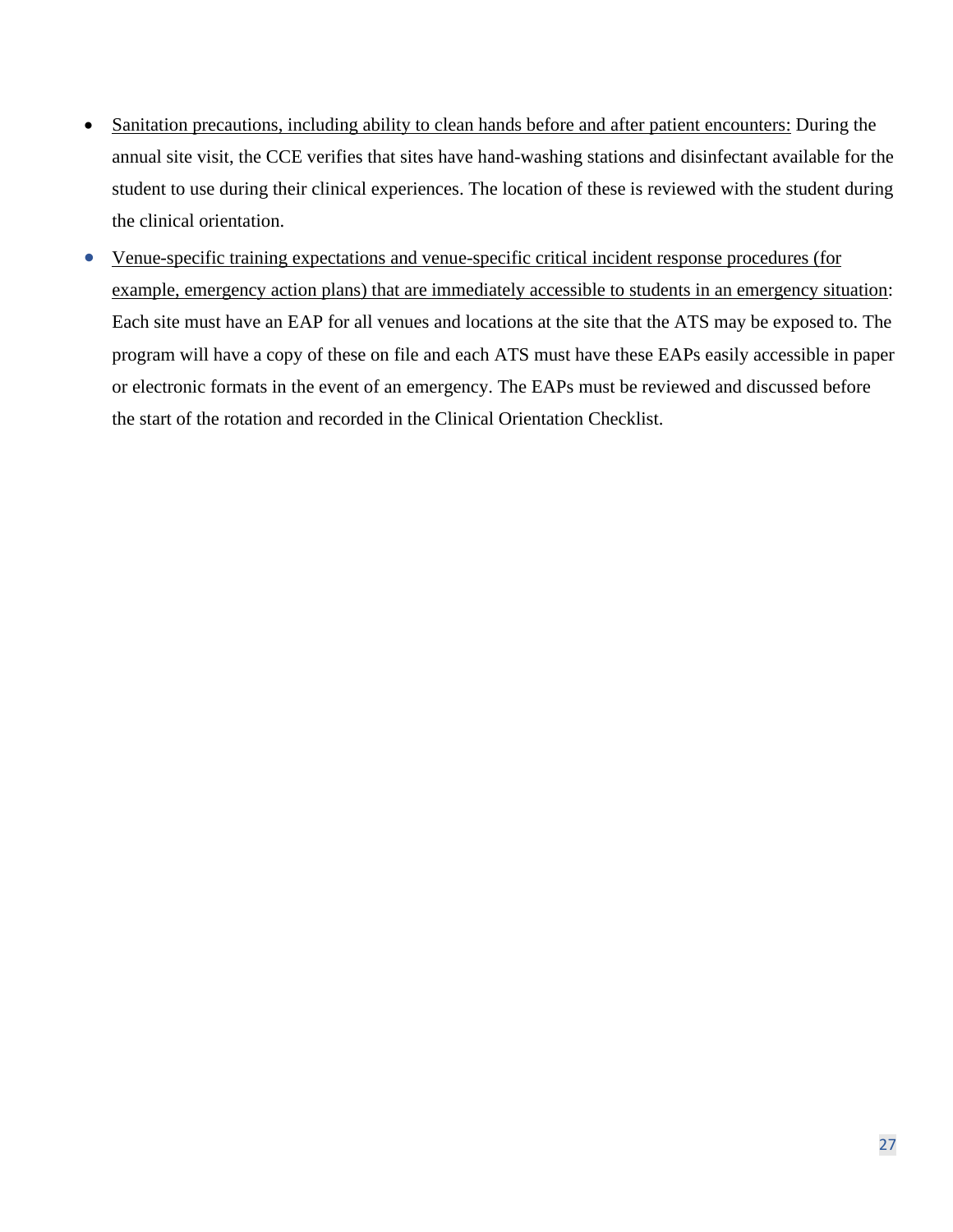### **CLINICAL HOUR REQUIREMENTS**

#### **CLINICAL HOUR REQUIREMENTS**

| <b>Level</b>   | <b>Semester</b>                       | <b>Clinical Course</b>              | <b>Clinical Hours:</b> | <b>Clinical Experiences</b>     |                               |
|----------------|---------------------------------------|-------------------------------------|------------------------|---------------------------------|-------------------------------|
|                |                                       |                                     | Min/Max                |                                 |                               |
|                |                                       |                                     |                        | Three clinical experiences will |                               |
| 1              | Summer                                | <b>KINE 5120</b>                    | 50/100                 | occur throughout the first year |                               |
|                |                                       |                                     |                        | and may include a variety of    |                               |
|                |                                       |                                     |                        | the following settings:         |                               |
|                | Fall                                  | <b>KINE 5221</b>                    | 275/500                | 1. Collegiate/University        |                               |
|                |                                       |                                     |                        |                                 | <b>Secondary School</b><br>2. |
|                |                                       |                                     |                        | <b>Sports Medicine</b><br>3.    |                               |
|                | <b>KINE 5222</b><br>275/500<br>Spring | <b>Rehabilitation Clinic</b>        |                        |                                 |                               |
|                |                                       |                                     |                        | 4. Physician Clinic             |                               |
|                |                                       |                                     |                        | 5. Pro/Semi-Pro Sports          |                               |
|                |                                       |                                     |                        | 6. Outreach Settings            |                               |
|                |                                       |                                     |                        | (2-week immersion at first      |                               |
|                |                                       |                                     |                        | assigned rotation in Summer)    |                               |
|                | Summer                                | <b>KINE 5223</b>                    | 160/300                | Clinical experiences may be on  |                               |
| $\overline{2}$ |                                       |                                     |                        | or off campus and will satisfy  |                               |
|                |                                       |                                     |                        | the needs to meet CAATE         |                               |
|                |                                       |                                     |                        | requirements. Career specific   |                               |
|                |                                       | Fall<br><b>KINE 5224</b><br>275/500 |                        | assignments are ideal at this   |                               |
|                |                                       |                                     | time if all CAATE      |                                 |                               |
|                |                                       |                                     |                        | requirements are met. (5-week   |                               |
|                |                                       |                                     |                        | full-time immersion throughout  |                               |
|                |                                       |                                     |                        | the summer semester; 6-7-week   |                               |
|                | Spring                                | <b>KINE 5225</b>                    | 365/600                | full-time immersion period will |                               |
|                |                                       |                                     |                        | occur in the Spring)            |                               |

Clinical Immersion Periods: Students will have a minimum of 5-weeks in a full-time immersive rotation during the summer and spring of Year 2.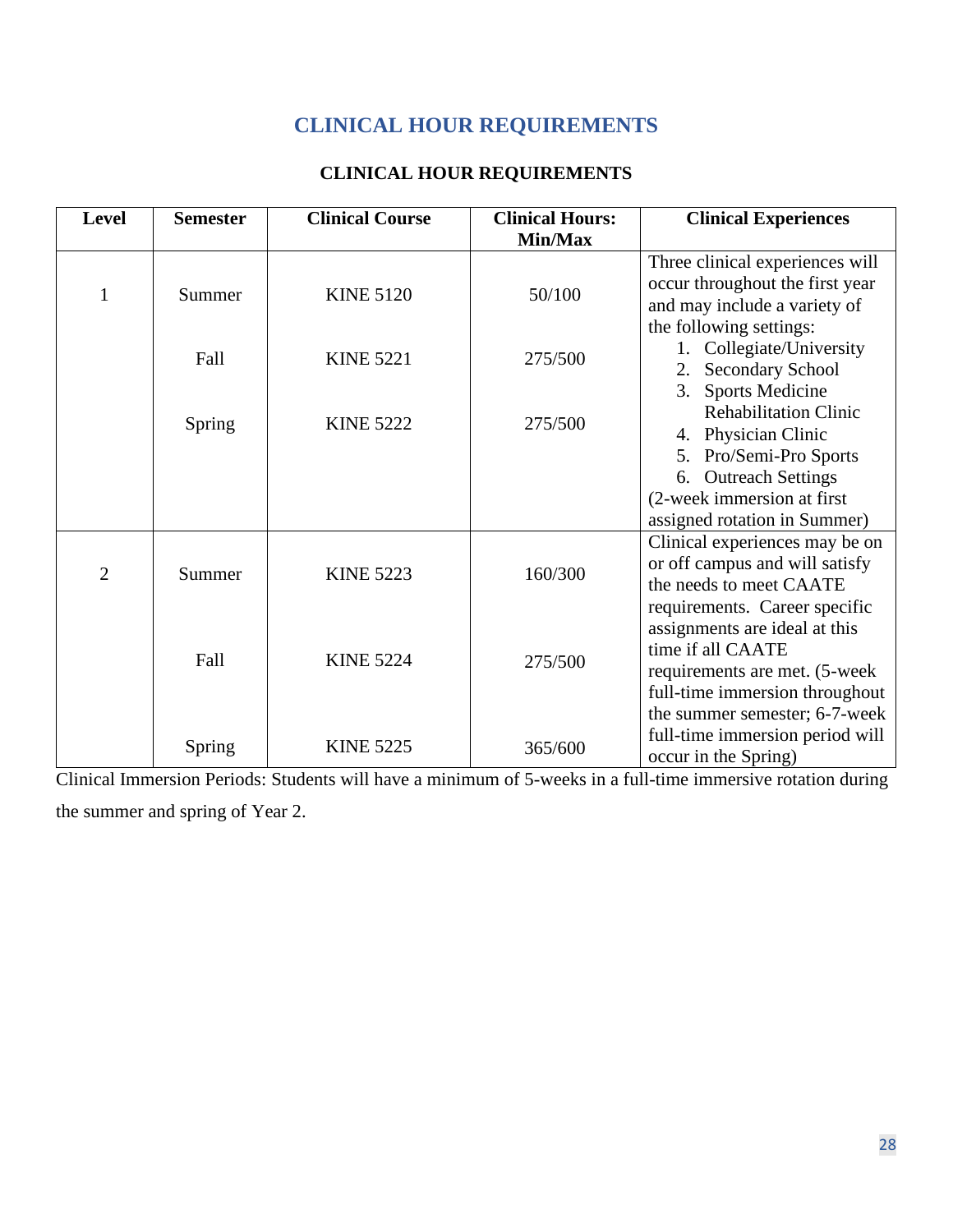#### **CLINICAL EDUCATION EXPERIENCE, ATTENDANCE, & TIME LOGS**

#### Clinical Hours:

Clinical Rotation Durations: Clinical rotations begin on the first day of class and end on the official last day of classes for the semester; students are required to start within the first two days of the semester for long semesters (will vary based on immersion days for each cohort).

A minimum of 15 hours per week throughout the duration of the semester must be accrued by each student each week throughout the duration of the rotation. During semesters with full-time immersions, weekly hours are modified to mimic a "full-time" schedule; these hours updates will be listed in each course's syllabi. Further details of the student's clinical schedule is agreed to by the student, Preceptor, and Coordinator of Clinical Education (CCE) in the Clinical Schedule Agreement document. If a student does not think they'll get 15 hours in a week, they need to contact the CCE via email to make arrangements for other clinical experiences or gain approval from the CCE to log less than the minimum requirement for that week. Failure to complete 15 hours in a given week will result in a 1% deduction in the grade for this requirement. Multiple point deductions may occur in conjunction with multiple violations.

Students can attend other clinical sites to gain clinical experience, but it should not interfere with the schedule of the student's current assigned clinical site. Experiences that are obtained at another clinical affiliated site, other than the one a student is directly assigned to, need to be approved by the CCE with written or email verification. Clinical hours not approved by the CCE are subject to being removed from the student's log and not counted towards that week or semester total.

All clinical hours must be completed and submitted on Typhon by the last day of classes by 11:59PM. Failure to meet the semester minimum of hours by the last day of classes will result in the grade of an "incomplete" in the course, a deduction in 5% of the overall course grade, and will prohibit the student from progressing in the program until clinical hours are completed.

Clinical Attendance: Attendance at a clinical rotation is mandatory on clinical immersion days and throughout the entirety of the full-time immersion period. Each student's schedule will vary depending on their clinical assignment. Absences at a clinical site will be treated in the same way as they are for missing class.

"Excused" absences are at the discretion of the preceptor and the CCE, and include, but are not limited to jury duty, an illness (accompanied by a doctor's note), military service, and family emergencies. Any other absence,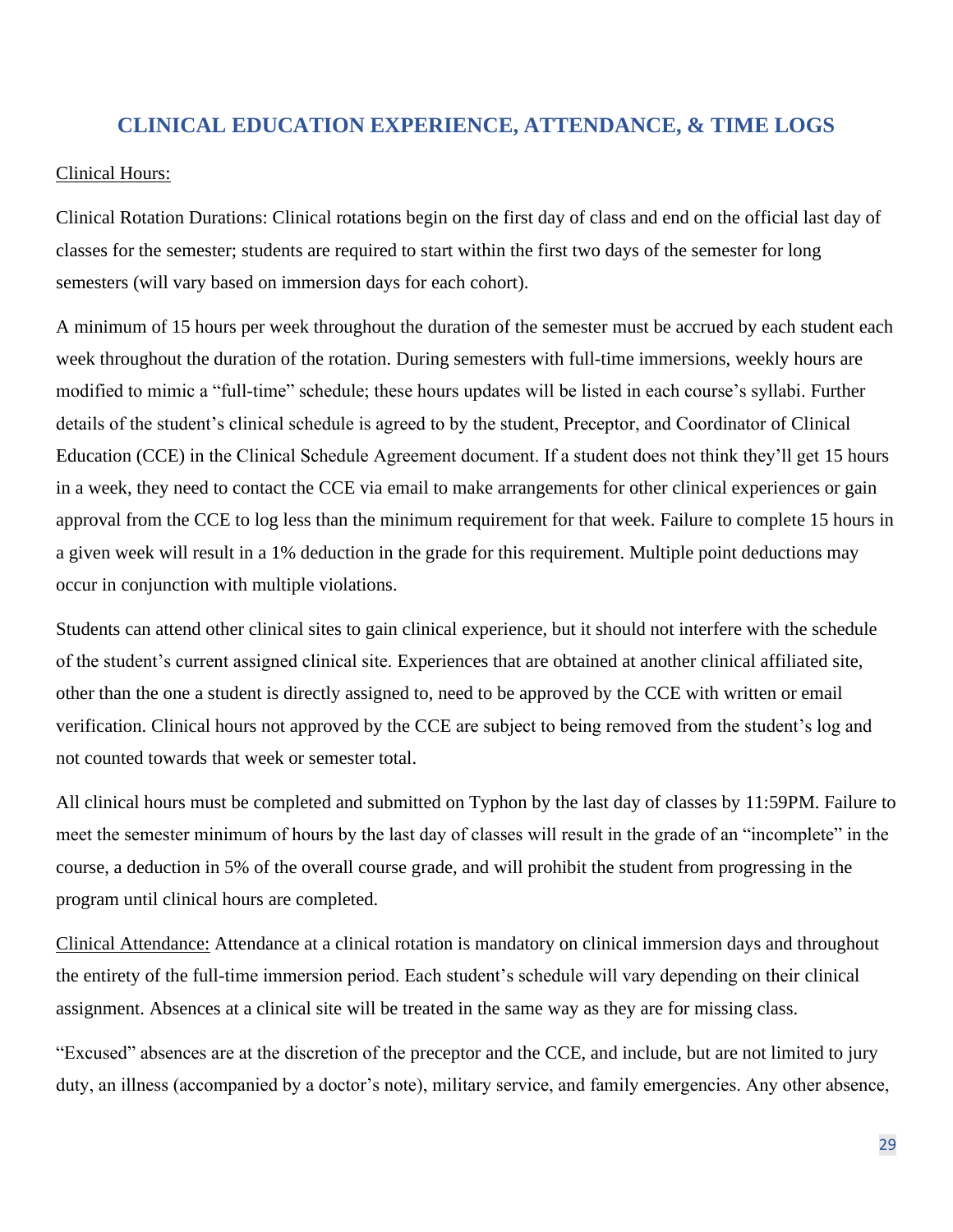or those that are not deemed "excused" by the preceptor, will be considered personal absences. Each student is limited to (2) personal absences per semester. If a personal absence or approved excused absence causes a student to be below the 15-hour minimum for that week, no deductions in the grade will occur if the CCE was informed of the absence.

ALL absences on required clinical days that are both excused and personal, must be logged (1) as a day off time log on Typhon (see logging off days policy below), as well as (2) using the 'MSAT Student Clinical Absence' form. The form should be submitted no less than 48 hours prior to the absence (unless an unexpected medical or family emergency arise). If a medical injury or illness occurs, the form should still be submitted when possible and an appropriate doctor's note must be provided to the preceptor and CCE. The note must be signed by the healthcare provider treating the student and must include the student's name, date of treatment, condition being treated/reason for absence, and all necessary contact information for the clinic and healthcare provider. If a long-term medical illness or injury arises that will result in a prolonged period of absences, more than a day, a doctor's note will need to be provided to the CCE explaining the length of time the student is expected to be absent.

Loss of points will be due to: a student exceeds (2) personal absences; a student does not communicate with the preceptor and CCE about an absence prior to 48 hours; and other violations of this policy. For each violation to the clinical attendance policy, a student will lose 1% of this section of the clinical grade, up to a maximum of 5%. Multiple offenses may result in a Digression Report.

If a student or an instructor identifies that a student is experiencing academic struggles in a course, the student's clinical schedule may be altered. The CCE and PD will help to determine the adjusted schedule. An agreement will be drafted by the CCE to determine the minimum hours, weekly schedule, etc. to ensure student success in the course(s).

Time Logs: Each student is to record his or her daily clinical hours using the Typhon software. Clinical hours must be recorded within 7 days of completion. Students who fail to log their time on required clinical days will receive a deduction in ½% for this requirement for each day that is not logged up to a maximum of 5%. Falsifying clinical hour entries will result in disciplinary action.

*"Off Days":*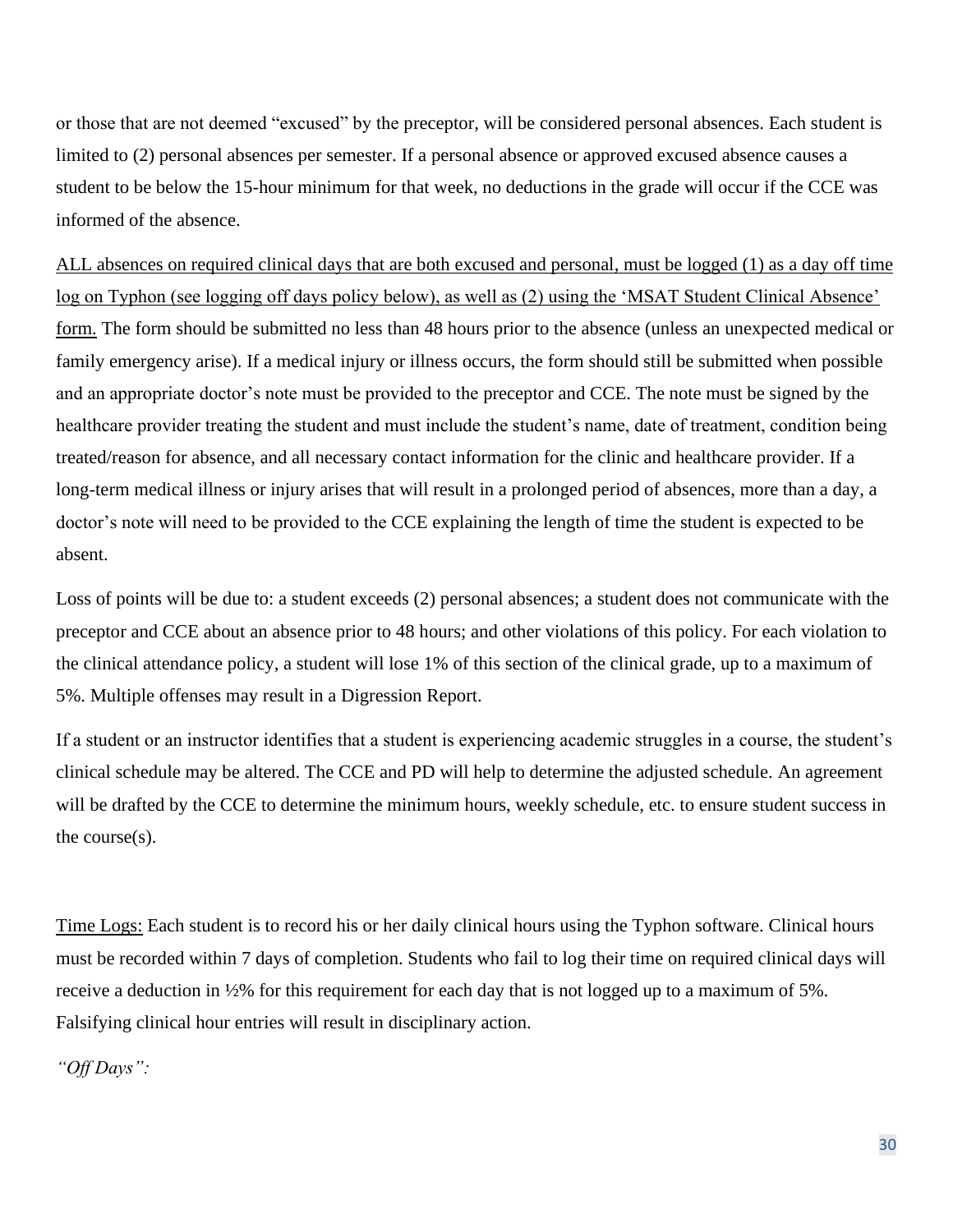All students must receive one day off per 7 day period, not to include class days. This means students must have one day completely off from class and clinical experiences. The student and preceptor should work together to determine the most appropriate day. The day off does not have to be the same day each 7 days.

As indicated in the Clinical Attendance Policy above, students must submit the Typhon form when absent from the clinical site on a required clinical day. In addition, students must log "off" days in their time logs on Typhon when missing a required day (immersion days and Fridays). For each day off that is not approved by the CCE and/or not logged in Typhon, students will receive 1% deduction from the course grade, up to a maximum of 5%.

#### Logging Clinical Time:

Time that **can** be logged:

- Anything involving your assigned site for that semester
- Events at other affiliated sites identified and approved by the CCE via email
- Events at UT-Arlington
- Standardized patient encounters
- Surgical observations
- Injury clinics (i.e. Fall Saturday AM clinics)

#### -Hours that **cannot** be logged:

*(It is highly recommended that ATS keep a personal log for their records and/or resume)*

- Events at non-affiliated sites, with the absence of your preceptor
- Volunteer events (i.e. 3-day breast cancer walk, kid's triathlon, etc)
- SEU's
- Research time
- Internships arranged outside of affiliated sites

\*\*If uncertain about an event, contact the CCE for clarification.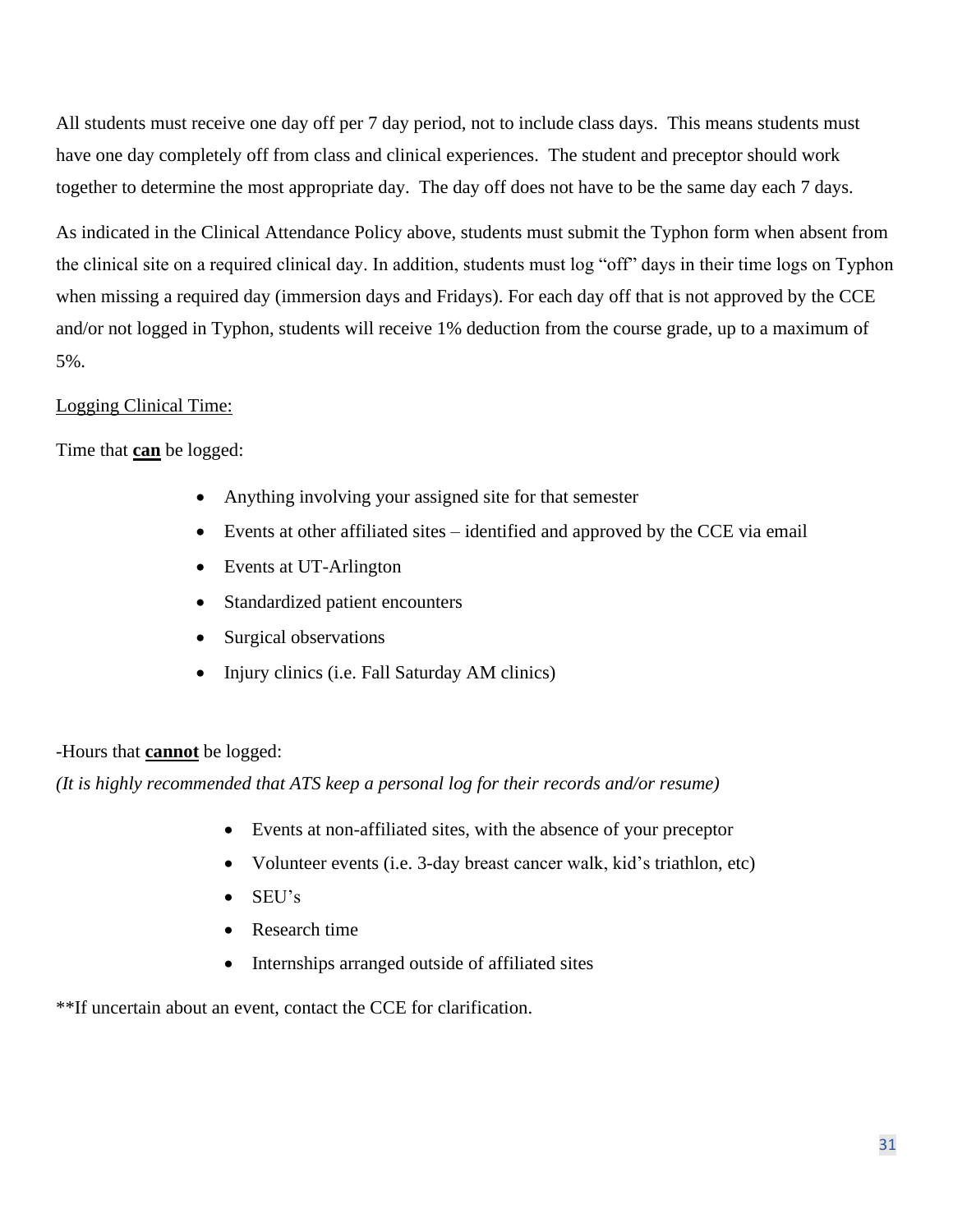#### **OUTSIDE EMPLOYMENT POLICY**

The UT Arlington MSAT program understands that some students must obtain a part-time job to fulfill financial responsibilities, but students must also meet the requirements of the MSAT program. Therefore, the athletic training student's didactic and clinical education experience takes precedence over any outside employment. Students can hold part-time jobs provided they do not interfere with didactic or clinical aspects of the program. A maximum of ten (10) hours per week is recommended. Clinical experiences may take place at any point during a given day, weekends included. Students are required to be at their clinical sites on designated clinical immersion days and on Fridays. Exceptions to this must be approved by both the preceptor and CCE. A student should not schedule outside work on clinical immersion days, unless it does not interfere with any clinical responsibilities. Any issues with work interfering with clinical experiences will result in disciplinary action.

#### **CLINICAL EDUCATION PAPERWORK & REQUIREMENTS**

#### **Overall Submission Guidelines**

All documentation is to be submitted on Typhon or to the CCE in a timely manner. Documentation that is submitted late will result in a 1/2% deduction in the course grade for this requirement. Multiple late submissions may result in further disciplinary actions.

#### *Forms due at the start of a rotation:*

- Clinical Orientation Checklist due no later than the end of the first day of the clinical rotation
- Clinical Schedule Agreement & Clinical Rotation Goals due within one calendar week of the first day of the clinical rotation

Forms due at the mid-point of a clinical rotation (dates TBD based on clinical assignment):

• Midterm Evaluation of Preceptor

Forms due at the end of a clinical rotation (due by the last day of the assigned clinical rotation):

- Final Evaluation of Preceptor
- Clinical Assignment Evaluation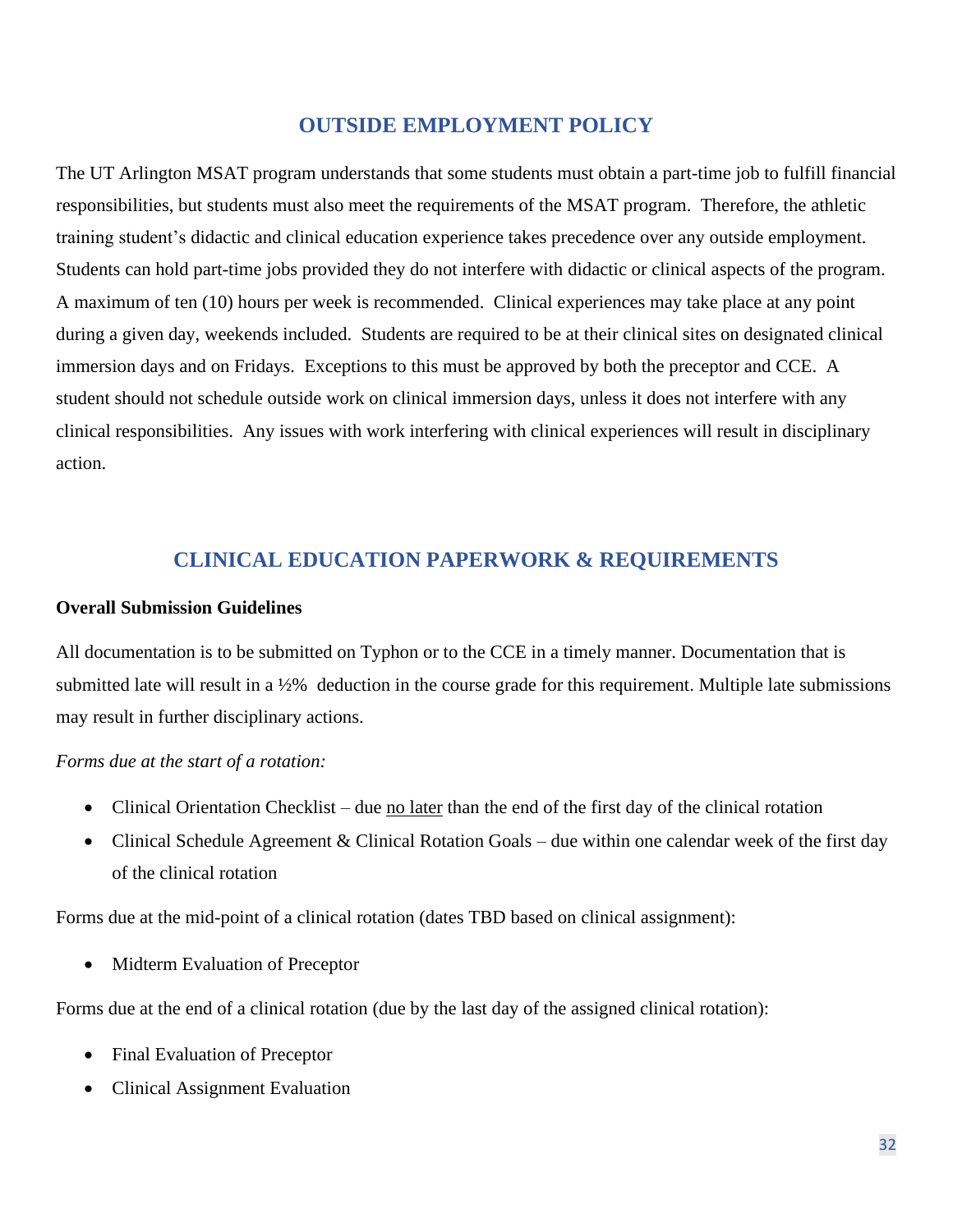All forms must be submitted by 11:59PM on the designated date, unless otherwise specified.

Clinical Schedule Agreement: At the beginning of each rotation, students are required to meet with their preceptor and create a rotation long schedule to follow each week. The schedule will consist of specific days and times that the student is expected to attend the clinical site. The schedule will be part of a grade in Clinical Practicum and failure to comply with the designated schedule will result in a reduction in grade for Clinical Practicum. More than one offense will result in a digression report with the CCE. The program understands that in some circumstances, the schedule will vary week to week. The schedule is merely a guideline and minimum hours in the contract should be met each week. Schedule changes are at the discretion and approval of the preceptor and CCE. Violations will occur if a student does not have an excused absence approved by the CCE and preceptor (see Clinical Absence Policy).

Clinical Orientation Checklist: Per CAATE standards, orientations must occur before students can encounter patients at the site. This checklist must be submitted on Typhon no later than two days before the first day of a student's clinical rotation. Failure to do so may result in removal from the clinical site until the checklist is completed and this will result in a ½% deduction in that portion of the course grade for this requirement.

The Clinical Orientation Checklist contains the following information and is to be reviewed by the student and signed off by the preceptor prior to starting the rotation:

- Critical incident response procedures (for example, emergency action plans)
- Blood-borne pathogen exposure plan
- Communicable and infections disease policies
- Documentation policies and procedures
- Patient privacy and confidentiality protections
- Plan for clients/patients to be able to differentiate practitioners from students (students must wear their name tag)

Midterm and Final Evaluation: The grades associated with these evaluations will be determined by the preceptor, based off the ATS' performance at the clinical site.

Clinical Standard Assessments: Each student is required to complete Clinical Standard Assessments (CSAs) each semester. **This document is to be completed and submitted by 12pm on the last day of classes and is submitted by a paper copy.** Each CSA will be scored as 'not proficient' (NP), 'developing proficiency' (DP), 'proficient' (P), or 'advanced proficiency' (AP). Students must complete all CSAs as 'proficient' to graduate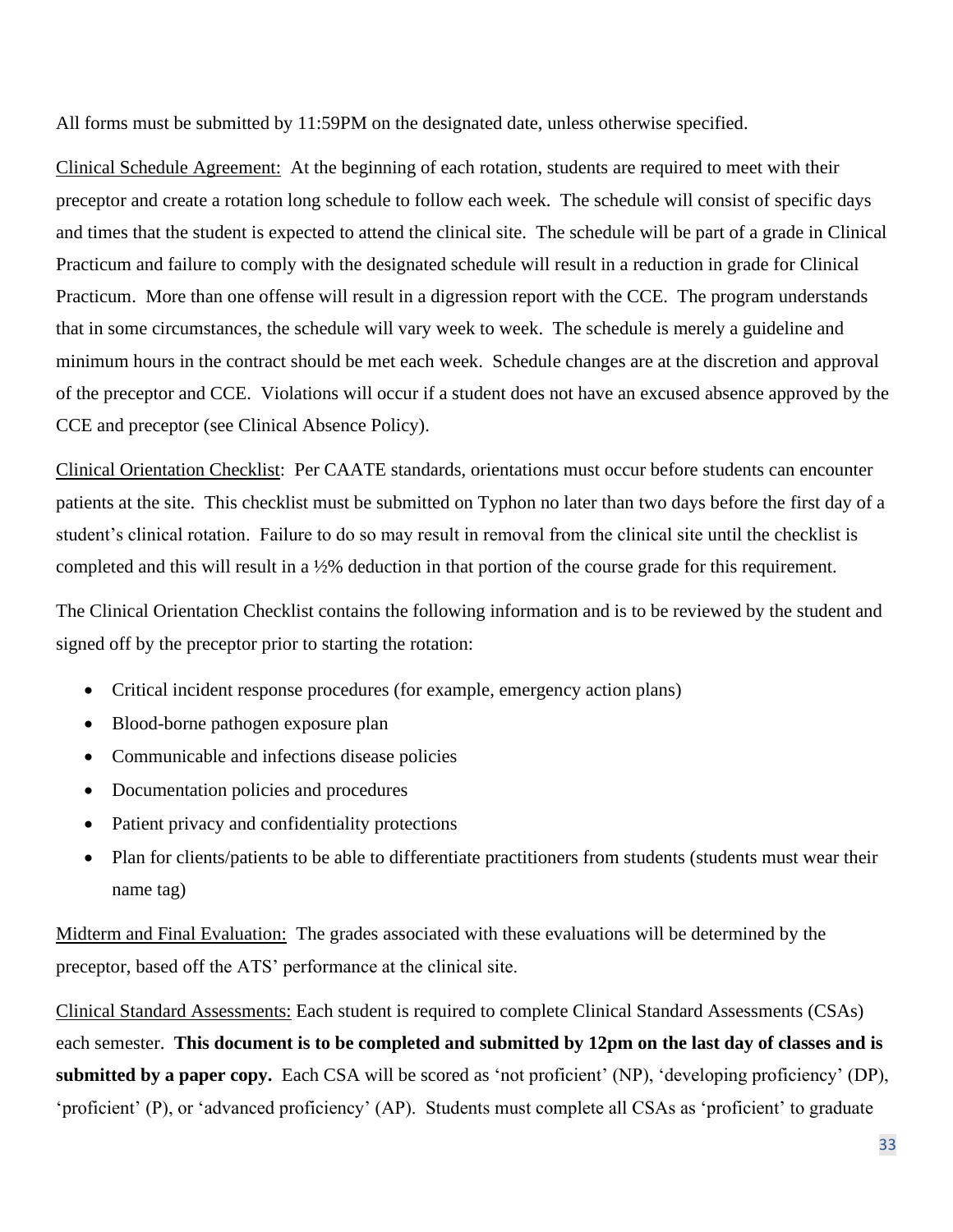from the MSAT program. If a student receives a score below 'proficient' on a CSA, they will have to remediate that CSA in the following semester. Failure to complete the minimum number of CSAs for a clinical practicum course will result in an 'Incomplete" in the course until the skills are completed and a 5% deduction in the overall course grade.

CPR Renewal, BBP Training, Clinical Liability Insurance, etc.: These requirements are the responsibility of the ATS. The ATS will not be able to attend the clinical site if these requirements are not completed or if these expire and this will result in a 2% deduction in the course grade for this requirement.

Incomplete Paperwork*:* Students are expected to turn-in fully completed paperwork (schedule agreements, orientation checklists, CIPs, etc). If paperwork is not complete upon submission, the instructor will return to the student for completion and a ½% grade deduction will occur.

#### **LOGGING OF PATIENT ENCOUNTERS**

Students are required to maintain a complete log of all patients they encounter at a site in which they partially or fully participated in patient care. Each student is to record his or her daily patient encounters using the Typhon software. Case logs must be recorded within seven (7) days of completion. Students will have certain numbers of minimum case logs to log per month or specific time frame during a semester or clinical rotation. Group encounters will only county as one (1) case log. Failure to meet the minimum requirements will result in a deduction in 1% for this requirement for each violation. Falsifying case log entries will result in disciplinary action.

#### **CLINICAL SUPERVISION POLICY**

While engaging in clinical education experiences, athletic training students are directedly supervised by a preceptor. During training for preceptors, the CCE emphasizes the importance of direct supervision and explains that this policy must be implemented at each clinical site for UT Arlington to remain in compliance with the CAATE Standards and Guidelines. Specifically, the CCE reviews the policies, which state:

1. The preceptor will be on-site and can intervene on behalf of the athletic training student and the patient to provide an on-going and consistent clinical education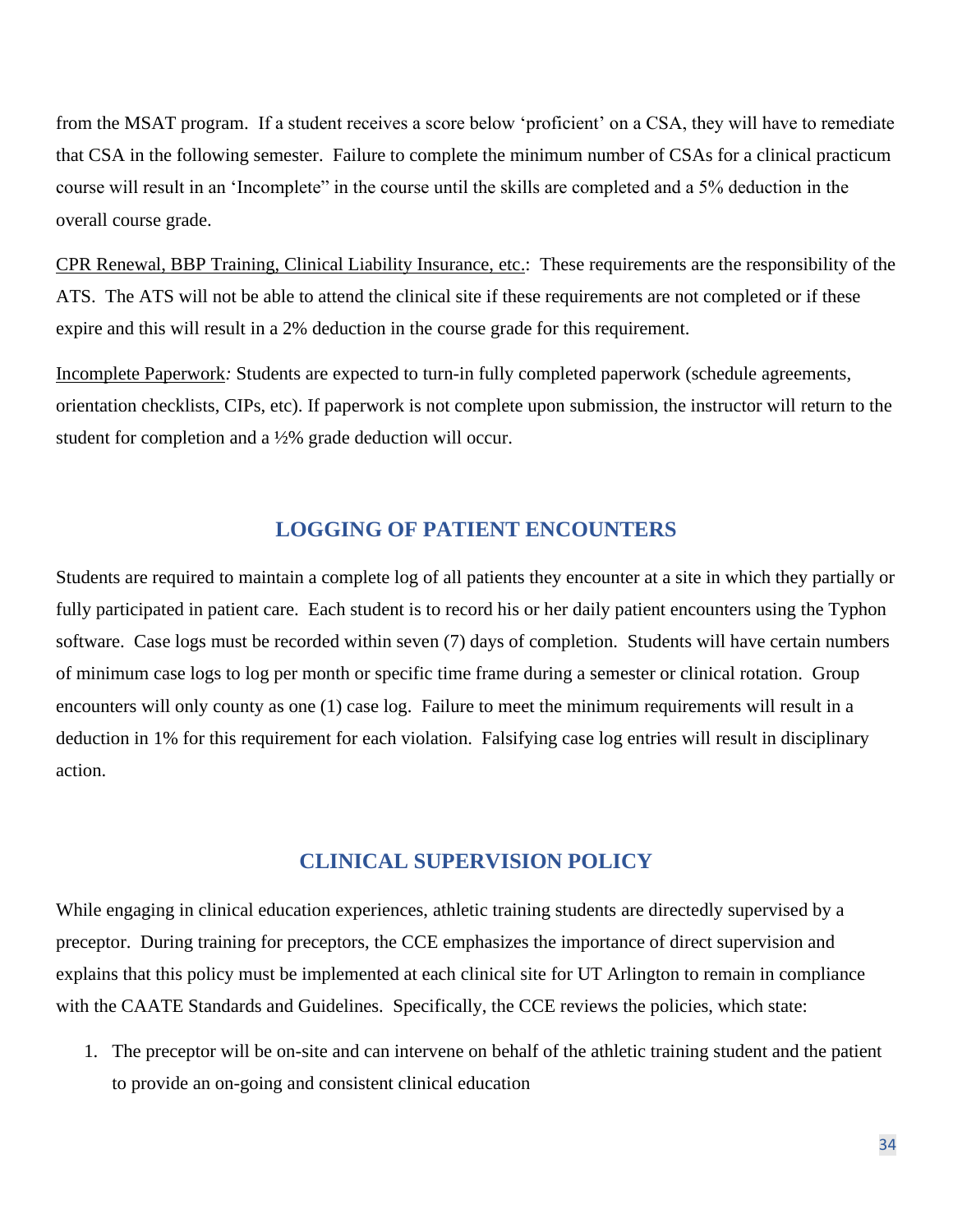- 2. The preceptor will consistently interact with the athletic training student at the site of the clinical experience
- 3. There will be regular planned communication between the MSAT Program and the preceptor
- 4. The number of students assigned to a preceptor in the clinical experience component will be maintained at a ratio conducive to student learning. In addition,

#### **It is the student's responsibility to report occurrences of lack of supervision to the CCE ASAP!!!! Unreported occurrences may result in disciplinary action.**

Supervision within a Progression of Student Development: Preceptors are instructed that clinical supervision provides a safe environment for students to apply their clinical skills and develop the necessary clinical decision-making and confidence required for success in the athletic training profession. As AT students progress in their level of knowledge and clinical skills, the level of clinical supervision provided by the preceptor adjusts accordingly. The level of supervision is based on each student's developmental level and each student's performance in their clinical education rotations. Following this model of clinical supervision, student's progress from a position of close supervision to one of "guided autonomy". This progression of clinical supervision requires that students actively engage in their clinical experience, and this is emphasized to each student each semester. Students are expected and instructed to be proactive in integrating their knowledge and skills learned in class/lab into day-to-day athletic training operations.

Student Employment as a "First Aider" or "First Responder": Rarely, students may be asked to provide first aid at an athletic event in the role of a "first aider" or "first responder", unsupervised by a licensed healthcare provider. Participating in these types of roles is forbidden by the MSAT program. Students risk being found guilty of practicing without a license and these roles violate CAATE Accreditation Standards regarding supervision.

#### **CLINICAL EXPERIENCE DRESS CODE**

Please refer to the dress code policy on pages 16-17.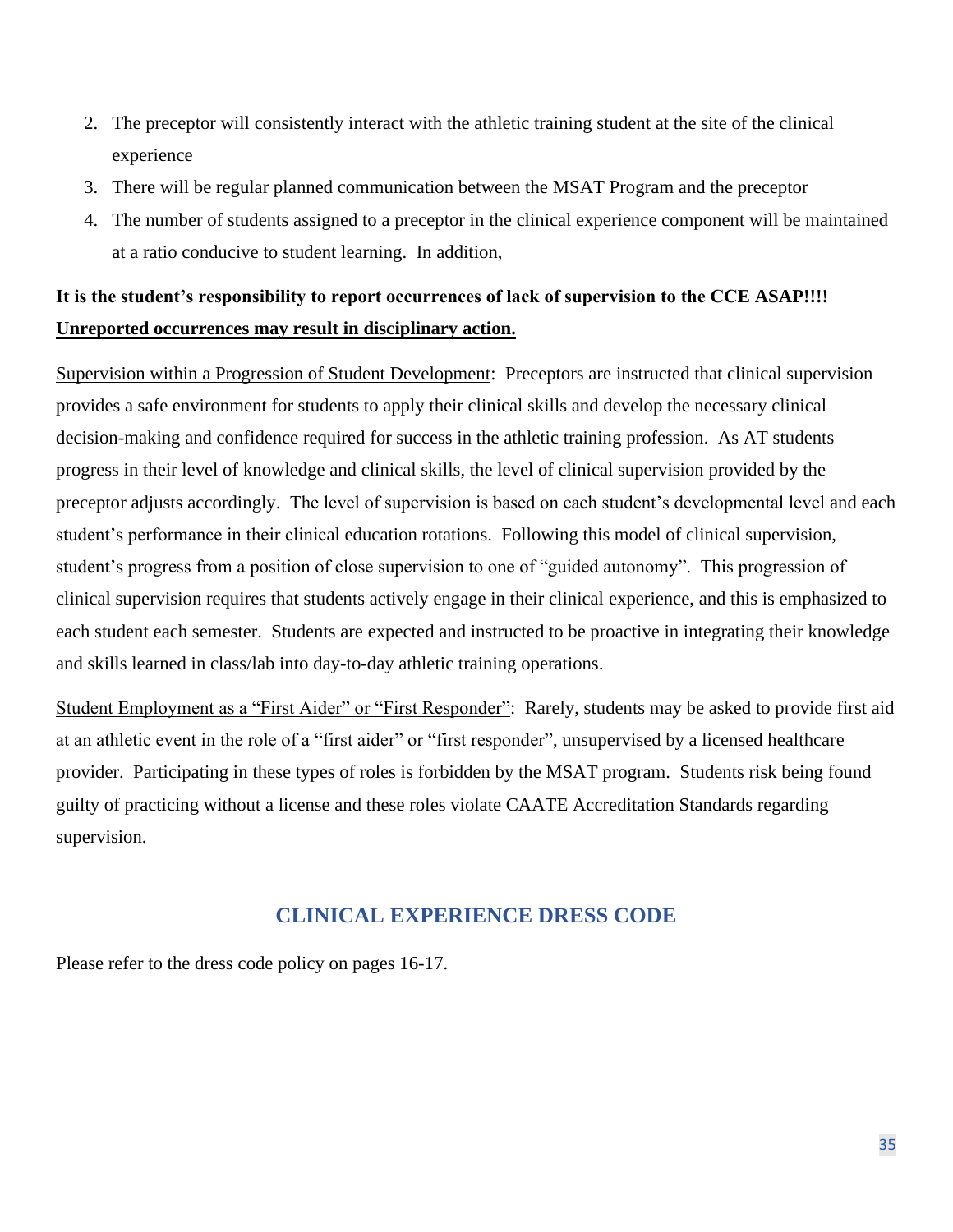#### **MISCELLANEOUS CLINICAL EXPERIENCE POLICIES**

Romantic Relationships: Romantic relationships with high school students are prohibited and will result in termination from the program. Romantic relationships between ATS and athletes/patients are highly discouraged in any setting due to the potential conflict of interest. However, if an athletic training student does begin a relationship with a patient, coach, administrator or athlete (college age or older), the MSAT student shall notify the CCE **immediately**. Clinical reassignment may be possible to prevent a situation of a conflict of interest.

Student Travel at During Clinical Experiences: All faculty within the MSAT program encourage the opportunity to travel as part of clinical experiences. In some instances, this may mean missing classes. Communication about travel must be made with each pertinent faculty member as early as possible and students must request permission to miss class for clinical experience travel. Faculty members reserve the right to not allow travel, especially if the student is missing a guest speaker, test, quiz, or other class assignment. Making up missed quizzes, assignments, etc. and staying up on materials missed due to travel are the student's responsibility and should be done prior to the course absence.

Transportation of Patients: Accompanying student-athletes to doctor's appointments, PT appointments, etc. can all be very valuable experiences. The MSAT encourages the ATS to take part in these experiences, however the ATS should never transport an athlete in their own personal vehicle. For personal liability purposes, the ATS should only transport athletes in the site/institution vehicle, which may require some additional driving requirements to be met. If the CCE becomes aware of transportation in personal vehicles, a warning will be given to the preceptor and ATS. If repeated occurrences happen, then the ATS may be removed from that clinical site and disciplinary actions may follow.

#### **Drug Use/Screening**

MSAT students should always act responsibly including in the classroom and at each affiliated clinical site regarding patients and patient care. MSAT students should not engage in drug or alcohol use or be under the influence of such during clinical experiences. Some affiliated sites (such as sports medicine clinics and hospitals) may require drug screening before the student can begin their rotation. More details will be provided by the coordinator of clinical education when applicable.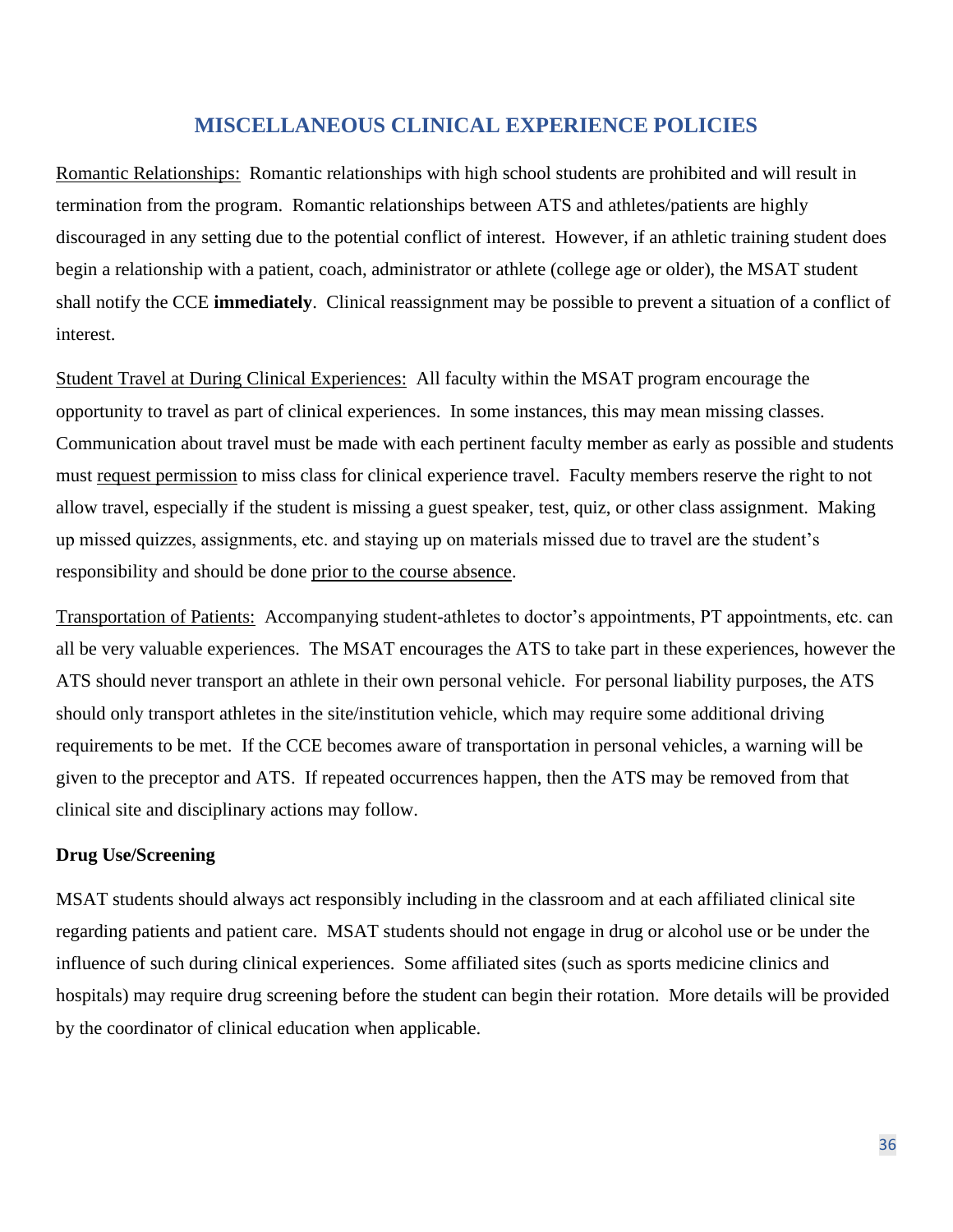#### **STUDENT HEALTHCARE/COMMUNICABLE DISEASE POLICY**

The following policies are designed to protect both the athletic training student and the patient from the spread of communicable diseases.

- 1. Athletic training students with contagious or potentially contagious illness, should avoid direct patient contact, regardless of the clinical setting.
	- a. Students suffering from a cold, sore throat, respiratory illness, intestinal illness, or other condition with an oral temperature of 100° or greater should report to the student health center or their primary care provider (PCP).
	- b. If a student must miss a class or clinical assignment due to illness, they should contact their instructor and/or preceptor prior to their absence. If unable to contact their instructor/preceptor prior to the absence, students should contact him/her as soon as possible.
	- c. Upon returning to their class or clinical experience, students should submit a note from the student health center or PCP documenting their illness.
- 2. Athletic training students should always practice sound prevention techniques when working in the healthcare environment (i.e. regular hand washing, secretion and cough management, wearing of gloves when appropriate, etc.).
- 3. Athletic training students should always cover all open wounds or cuts before treating a patient.
- 4. If an athletic training student suspects that he/she has a medical condition that may impact the safety of the student or patient, the student must inform the preceptor and the CCE as soon as possible.
- 5. Blood-Borne Pathogen Training and Exposure Control Policy: MSAT students will undergo Blood-Borne Pathogen (BBP) training annually and review the exposure control plan (*Appendix B*).

The UT Arlington MSAT follows those safety policies developed by the UTA Office of Environmental Safety. Specifically, the UT Arlington BBP Exposure Control Plan and Biological Safety Procedure: [\(https://policy.uta.edu/doctract/documentportal/08D88BCEC91FEC2B9E73C2919A3C652E\)](https://policy.uta.edu/doctract/documentportal/08D88BCEC91FEC2B9E73C2919A3C652E).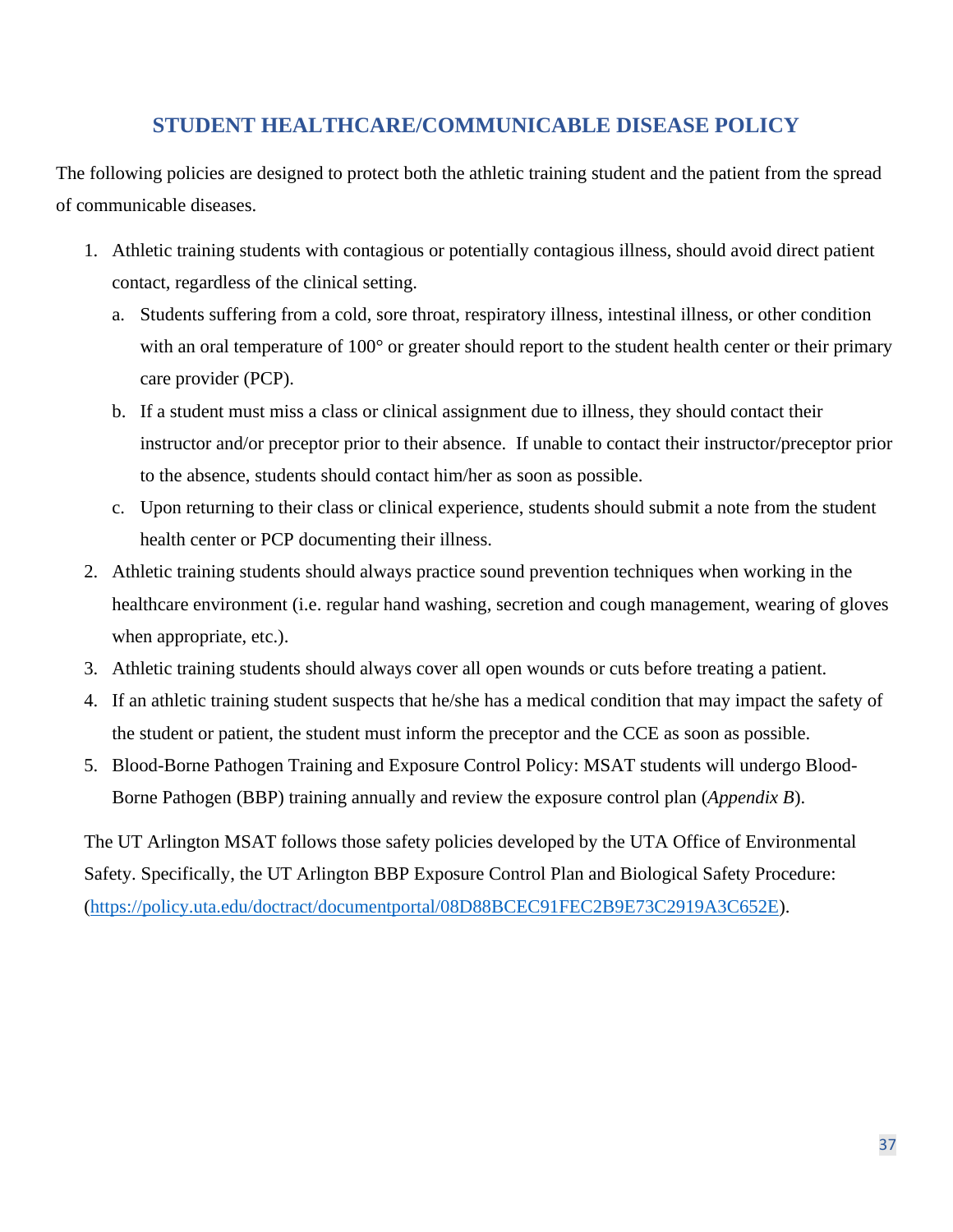# **MASTER OF SCIENCE IN ATHLETIC TRAINING:**

### **APPENDICES**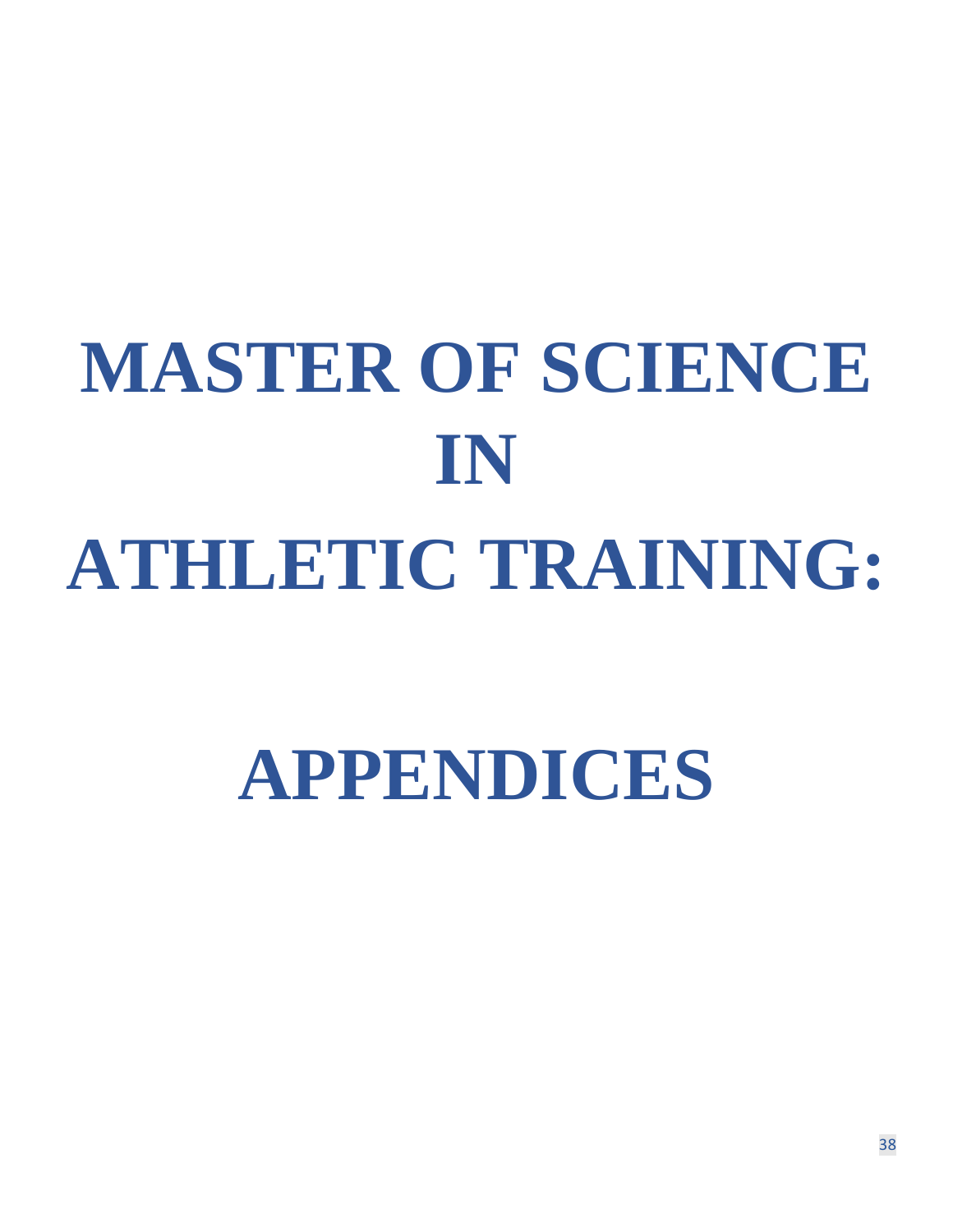#### **THE UNIVERSITY OF TEXAS AT ARLINGTON ATHLETIC TRAINING PROGRAM BLOOD-BORNE PATHOGENS EXPOSURE CONTROL PLAN**

#### **Purpose**

The purpose of the Blood-Borne Pathogens Exposure Control Plan is to:

- 5. Comply with the Occupational Safety and Health Administration (OSHA) Bloodborne Pathogens Standard, 29 Code of Federal Regulations (CFR) 1910.1030.
- 6. Eliminate or minimize occupational exposure to blood or certain other body fluids.

This policy is subject to updates as new knowledge is acquired.

#### **Definitions**

Reference: <http://www.osha/gov/>

**Bloodborne Pathogens** means pathogenic microorganisms that are present in human blood and can cause disease in humans. These pathogens include, but not limited to, hepatitis B virus (HBV) and human immunodeficiency virus (HIV).

**Contaminated** means the presence or the reasonably anticipated presence of blood or other potentially infectious materials on an item or surface.

**Personal Protective Equipment (PPE)** is specialized clothing or equipment worn by an employee for protection against a hazard (e.g., gloves, CPR barrier).

**Universal Precautions** is an approach to infection control. According to the concept of Universal Precautions, all human blood and certain human body fluids are treated as if known to be infectious for HIV, HBV, and other bloodborne pathogens, Potentially infectious body fluids include: semen, vaginal secretions, cerebrospinal fluid, synovial fluid, saliva in dental procedures, any body fluid visibly contaminated with blood, all body fluids in situations where it is difficult or impossible to differentiate between body fluids.

#### **Personal Protection**

#### A. Universal Precaution Procedures

Athletic trainers and athletic training students will perform their duties with the understanding that body fluids and medical waste may be infectious. Please adhere to the following Universal Precaution procedures:

- 1. Treat all situations involving potential contact with blood, body fluids or medical waste with caution. Use Personal Protective Equipment (PPE) including gloves and micro-shields for CPR.
	- a. Gloves should be carried at all practice and game situations and are readily available in the Stadium Athletic Training Facility, College Park Center Athletic Training Facility, and the Athletic Training Classrooms.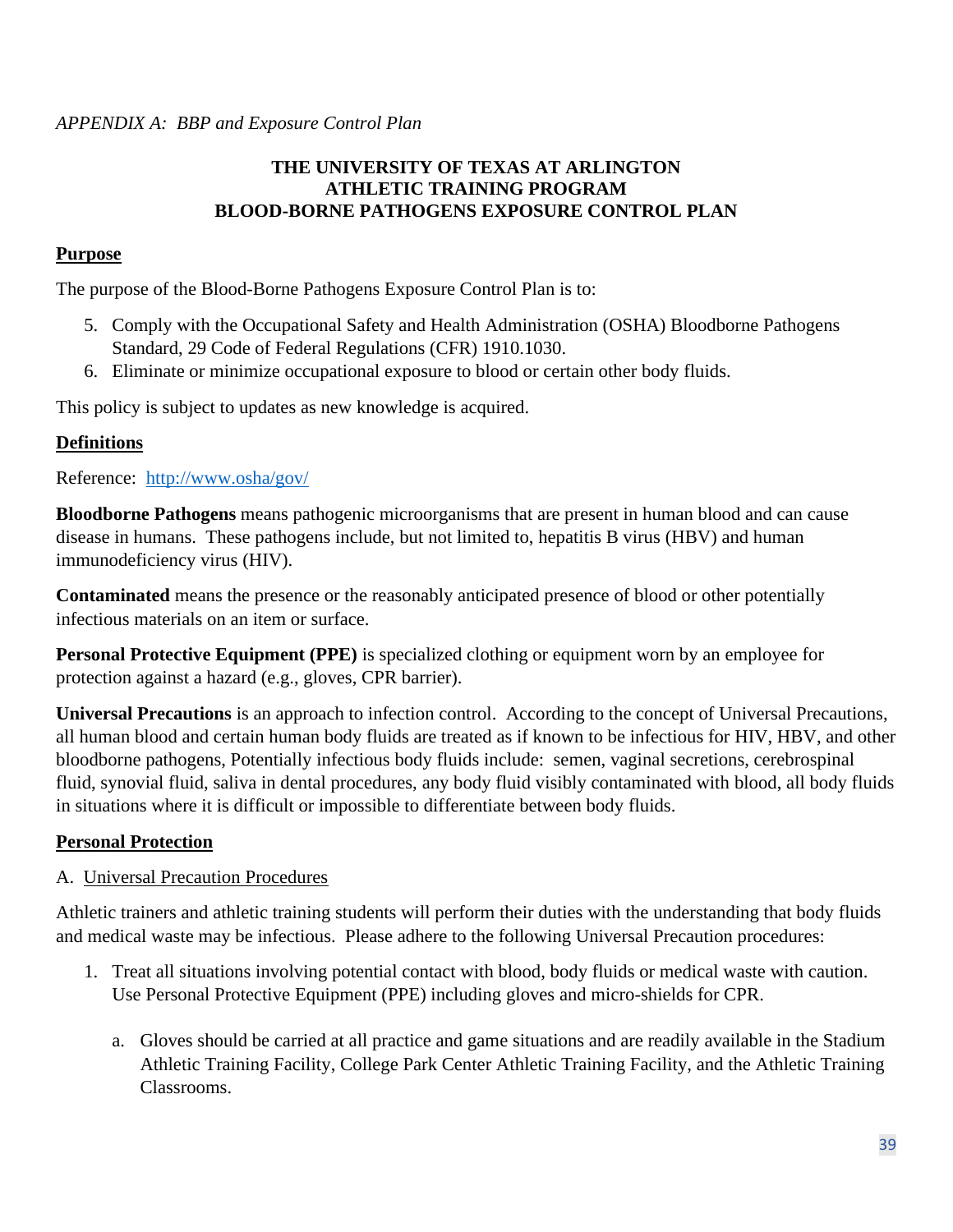- i. The gloves must be replaced if torn, punctured, contaminated, or if their ability to function as a barrier is compromised.
- b. Pocket masks or micro-shields are in each athletic training kit and in the Stadium Athletic Training Facility and College Park Center. They are also located along with portable AED units.
- 2. Wash hands after contact with any bodily substance or articles contaminated with a bodily substance. Use liquid soap from a dispenser, not bar soap. Athletic trainers and athletic training students must have immediate access to cleaning supplies and must not be required to wait for appropriate washing.
- 3. When unanticipated exposure occurs, remove contaminated substances by avoiding contract with the outer surface and washing hands and other skin surfaces immediately and thoroughly. If splashed in eyes, nose or mouth, flush with water immediately.

#### B. Disposal

- 1. A sharps box will be located in each athletic training facility for disposal of all blades, needles and glass products used for treatment of injuries of laboratory experiments. Following use, all needles will be placed in a sharps container without recapping or removing from the syringe. Scalpel blades will be removed with tweezers and discarded in a sharps box. The tweezers and scalpel handle will then be disinfected by procedure. Following injections by physicians, glass ampules will be discarded in a sharps box.
- 2. Blood contaminated soft goods (i.e., bandages, band aids, cotton tip applicators, gauze, towels, etc.) will be placed in biohazard bags/bins located in each athletic training facility. Bags are red and will be in an enclosed container marked with a Biohazard sticker. All used gloves should be placed in these containers
- 3. When sharps boxes or biohazard bags are full, it will be the responsibility of the athletic trainer in charge of the facility to contact the UT Arlington Environmental Safety Office (PH: (817) 272-2185 Fax: (817) 272-2144, Email: [ehsafety@uta.edu\)](mailto:ehsafety@uta.edu) for removal and disposal.

#### C. Disinfection

- 1. Tables and work areas will be disinfected with medical grade cleaning solution rated to eliminate bloodborne pathogens (i.e., Iso-Quin or Cavicide) at the end of each treatment session and at the end of the working day. Use PPE while cleaning.
	- i. For specific spills of bloody fluids, the medical grade solution will be placed on the area and allowed to sit for 10 minutes. The fluid will then be absorbed using paper towels. The person performing this duty will wear gloves. The gloves and towel(s) will then be placed in the Biohazard container.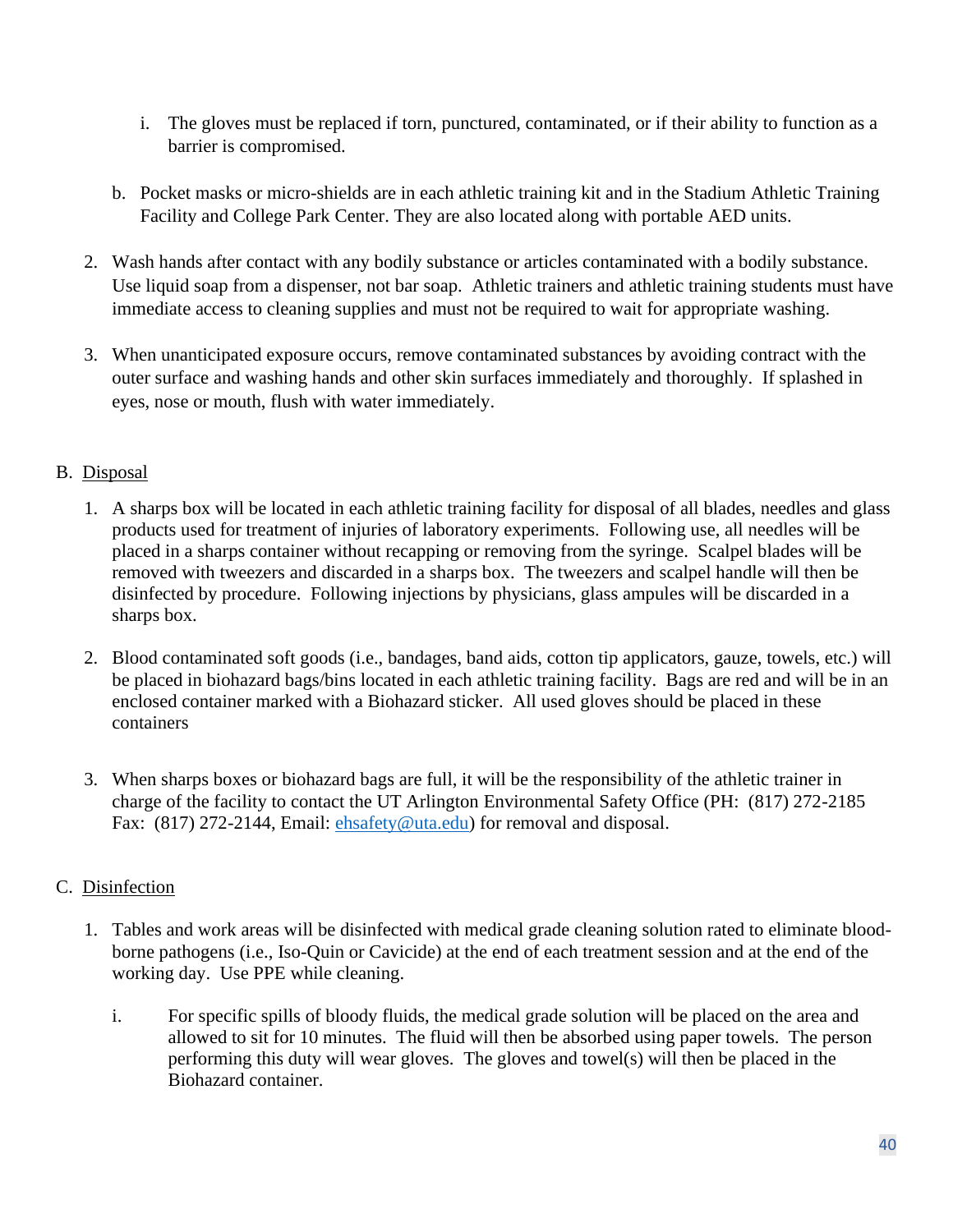- 2. Instruments will be disinfected by the following procedures. Following use instrument will be placed in the designated disinfection tray. At the end of the day all used instruments will be soaked thoroughly, rinsed and the instruments then placed back into the original instrument tray.
- D. Vaccination
	- 1. All athletic training students need to obtain or provide proof of previous vaccination for the hepatitis B virus (HBV). Staff athletic trainers will be offered a vaccination for the hepatitis B virus (HBV) as per OSHA rules.
	- 2. However, if an athletic training student declines vaccination, the student must sign a waiver form (Attachment B).
- E. Training
	- 1. Training will be conducted at the beginning of each academic year in August at the Athletic Training Program In-service. The program will be conducted by the PD, CCE, and/or Staff Athletic Trainers and will consist of demonstration of the above procedures and review of UT Arlington policies.
- F. Post Exposure Evaluation and Follow-Up
	- 1. Should an exposure incident occur follow the UTA Exposure Control Policy. Also, contact your Preceptor and CCE to make them aware of the incident.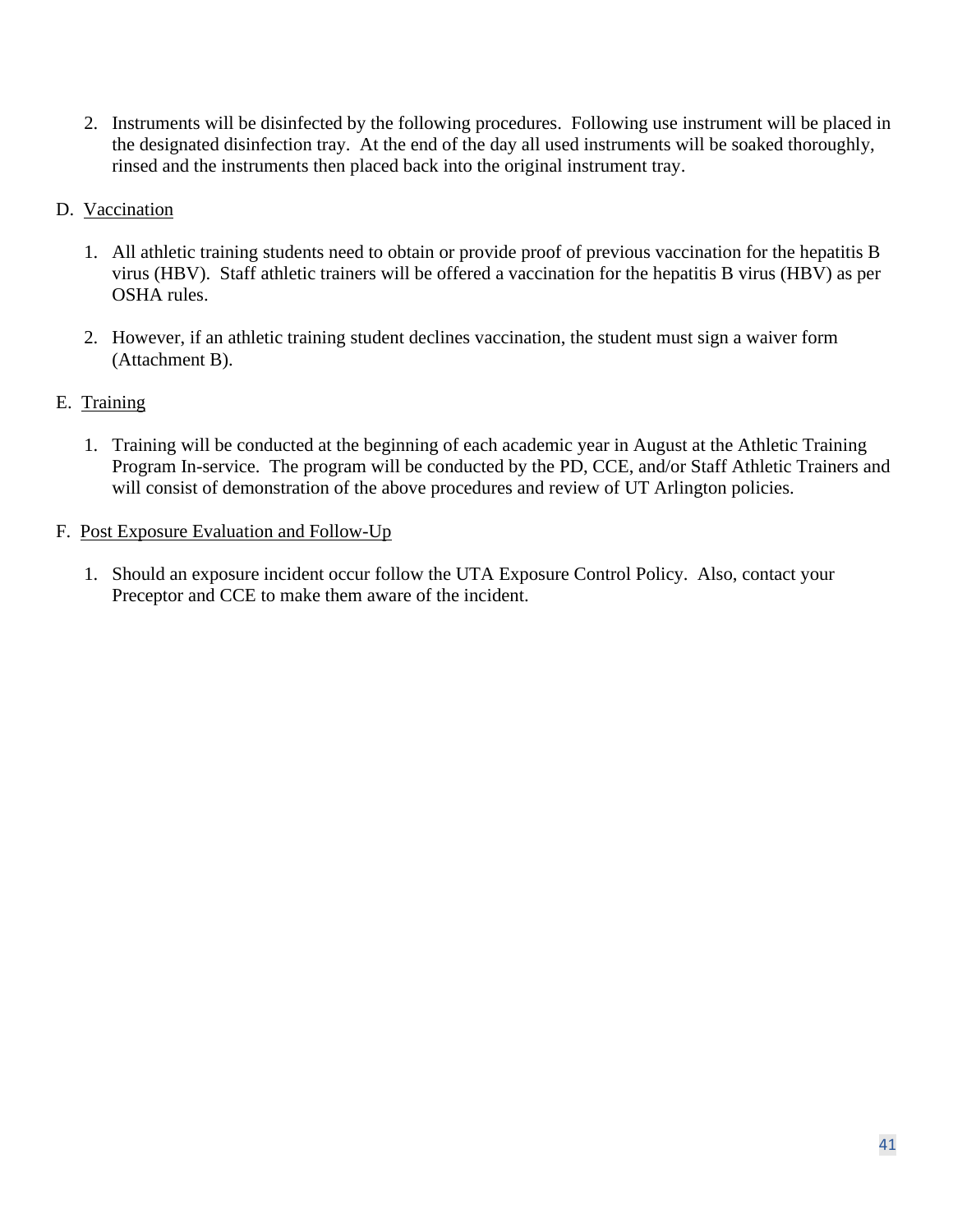#### **EXPOSURE INCIDENT REPORT – Athletic Training Program Please Print**

| Employee's Name: 1988 and 1988 and 1988 and 1988 and 1988 and 1988 and 1988 and 1988 and 1988 and 1988 and 198                                                                                                                 |  | Date: $\angle$ / / $\angle$ |  |  |
|--------------------------------------------------------------------------------------------------------------------------------------------------------------------------------------------------------------------------------|--|-----------------------------|--|--|
| Date of Birth: $\frac{\sqrt{2}}{2}$                                                                                                                                                                                            |  |                             |  |  |
|                                                                                                                                                                                                                                |  |                             |  |  |
| Job Title:                                                                                                                                                                                                                     |  |                             |  |  |
|                                                                                                                                                                                                                                |  |                             |  |  |
| Hepatitis B Vaccination Status: Manual According to the Manual According to the Manual According to the Manual According to the Manual According to the Manual According to the Manual According to the Manual According to th |  |                             |  |  |
| Location of Incident: Note that the contract of the contract of the contract of the contract of the contract of the contract of the contract of the contract of the contract of the contract of the contract of the contract o |  |                             |  |  |
| Describe what job duties you were performing when the exposure incident occurred:                                                                                                                                              |  |                             |  |  |
| Describe the circumstances under which the exposure incident occurred:                                                                                                                                                         |  |                             |  |  |
| Name the body fluids, if any, that you were exposed to:                                                                                                                                                                        |  |                             |  |  |
| Describe the route of exposure (mucosal contact, contact with non-intact skin, percutaneous):                                                                                                                                  |  |                             |  |  |
| Describe any personal protective equipment (PPE) in use at time of exposure incident:                                                                                                                                          |  |                             |  |  |
| Did PPE fail?<br>If yes, how?                                                                                                                                                                                                  |  |                             |  |  |
|                                                                                                                                                                                                                                |  |                             |  |  |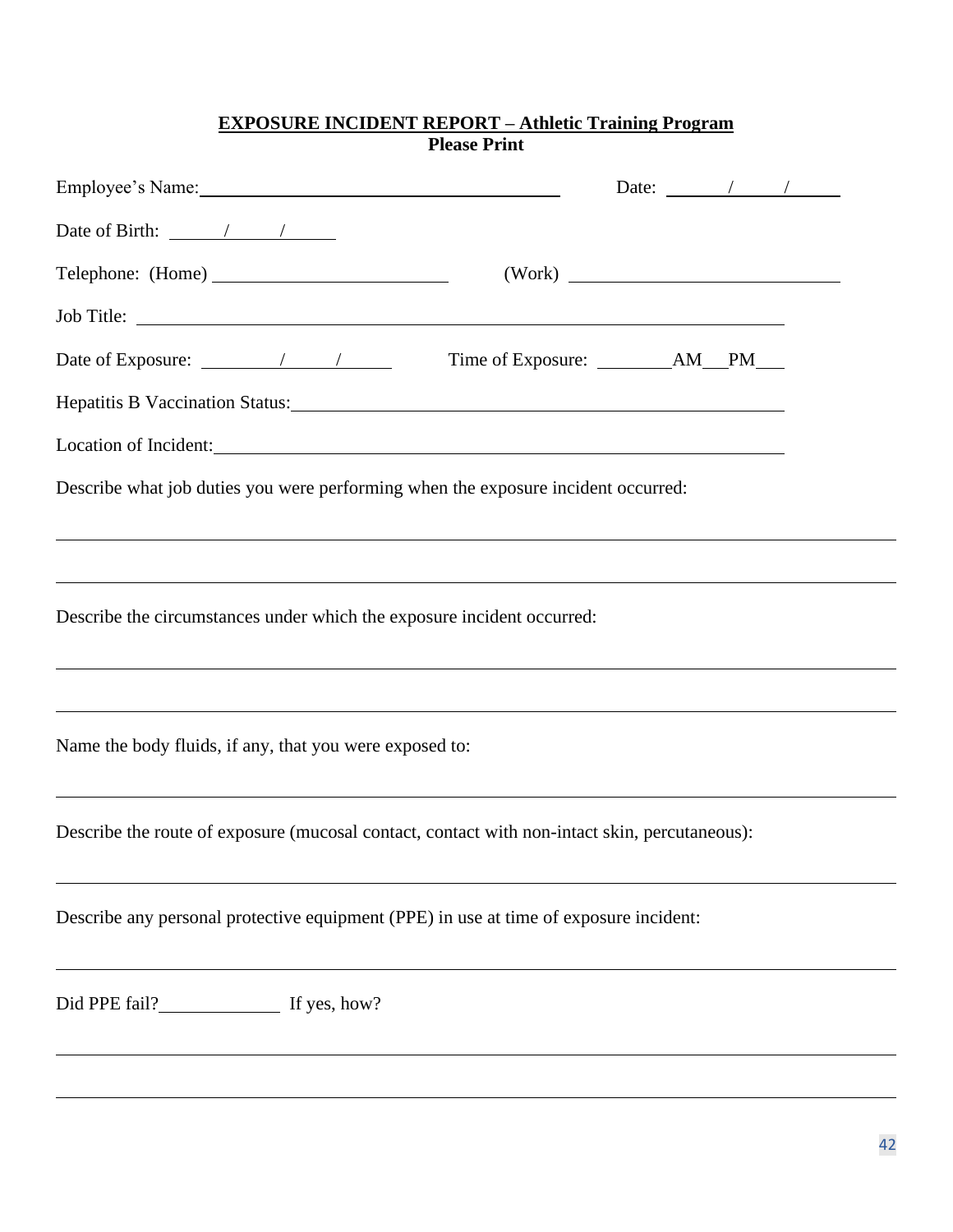Identification of source individual(s) name(s):

Other pertinent information:

**Complete this form and return to Dr. Meredith Decker-Hamm, Coordinator of Clinical Education, Master of Science in Athletic Training Program in PEB 112F (817) 272-6307. This record is to be kept for the duration of the individual's term at UT Arlington plus seven (7) years.**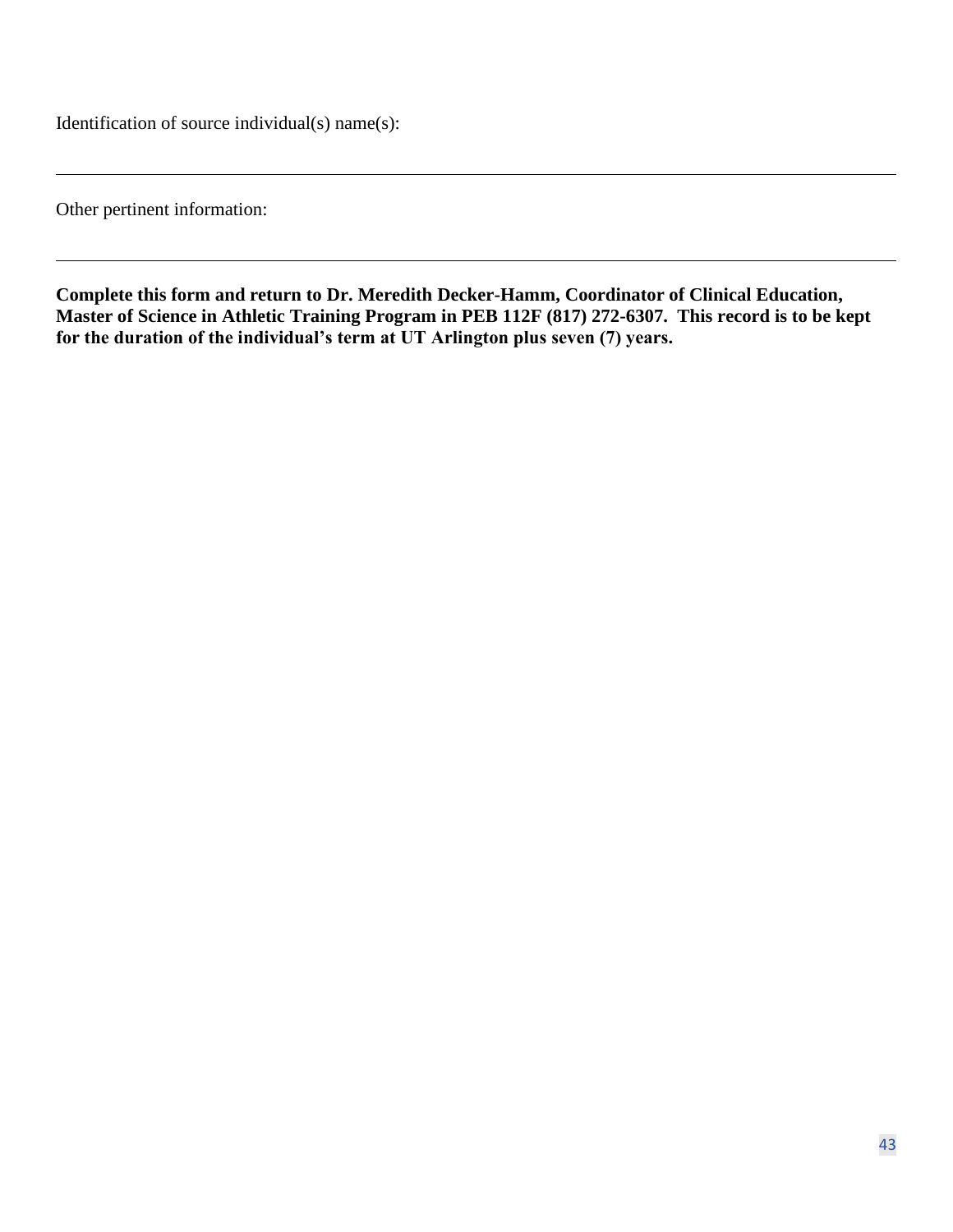#### **Attachment B**

#### **Hepatitis B Vaccine Declination Form**

I understand that due to my occupational exposure to blood or other potentially infectious materials, I may be at risk of acquiring hepatitis B virus (HBV) infection. However, I decline hepatitis B vaccination at this time. I understand that by declining this vaccine, I continue to be at risk of acquiring hepatitis B.

Athletic Training Student Signature Witness Signature

Name (Printed) Name (Printed)

Date Date Date